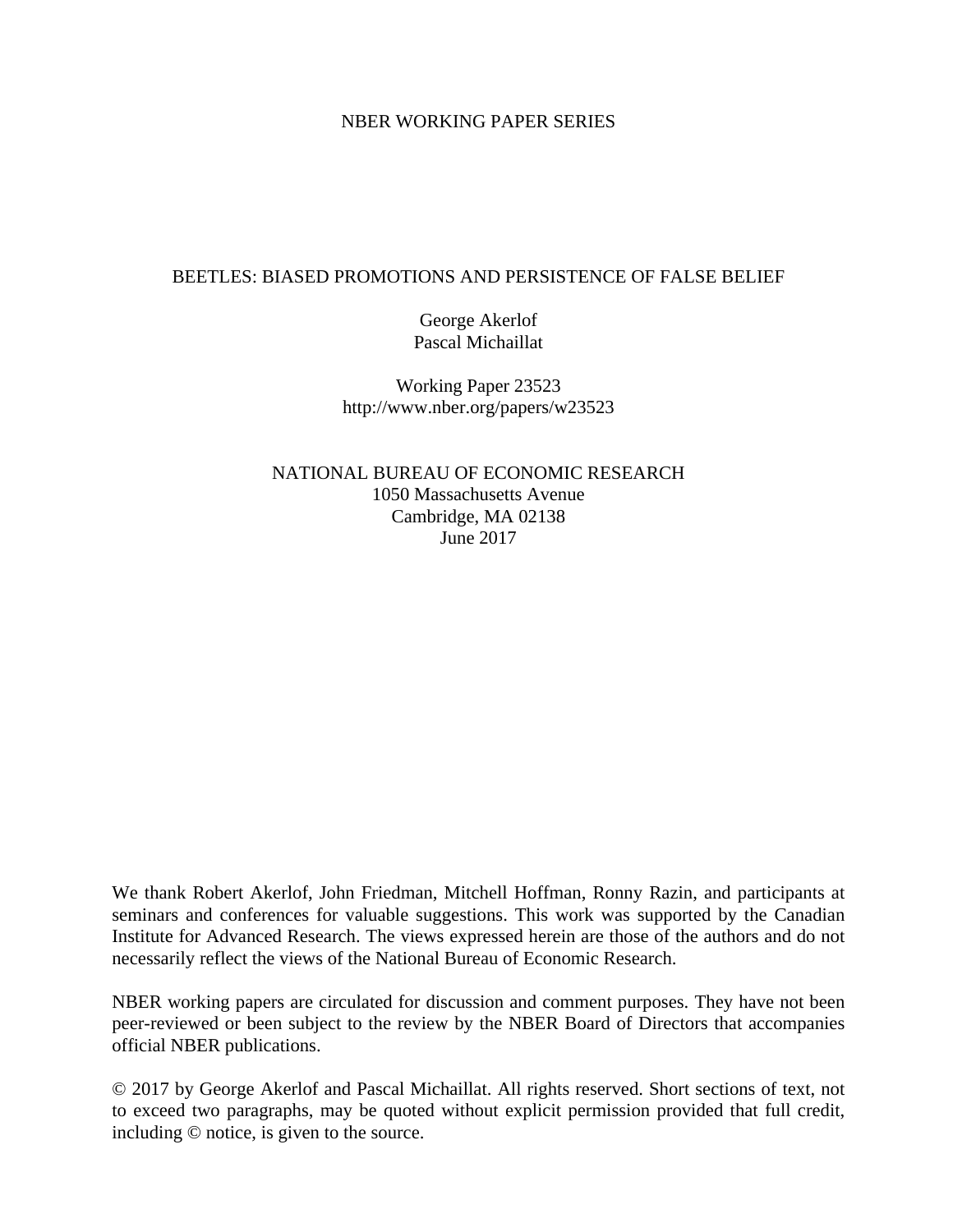Beetles: Biased Promotions and Persistence of False Belief George Akerlof and Pascal Michaillat NBER Working Paper No. 23523 June 2017 JEL No. I23,M51,Z13

#### **ABSTRACT**

This paper develops a theory of promotion based on evaluations by the already promoted. The already promoted show some favoritism toward candidates for promotion with similar beliefs, just as beetles are more prone to eat the eggs of other species. With such egg-eating bias, false beliefs may not be eliminated by the promotion system. Our main application is to scientific revolutions: when tenured scientists show favoritism toward candidates for tenure with similar beliefs, science may not converge to the true paradigm. We extend the statistical concept of power to science: the power of the tenure test is the probability (absent any bias) of denying tenure to a scientist who adheres to the false paradigm, just as the power of any statistical test is the probability of rejecting a false null hypothesis. The power of the tenure test depends on the norms regarding the appropriate criteria to use in promotion and the empirical evidence available to apply these criteria. We find that the scientific fields at risk of being captured by false paradigms are those with low power. Another application is to hierarchical organizations: eggeating bias can result in the capture of the top of organizations by the wrong-minded.

George Akerlof Georgetown University McCourt School of Public Policy 100 Old North, 37th and O Street, NW Washington, DC 20057 gaa53@georgetown.edu

Pascal Michaillat Department of Economics Brown University Box B Providence, RI 02912 and NBER pascal\_michaillat@brown.edu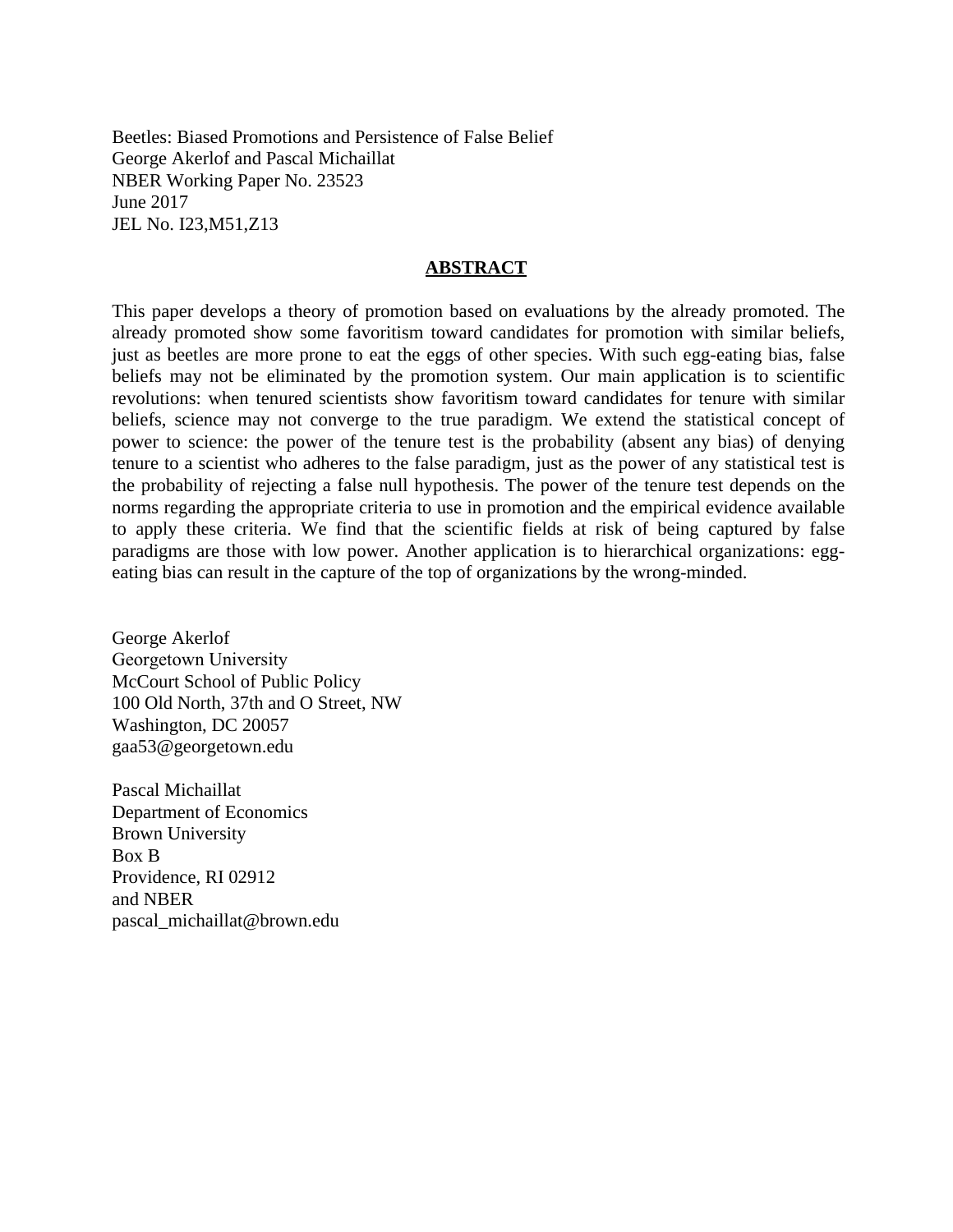## 1. Introduction

In the 1950s and 1960s, entomologists at the University of Chicago conducted experiments with flour beetles. They placed populations of two different species of beetle into jars of flour, with no effective constraint on either food or space (the two species are depicted in Figure [1\)](#page-3-0). It was expected that the more biologically "fit" species would dominate; but that is not what happened. Instead, in short order, in each of many independent experiments, one, or the other, type of beetle vanished. On close inspection, the reason was determined: it was found that beetles not only eat their own species' eggs, they are also yet more prone to eat the eggs of other species. As a result of this bias, as one species increases relative to the other, it is more likely to increase yet further. $<sup>1</sup>$ </sup>

Our paper builds a mathematical, promotion-chain model inspired by the behavior of the beetles in the jars. This model captures the population dynamics of several human situations, since in several respects, human behavior parallels the behavior of the beetles. A beetle encountering an egg in the flour jar makes the implicit decision whether to eat the egg or to let it become an adult beetle like herself. Similarly, in many human institutions, candidates for promotion to a higher rank (like the egg) are evaluated by current holders of that rank (like the beetle). Also, the own-species preference of the beetles corresponds to ingroup favoritism/outgroup bias, which is commonly observed in human promotions.

Our first application is to the evolution of beliefs at the time of a "scientific revolution." Such a revolution occurs, according to [Kuhn](#page-41-0) [\(1996\)](#page-41-0), after the appearance of a new, superior paradigm. He says that such paradigms tend to appear after accumulations of anomalous questions regarding an old paradigm commonly held by the scientists in some area. We view one species of scientist as those who adhere to the new paradigm; and another species of scientist as those who adhere to the old paradigm. The promotion-chain model describes the population dynamics of those adhering respectively to the new, or to the old, paradigm. Similar to the beetles, for whom an egg may turn into an adult, the dynamics of the population of scientists depends critically on whether advisees trained by established scientists become established scientists themselves. And, similar to the beetles' bias toward eating the eggs of the other species, scientists have biases in favor of those of their own paradigm, and against those of the alter-

<sup>&</sup>lt;sup>1</sup> [Appendix C](#page-55-0) provides more details about the research on population ecology of flour beetles.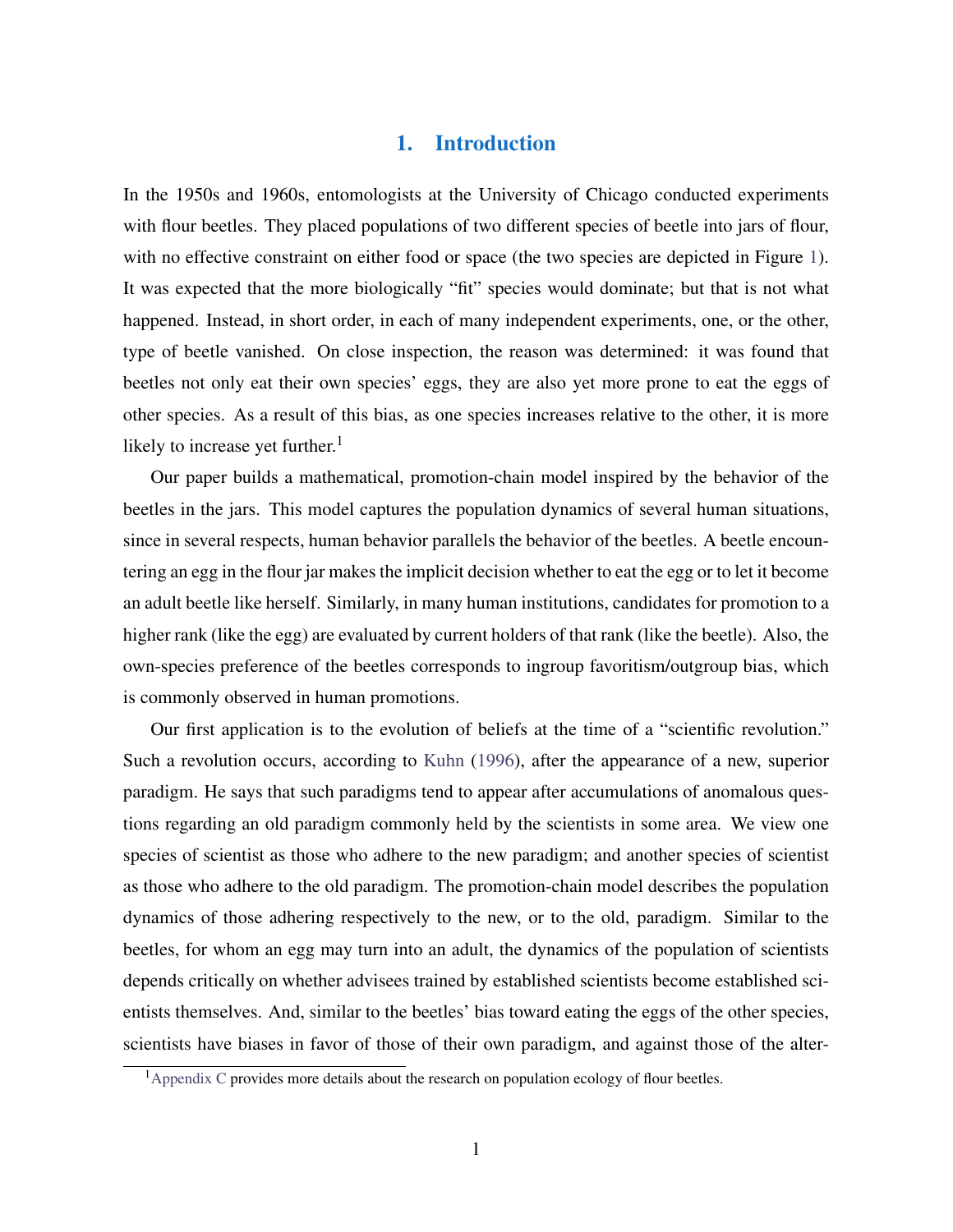

A. Confused flour beetle B. Red flour beetle



<span id="page-3-0"></span>Figure 1: The Flour Beetles Used in the Chicago Laboratory Experiments Sources: Panel A: Sarefo; multi-license with GFDL [\(http://www.gnu.org/copyleft/fdl.html\)](http://www.gnu.org/copyleft/fdl.html) and Creative Commons CC-BY-SA-3.0 [\(http://creativecommons.org/licenses/by-sa/3.0/\)](http://creativecommons.org/licenses/by-sa/3.0/). Panel B: Eric Day, Virginia Tech.

native paradigm. In our model, these preferences manifest themselves in scientists' decisions regarding the grant of tenure.

Our model of population dynamics characterizes the situations under which a new paradigm will replace an old one. With the beetles, the more biologically fit species does not always prevail. Similarly, in science, because of the ingroup favoritism/outgroup bias, the new, "truer," scientifically-more-"fit" paradigm does not necessarily prevail. Convergence among scientists in belief toward the new paradigm—or toward the old paradigm—depends critically on the difference between the probability of denying tenure to an old-paradigm candidate and the probability of denying tenure to a new-paradigm candidate.

Concepts from statistics yield an intuition regarding the nature of this difference. We can view the grant of tenure as an indirect test of the validity of the paradigm followed by the tenure candidate. If we take as the null hypothesis that the candidate believes in the more correct paradigm, then, in the language of statistics, the probability of rejection of an old-paradigm candidate is the statistical power of the test; and, correspondingly, the probability of rejection of a new-paradigm candidate is the statistical significance of the test. The difference between the power of the test and its significance is the Youden index, introduced by [Youden](#page-43-0) [\(1950\)](#page-43-0).

In our baseline, no-bias model, the convergence of belief to one paradigm or another then depends upon the sign of the Youden index. With ingroup favoritism/outgroup bias, and with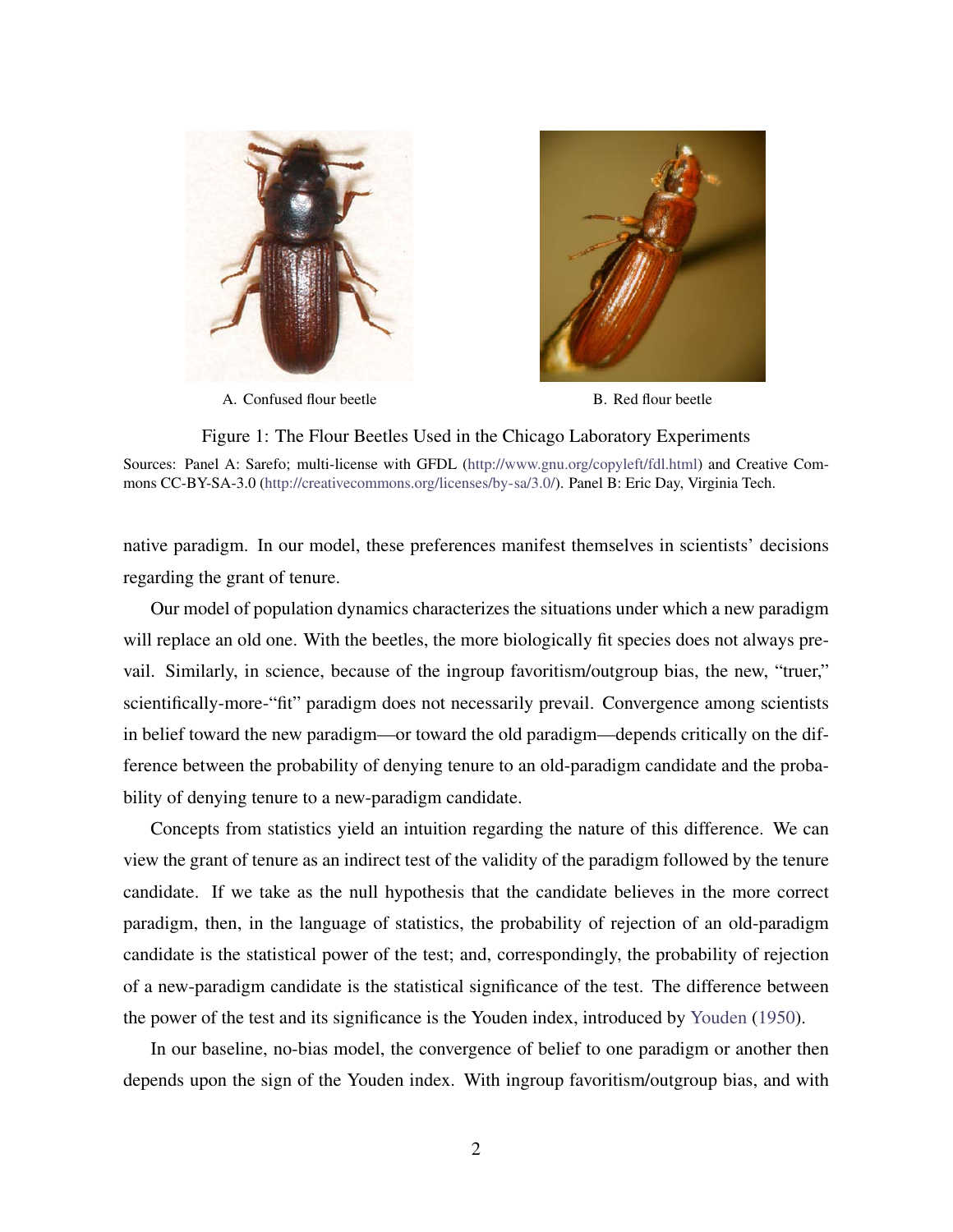other deviations from the baseline model, convergence still depends upon the Youden index. In these cases, however, the condition on the Youden index needs to be appropriately adjusted to take into account deviations from the baseline model.

With ingroup favoritism/outgroup bias, the gap between the Youden index and the bias determines when convergence in belief among scientists is toward the old paradigm, or on the contrary, toward the new paradigm. For a given composition of the population of scientists, science is more likely to converge to the truth when the Youden index is larger and the bias is smaller. This means that sciences with low power and thus low Youden index are more prone to capture by false paradigms. It also means that science can start converging to the truth if power suddenly increases.

Our analysis of what causes convergence to new, truer paradigms also leads us to the answer to another question, which Kuhn poses at the end of *The Structure of Scientific Revolutions*. Why, for centuries, has modern science been so continuously successful? There we shall see the importance of the norm for what it means to be a scientist: that a scientist's beliefs should accord with the outcome of high-power tests for the science. Such a norm then gives reason why promotion to membership in the fellowship of established scientists should, likewise, make use of such high-power tests, insofar as they are available. Its emphasis on reliance on high-power tests, and the evidence that comes from them, seems to be one of the special features of science.

An historical example illustrates the use of the concept of high-power tests. Galileo's new telescopes, with their increased powers of observation, played a critical role in the adoption of the heliocentric/rotating-earth cosmology of Copernicus. According to [Kuhn](#page-41-1) [\(1957\)](#page-41-1), prior to Galileo, when an observation had not quite fit with the Ptolemaic system, it could be easily explained away by adding epicycles. With the power of Galileo's improved telescopes such explanations became much more difficult to countenance, and adherence to the Copernican system took off.

Our first application pictures only one promotion: from advisee to tenured scientist. The paper also has a second application. It considers promotions up an organizational ladder, with promotions to a higher rung drawn from those in the rung just below, and also with the candidates judged by those already in the next-higher rung. Egg-eating bias can result, as the number of rungs in the ladder becomes large, in the capture of the top levels by those with inferior beliefs. And, again, this possibility depends critically on the value of a Youden index.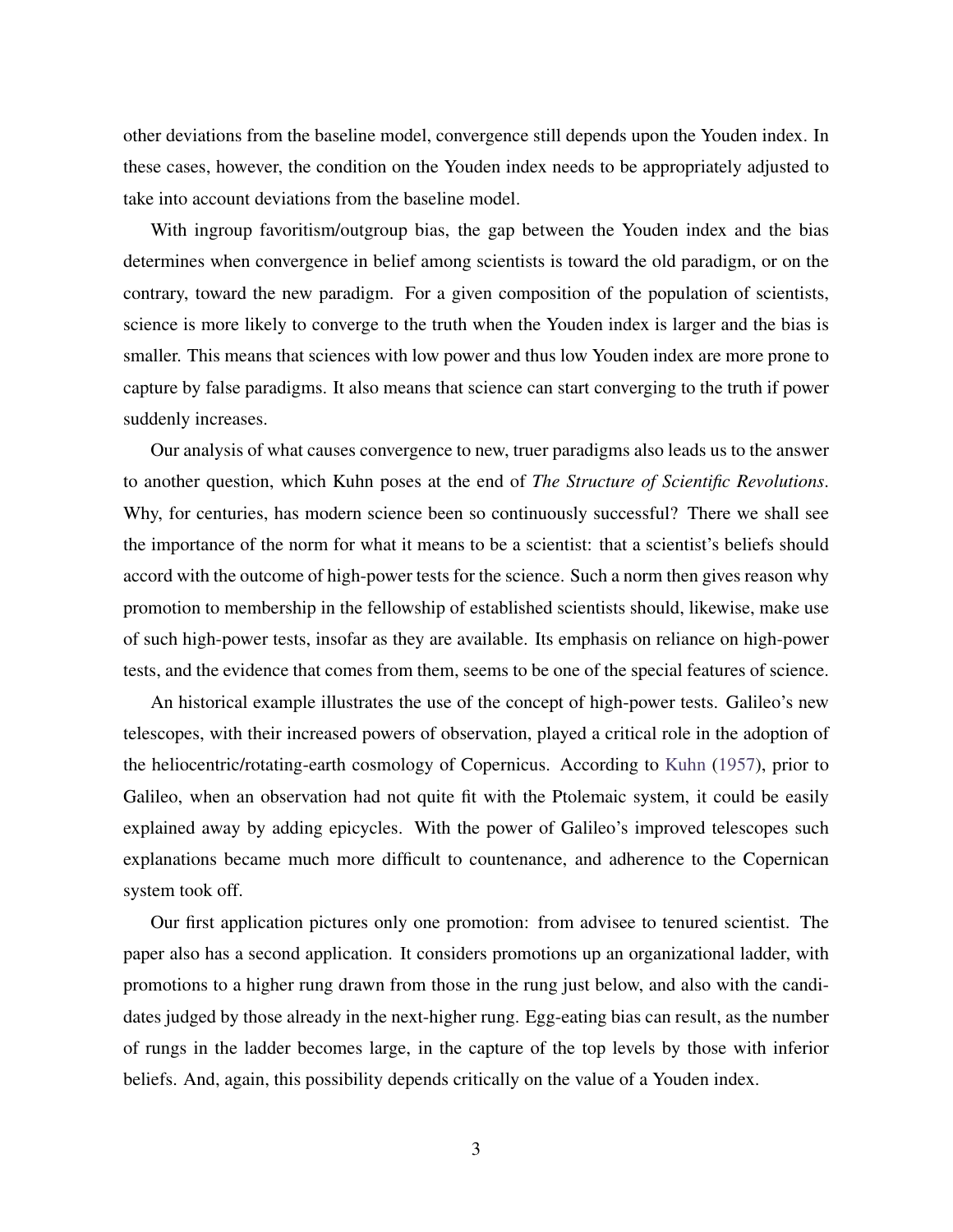## 2. Related Literature

In our model of science, tenured scientists tend to favor the untenured scientists who adhere to their view of the world; they also tend to discriminate against those who support another view. This type of bias, similar to the bias of beetles eating each other's eggs, has been extensively documented by sociologists—who call it "homophily"—and by social psychologists—who call it "intergroup bias." Sociologists have observed that in many contexts, people tend to connect with and favor others who are similar.<sup>2</sup> While sociologists find that people exhibit homophily based on demographic or psychological characteristics, social psychologists have found that even minimal divisions can create strong biases. In the Robbers Cave experiment, intense rivalries developed amongst two groups of 11-year-old boys who had been separated into different cabins in an Oklahoma state park [\(Sherif et al. 1961\)](#page-42-0). Later Tajfel and his followers showed that even minimal divisions (for example, telling boys whether they had a preference for Klee or Kandinsky) would produce such favoritism [\(Tajfel and Turner 1979,](#page-43-1) [1986\)](#page-43-2).<sup>3</sup>

There is also direct evidence that this type of bias operates in the scientific world. According to [Lamont](#page-41-2) [\(2009\)](#page-41-2), in academia, people favor others from the same school of thought, just as we assume in our model. She suggests that such homophily is present in academic evaluations at every level: admittance to graduate school, performance in coursework, evaluation of thesis, first job, acceptance of papers, award of grants, invitations to conferences, tenure evaluations, mentoring. Studies also provide evidence of such bias in scientific peer review (for example, [Mahoney 1977;](#page-42-1) [Travis and Collins 1991\)](#page-43-3).

Homophilic bias is widespread in hierarchical organizations, as we assume in our model of organizations. In an ethnographic study of a large US corporation, [Kanter](#page-41-3) [\(1993\)](#page-41-3) has found that "managers tend to carefully guard power and privilege for those who fit in, for those they see as 'their kind' " (p.48); "excellence . . . was not always the selection criterion" but "predictability and trustworthiness by virtue of membership in the right group . . . were likely to be the factors in the choice of the key managers" (p.51); "managers reproduce themselves in kind" (p.63). There is also homophilic bias in recruiting, along several dimensions: productivity [\(Burks et al. 2015\)](#page-41-4), culture [\(Rivera 2012\)](#page-42-2), and ethnicity [\(Bertrand and Mullainathan 2004;](#page-40-0) [Oreopoulos 2011\)](#page-42-3).

In addition, our paper contributes to three literatures in economics. In its application to

<sup>2</sup>For a survey of the research on homophily, see [McPherson, Smith-Lovin, and Cook](#page-42-4) [\(2001\)](#page-42-4).

<sup>&</sup>lt;sup>3</sup>For a survey of the research on intergroup bias, see [Haslam](#page-41-5) [\(2004\)](#page-41-5) and [Dovidio and Gaertner](#page-41-6) [\(2010\)](#page-41-6).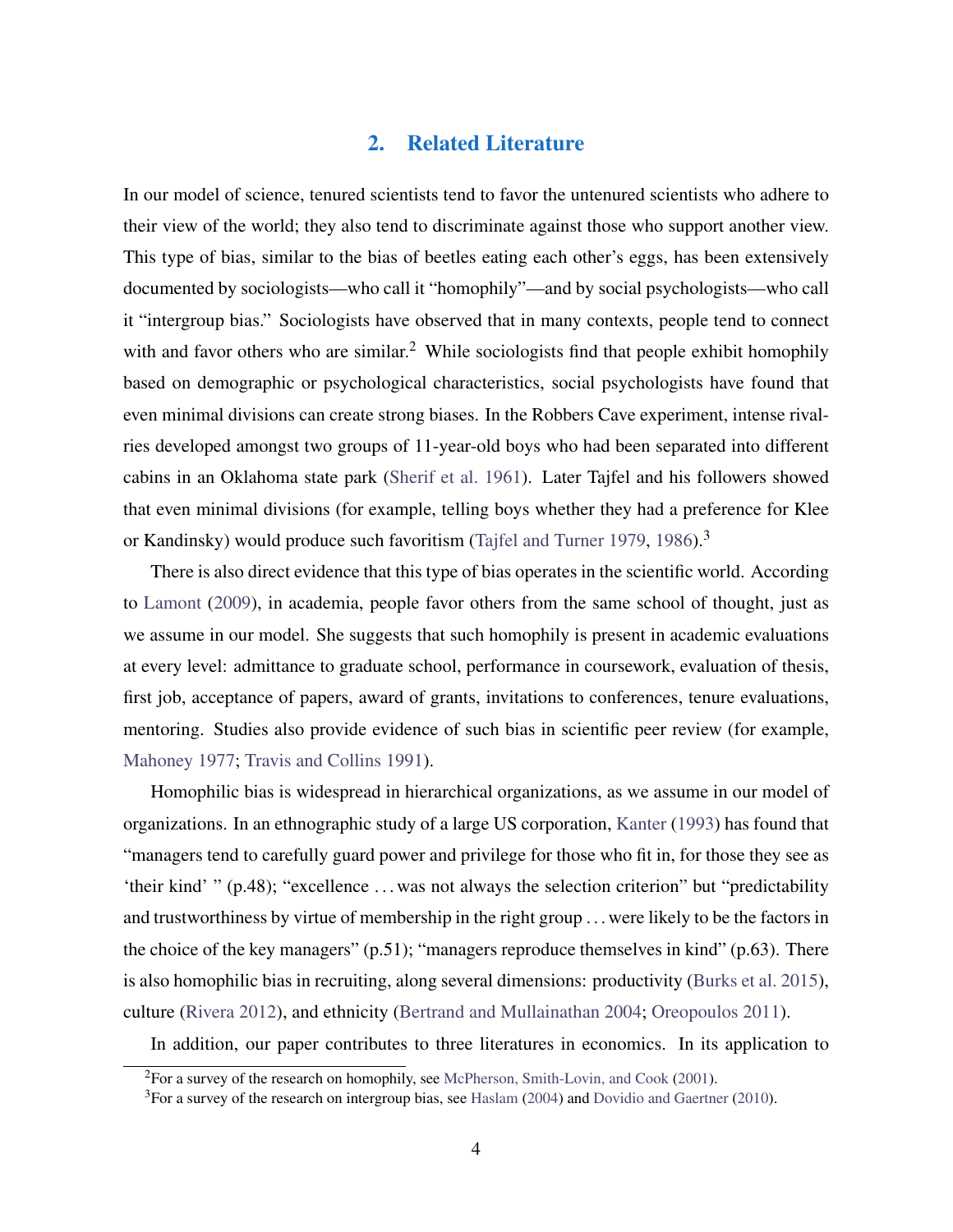science, this paper contributes to an emerging literature on the theoretical underpinnings of scientific progress. With its focus on the suppression of ideas and scientific progress, it is similar in concept to Bénabou, Ticchi, and Vindigni [\(2015\)](#page-40-1), which explains the tensions between scientific progress and religion; opposition to science comes from religion, and is arbitrated by the state. The two papers are quite different, however. We focus on specific biases in the system of advancement of scientific careers, whereas Bénabou, Ticchi, and Vindigni focus on a bias imposed by the State in the presence of a powerful Church.

[Brock and Durlauf](#page-40-2) [\(1999\)](#page-40-2) have a model that considers the role of "social factors in the scientific enterprise." Their paper is similar to ours in explaining equilibria with false belief; but the basic mechanisms of the two papers are very different. As their basic mechanism, [Brock and Durlauf](#page-40-2) assume that scientists wish to conform to each other. In contrast, our basic assumption is derived from a central theme in Kuhn: that scientists are biased in favor of those who adhere to their own paradigm and resistant to those of the opposite paradigm.

Our paper is also complementary to another paper on the history of science: [Bramoulle and](#page-40-3) ´ [Saint-Paul](#page-40-3) [\(2010\)](#page-40-3). In their model of scientific progress, periods of normal science alternate with periods of scientific revolution. Scientists decide, based on their respective incentives, to continue working with the old paradigm (normal science) or to create a new one (revolutionary science). In contrast, our paper focuses on competition between two given paradigms (a new one and an old) during a period of revolutionary science. Scientists adhering to the two different paradigms are variously promoted to established positions, and the allegiance of these established scientists constitutes the state of scientific knowledge.

The paper also develops a model of shared beliefs in hierarchical organizations. It is particularly related to [Van den Steen](#page-43-4) [\(2010\)](#page-43-4), who explores the reasons for homophily in recruiting and promotion; to [Montgomery](#page-42-5) [\(1991\)](#page-42-5), who describes the implications of homophilic recruiting for the labor-market outcomes of workers with different abilities and social networks; and to [Besley and Ghatak](#page-40-4) [\(2005\)](#page-40-4), who study the design of incentives in organizations in which workers and managers have homophilic preferences. While these papers focus on single homophilic promotions, in contrast, our paper studies the consequences of chains of such promotions.

More generally, our paper contributes to the literature on the emergence of dysfunctional beliefs in opinion dynamics.<sup>4</sup> In contrast to that literature, which focuses on social learning,

<sup>4</sup>This literature is surveyed in [Bikhchandani, Hirshleifer, and Welch](#page-40-5) [\(1998\)](#page-40-5), [Jackson](#page-41-7) [\(2010,](#page-41-7) Chapters 7–9), and [Acemoglu and Ozdaglar](#page-40-6) [\(2011\)](#page-40-6). A central finding is that informational cascades occur, in which groups herd on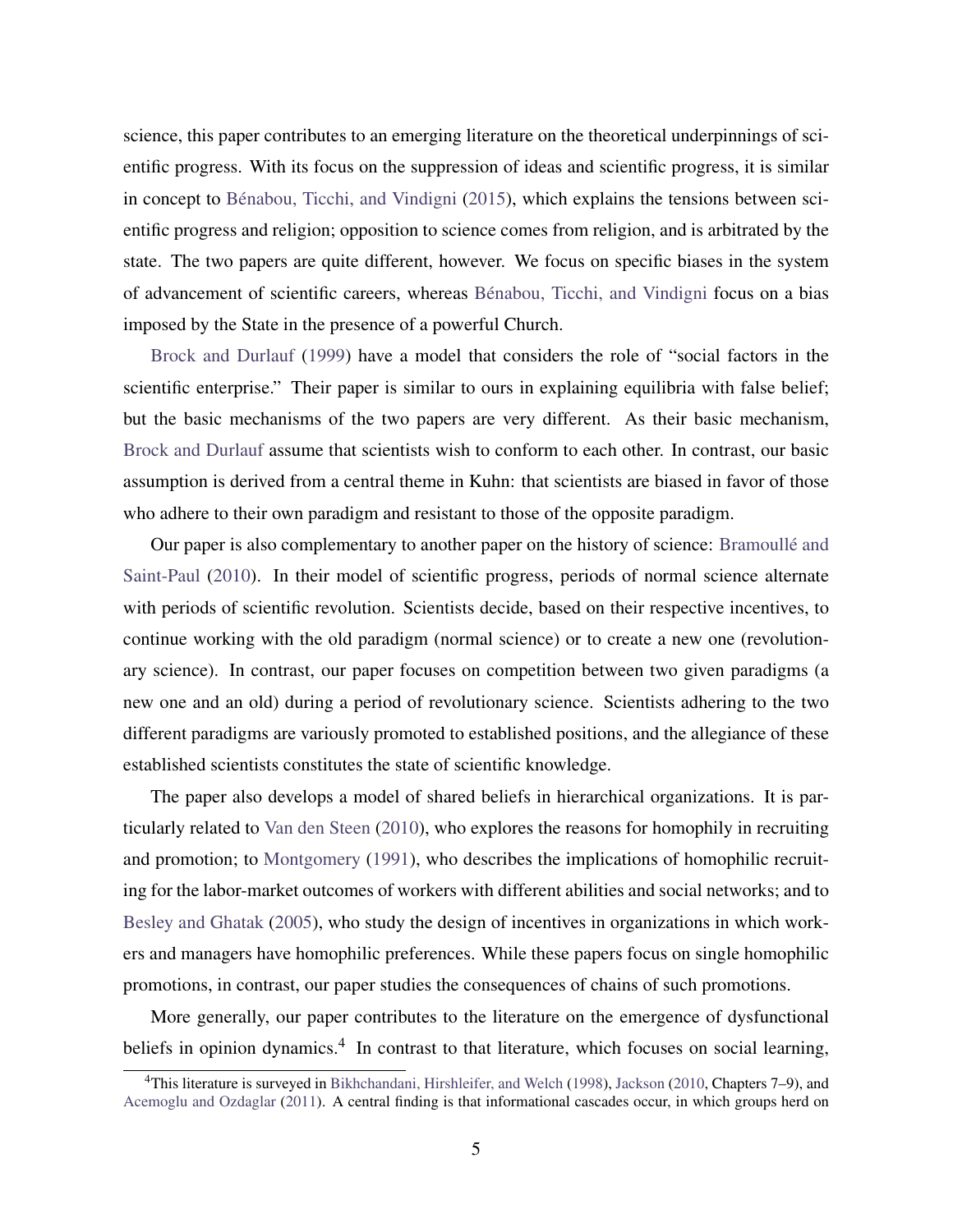our paper introduces chains of promotions in shaping social knowledge. In our paper, people do not learn: those with certain beliefs are promoted to established positions, and the accumulation of the beliefs of these established experts constitute social knowledge.

#### 3. Model of Science

We present a model describing the evolution of a population of scientists whose beliefs are split between two paradigms: New and Old. The New paradigm gives a better description of the world. Scientific knowledge therefore makes progress when a larger fraction of established scientists believe in the New paradigm. Established scientists are those who have been granted tenure.

The model is defined by a list of assumptions. Despite the length of the list, the model should be easy to understand: since it is fashioned after the standard system in academia regarding grant of tenure, which is likely to be familiar to most readers. The model is basic, but it delivers the main results and conveys intuition. Section [5.3](#page-19-0) will extend the basic model in several directions.

#### 3.1. Two Paradigms

There are two distinct paradigms: New and Old. The New paradigm gives a more correct description of the world; the Old paradigm gives a less correct description. Each scientist adheres either to the New, or to the Old, paradigm. A scientist who adheres to a given paradigm performs empirical and theoretical investigations articulated around this paradigm.

At time *t*,  $N(t)$  tenured scientists believe in the New paradigm;  $O(t)$  tenured scientists believe in the Old paradigm. The fraction of tenured scientists who believe in the New paradigm is  $\sigma(t)$ :

$$
\sigma(t) = \frac{N(t)}{N(t) + O(t)}.
$$

Knowledge is embodied by established scientists, so the strength of a paradigm is measured by the fraction of its adherents among tenured scientists. Since the New paradigm offers a

wrong beliefs (see [Banerjee 1992;](#page-40-7) [Bikhchandani, Hirshleifer, and Welch 1992\)](#page-40-8). These cascades of false belief can occur when people use Bayesian logic to infer from the previous actions of others; but such cascades may be even more likely when people are slightly naive in their inference [\(Eyster and Rabin 2010\)](#page-41-8). False beliefs also emerge in many other networks, with various learning mechanisms (for example, [Bala and Goyal 1998;](#page-40-9) [DeMarzo, Vayanos,](#page-41-9) [and Zwiebel 2003;](#page-41-9) [Acemoglu, Ozdaglar, and ParandehGheibi 2010;](#page-40-10) [Bloch, Demange, and Kranton 2016\)](#page-40-11).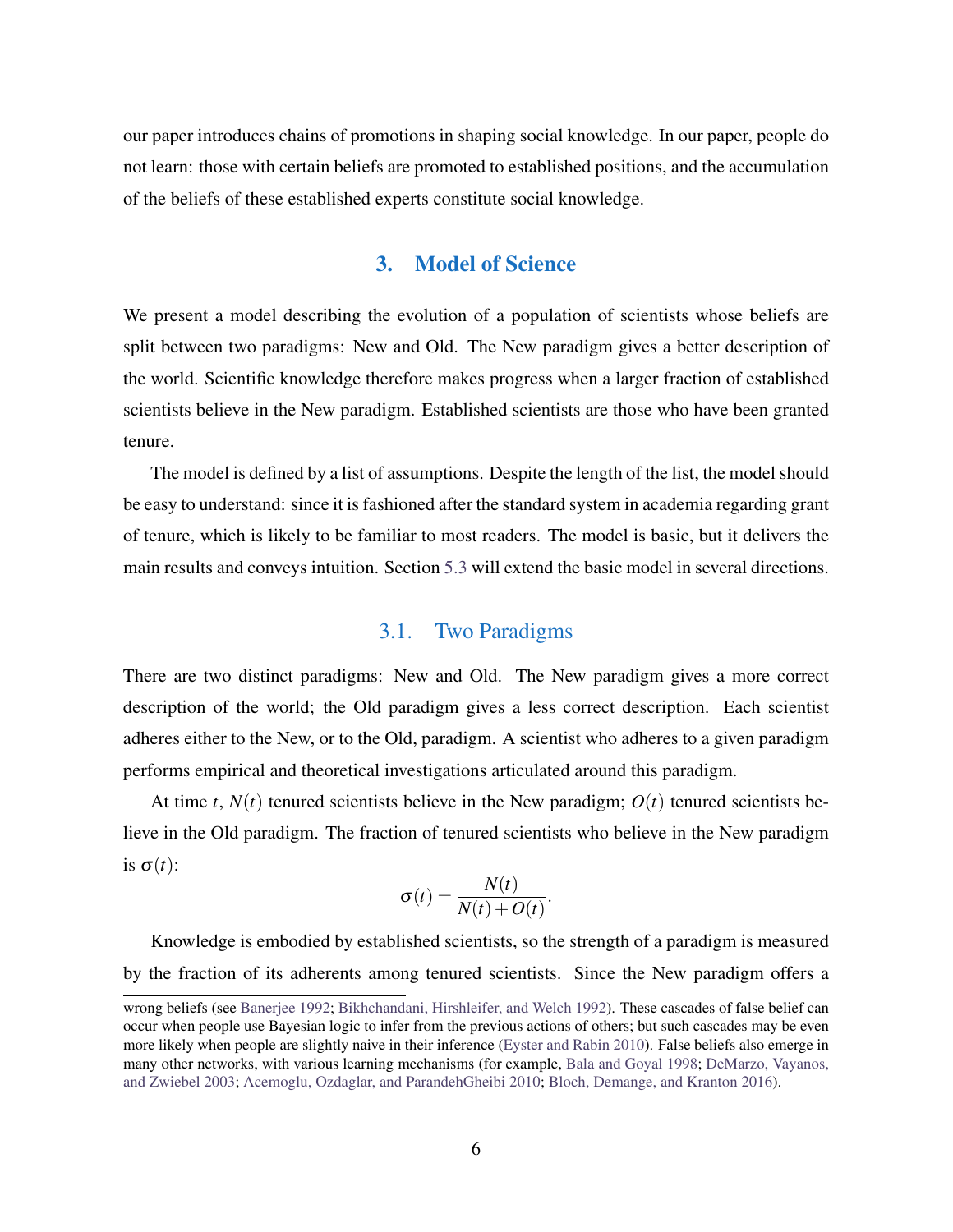superior description of the world, knowledge makes progress when  $\sigma(t)$  becomes closer to 1.

## 3.2. Beliefs of Tenured Scientists and Advisees

Tenured scientists train advisees at rate  $\lambda$ . Advisees adhere to the same paradigm as their advisor. During their entire career, scientists adhere to the same paradigm: there is no defection.

Of course, when the New paradigm is invented, a few tenured scientists defect from the Old paradigm and spontaneously adhere to the New paradigm, maybe because they were dissatisfied with the Old paradigm and are convinced by the New one. The number of scientists who are converted early is  $N(0)$ . We do not model the stage of early adoption—we take  $N(0)$  and  $O(0)$ as given. Our focus is on the systematic competition between New and Old paradigms through the tenure system once early adopters start teaching students about the New paradigm.

Once an advisee is trained, she becomes an untenured scientist and produces research articulated around her paradigm. Then she is brought up for tenure. If she receives tenure, she continues doing research, advises students, and retires at rate  $\delta$ . If she does not receive tenure, she quits academia.

## 3.3. The Quality of Research

The research of scientists is based on the paradigm in which they believe. A scientist uses her paradigm as a theoretical framework to guide empirical measurement, to explain empirical observations, to make theoretical predictions, and to further articulate the paradigm.

The quality of a scientist's research is partially determined by the implications of her paradigm. The New paradigm offers a more correct description of the world: it generates more fruitful empirical investigations, explains more observations, makes more accurate predictions, and can more easily be adjusted to resolve empirical anomalies. As a result, on average, the research of New scientists is of higher quality than that of Old scientists. However, there is uncertainty in research quality because no paradigm perfectly describes the real world; depending on the phenomena studied, the paradigm will be more or less successful and the research of higher or lower quality.

The research process brings additional uncertainty to the quality of a scientist's research: empirical observations are difficult to obtain and subject to measurement error; theoretical ex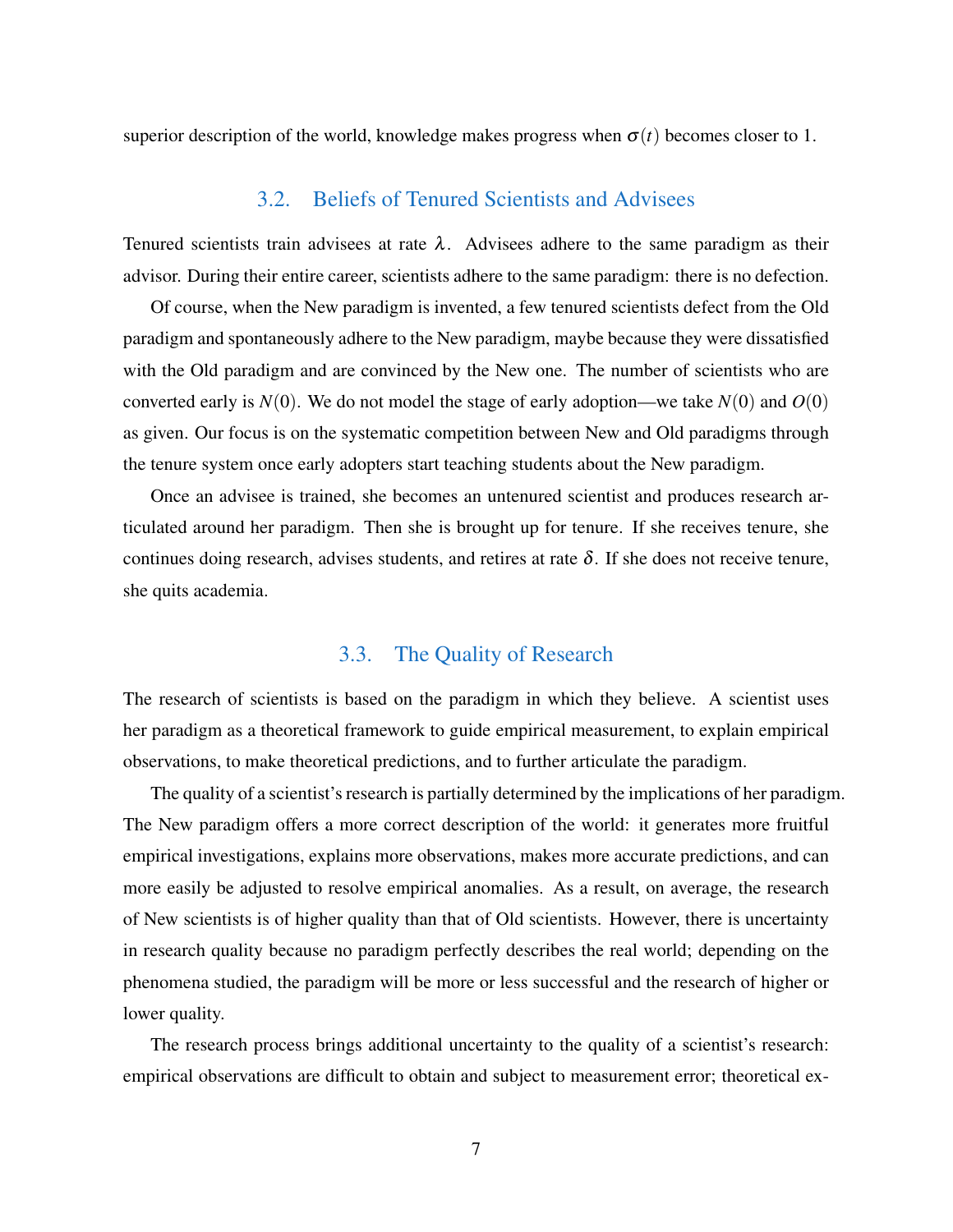planations and predictions are hard to formulate; and scientists vary in skill, effort, and imagination. Hence, research quality is noisy and only partially determined by the underlying paradigm.

### 3.4. The Tenure Process

The evaluator of a candidate for tenure is randomly chosen from the pool of tenured scientists. Thus the untenured scientist is evaluated by a scientist with belief in the New paradigm with probability  $\sigma(t)$  and by a scientist with belief in the Old paradigm with probability  $1-\sigma(t)$ .

Let's first consider the case with no egg-eating bias in the grant of tenure: that is, tenured scientists are neither more nor less prone to grant tenure to candidates whose beliefs are in agreement with their own, than to candidates with the opposite beliefs. In that case, tenure is entirely determined by the quality of research: all candidates whose research quality is above a certain threshold are granted tenure; all others are denied.

We denote as  $\alpha$  the probability of denying tenure to those who believe in the New paradigm, and as  $\beta$  the probability of granting tenure to those who believe in the Old paradigm. We have seen that research quality is noisy: it is affected by luck, the competence of the scientist, and the accuracy of the paradigm. Hence, not all New candidates are granted tenure and not all Old candidates are denied. Nevertheless, since the New paradigm is more correct, New candidates tend to produce better research than Old candidates. New candidates are therefore more likely to receive tenure than Old candidates:  $1-\alpha \geq \beta$ .

# 3.5. Egg-Eating Bias

To the concepts of  $\alpha$  and  $\beta$  we now add the role of the egg-eating bias,  $\varepsilon > 0$ . As the untenured scientist believes in the New or Old paradigm, she accordingly uses that paradigm as one basis for her empirical or theoretical investigations. And, then, the agreement—or disagreement—of belief between the untenured scientist and her tenured evaluator affects the tenure decision. A New evaluator has increased probability  $\varepsilon$  (relative to the unbiased test) of giving tenure to an advisee who believes in the New paradigm; and she has decreased probability  $\varepsilon$  of giving tenure to an advisee who believes in the Old paradigm. Symmetrically, an Old evaluator has decreased probability  $\varepsilon$  (relative to the unbiased test) of giving tenure to an advisee who believes in the New paradigm; and she has increased probability  $\varepsilon$  of giving tenure to an advisee who believes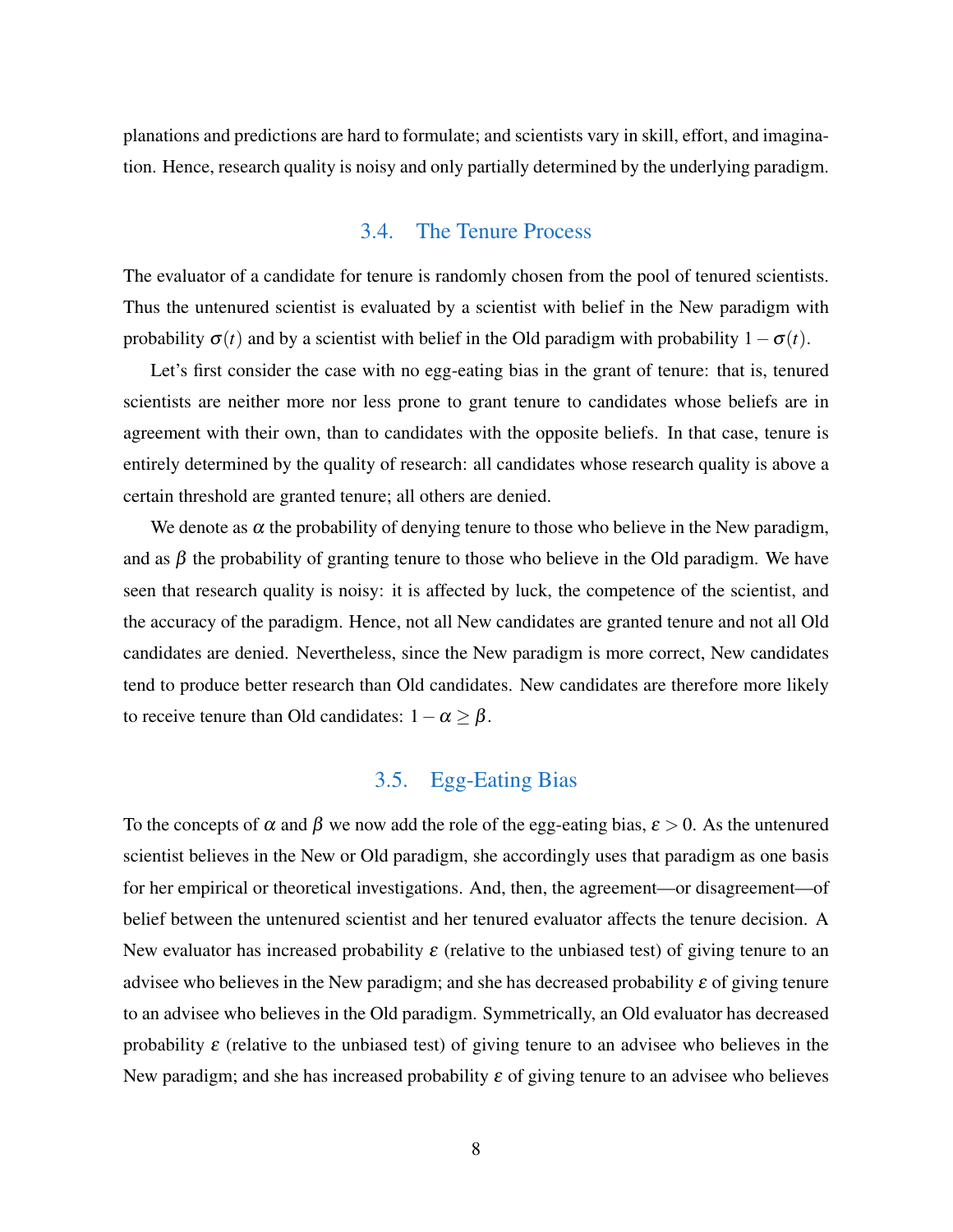in the Old paradigm.

Formally, when tenured scientists are biased, the tenure probabilities are as follows. A New evaluator denies tenure to a New scientist with reduced probability  $\alpha - \varepsilon$ . On the other hand, an Old evaluator denies tenure to a New scientist with increased probability  $\alpha + \varepsilon$ . A New evaluator grants tenure to an Old scientist with reduced probability  $\beta - \varepsilon$ . Finally, an Old evaluator grants tenure to an Old scientist with increased probability  $\beta + \varepsilon$ . Thus, scientists are biased in favor of applicants who support their view of the world and against applicants who support another view of the world. $5$ 

## 4. Analogy with Statistics and Youden Index

In practice nobody knows whether the New paradigm is more correct than the Old. Thus the evaluation of a tenure case can be interpreted as a statistical test, in the tradition of [Neyman and](#page-42-6) [Pearson](#page-42-6) [\(1933\)](#page-42-6), in which the null hypothesis is that the tenure candidate believes in the more correct paradigm, and the alternative hypothesis is that the tenure candidate believes in the less correct paradigm. Furthermore, granting tenure can be interpreted as failing to reject the null hypothesis, while denying tenure can be interpreted as rejecting the null hypothesis. Using this analogy with statistics, we introduce three concepts:

DEFINITION 1. *The* statistical significance *of the tenure test is the probability of denying tenure to a New scientist when there is no egg-eating bias:* α*. The* statistical power *of the tenure test is the probability of denying tenure to an Old scientist when there is no egg-eating bias:*  $1 - \beta$ *. The* Youden index *of the tenure test is*  $J = 1 - \alpha - \beta$ *.* 

The tenure test assesses many attributes of the tenure candidate beside her belief in the better, or worse, paradigm. Nevertheless, in the absence of egg-eating bias,  $\alpha$  can be considered as the probability of Type I error, and  $\beta$  as the probability of Type II error. The analogy with statistics is exact:  $\alpha$  is the probability of rejecting the null even though the null is correct, and  $\beta$  is the probability of accepting the null even though the null is incorrect. For this reason, following standard terminology in statistics, we refer to  $\alpha$  as the statistical significance of the tenure test and, correspondingly, to  $1-\beta$  as the statistical power of the tenure test. Moreover, in statistics,

<sup>&</sup>lt;sup>5</sup>The bias  $\varepsilon$  is bounded such that the four probabilities  $\alpha + \varepsilon$ ,  $\alpha - \varepsilon$ ,  $\beta + \varepsilon$ , and  $\beta - \varepsilon$  remain in (0,1).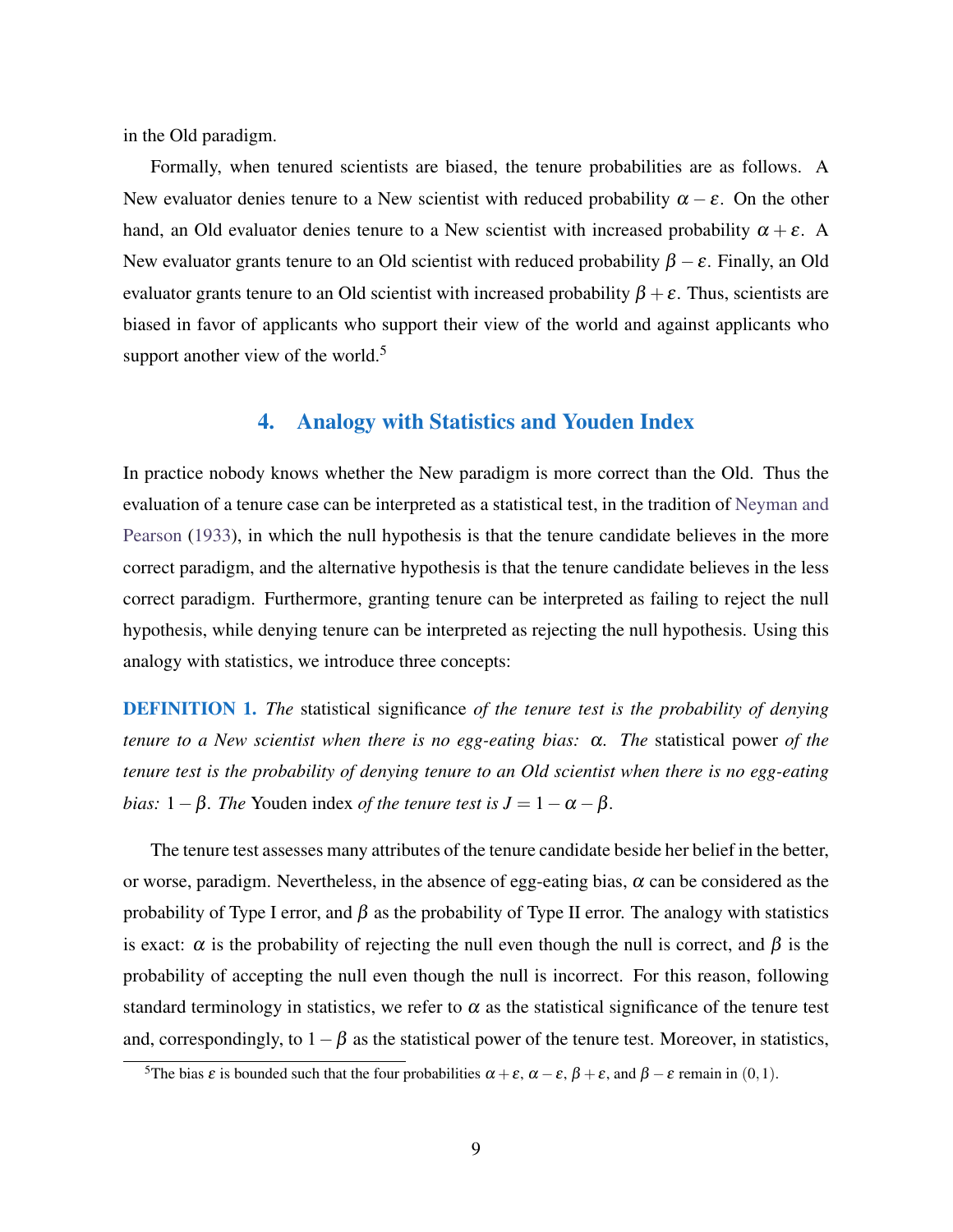the Youden index is the statistical power of the test minus its statistical significance.<sup>6</sup> Similarly, we denote as a Youden index the difference between power and significance of the tenure test.

The Youden index measures the ability of tenure tests to distinguish between true and false paradigms. It will play a critical role in the analysis. When no scientist believing in the Old paradigm is given tenure,  $\beta = 0$  and  $J = 1 - \alpha$ . At the other extreme, all scientists receive tenure with the same probability, so  $\beta = 1 - \alpha$  and  $J = 0$ ; then, the tenure evaluation does not distinguish between Old and New paradigms. Between these two extremes, a New scientist coming up for tenure is more likely to get it than an Old scientist, but Old scientists have some chance of receiving tenure:  $0 < \beta < 1-\alpha$  and  $0 < J < 1-\alpha$ .

When scientists are not biased,  $\alpha$  and  $\beta$  are the probabilities of type I and type II errors. When scientists are biased, the tenure probability for a young scientist depends on the identity of the tenured scientist who conducts the tenure evaluation: so that the actual probabilities of type I and type II errors depend on  $\sigma$ , the fraction of tenured scientists who believe in the New paradigm. With probability  $\sigma$  an untenured New scientist is evaluated by a New evaluator, who denies her tenure with probability  $\alpha - \varepsilon$ ; with probability  $1 - \sigma$  she is evaluated by an Old evaluator, who denies her tenure with probability  $\alpha + \varepsilon$ . Hence, with egg-eating bias, the actual probability of type I error—the probability of denying tenure to New scientists—is given by

<span id="page-11-0"></span>(1) 
$$
\alpha^{adj}(\sigma) = \sigma(\alpha - \varepsilon) + (1 - \sigma)(\alpha + \varepsilon) = \alpha + (1 - 2\sigma)\varepsilon.
$$

Similarly, with probability  $\sigma$  an untenured Old scientist is evaluated by a New evaluator, who grants her tenure with probability  $\beta - \varepsilon$ ; with probability  $1 - \sigma$  she is evaluated by an Old evaluator, who grants her tenure with probability  $\beta + \varepsilon$ . Hence, with egg-eating bias, the actual probability of type II error—the probability of granting tenure to Old scientists—is given by

<span id="page-11-1"></span>(2) 
$$
\beta^{adj}(\sigma) = \sigma(\beta - \varepsilon) + (1 - \sigma)(\beta + \varepsilon) = \beta + (1 - 2\sigma)\varepsilon.
$$

With egg-eating bias, the probabilities of type I and type II errors are adjusted to capture the social forces at play in the tenure process, and the Youden index must be adjusted accordingly:

<sup>&</sup>lt;sup>6</sup>The Youden index is used to evaluate binary classifiers (statistical methods to classify observations in two distinct categories, such as "healthy" or "sick"). It is popular in medicine [\(Armitage, Berry, and Matthews 2002,](#page-40-12) p. 693) and in machine learning [\(Murphy 2012,](#page-42-7) p. 183).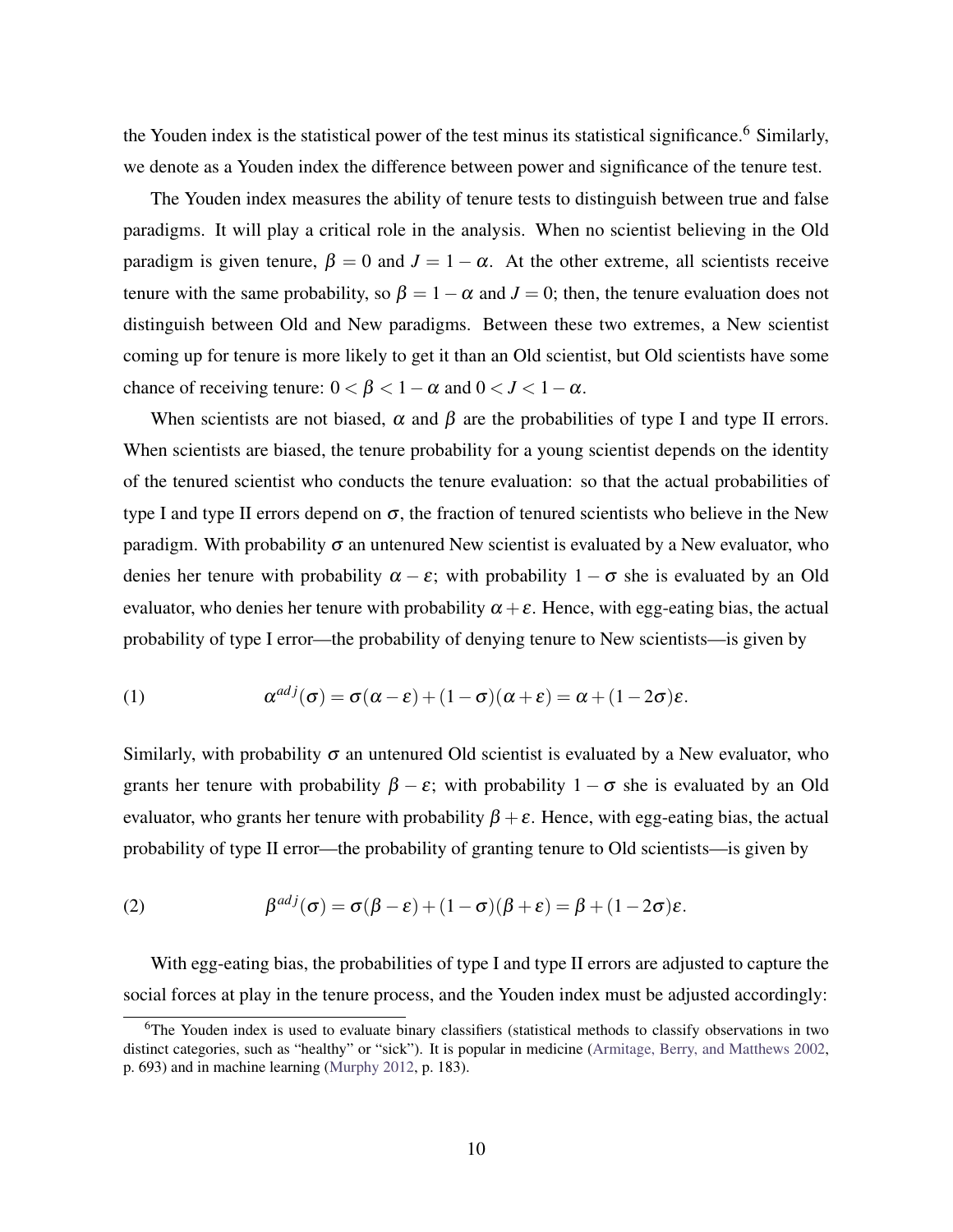DEFINITION 2. *The* adjusted Youden index *of the tenure test is*

<span id="page-12-0"></span>(3) 
$$
J^{adj}(\sigma) = 1 - \alpha^{adj}(\sigma) - \beta^{adj}(\sigma) = J + 2(2\sigma - 1)\varepsilon.
$$

Without bias,  $\alpha^{adj}(\sigma) = \alpha$ ,  $\beta^{adj}(\sigma) = \beta$ , and  $J^{adj}(\sigma) = J$ . But with bias,  $\alpha^{adj}(\sigma)$ ,  $\beta^{adj}(\sigma)$ , and  $J^{adj}(\sigma)$  depend on the composition of the population of tenured scientists, measured by  $\sigma$ .

The adjusted Youden index is one minus the probability of type I error minus the probability of type II error. A high index means that there are few type I and type II errors: New scientists get tenure with high probability; Old scientists get it with low probability. Conversely, a low index means that there are many type I and type II errors.

The adjusted Youden index is linearly increasing in  $\sigma$ , from  $J^{adj}(0) = J - 2\varepsilon$  to  $J^{adj}(1) =$  $J+2\varepsilon$ . The adjusted Youden index is minimized when  $\sigma = 0$ , because then all tenured scientists believe in the Old paradigm, and these scientists are biased in favor of young scientists who also believe in it and are biased against those who believe in the New paradigm. On the contrary, the adjusted Youden index is maximized when  $\sigma = 1$ , because then all tenured scientists believe in the New paradigm, and these scientists are biased in favor of young scientists who also believe in it and are biased against those who believe in the Old paradigm.

If  $\varepsilon \leq J/2$ , the adjusted Youden index is positive for all  $\sigma \in (0,1)$ . On the other hand, if  $\varepsilon > J/2$ , the index is negative for  $\sigma < \sigma^*$ , zero at  $\sigma = \sigma^*$ , and positive for  $\sigma > \sigma^*$ , where the threshold  $\sigma^*$  is defined by

(4) 
$$
\sigma^* = \frac{1}{2} \left( 1 - \frac{J}{2\varepsilon} \right).
$$

This threshold is a critical element in the analysis below.

#### <span id="page-12-1"></span>5. Analysis of the Model of Science

We analyze our model of science to determine under which conditions the New paradigm which provides a better description of the world—eventually prevails, and conversely under which conditions the Old paradigm prevails. The beliefs of the population of scientists depend critically on two parameters: the Youden index  $J$  and egg-eating bias  $\varepsilon$ .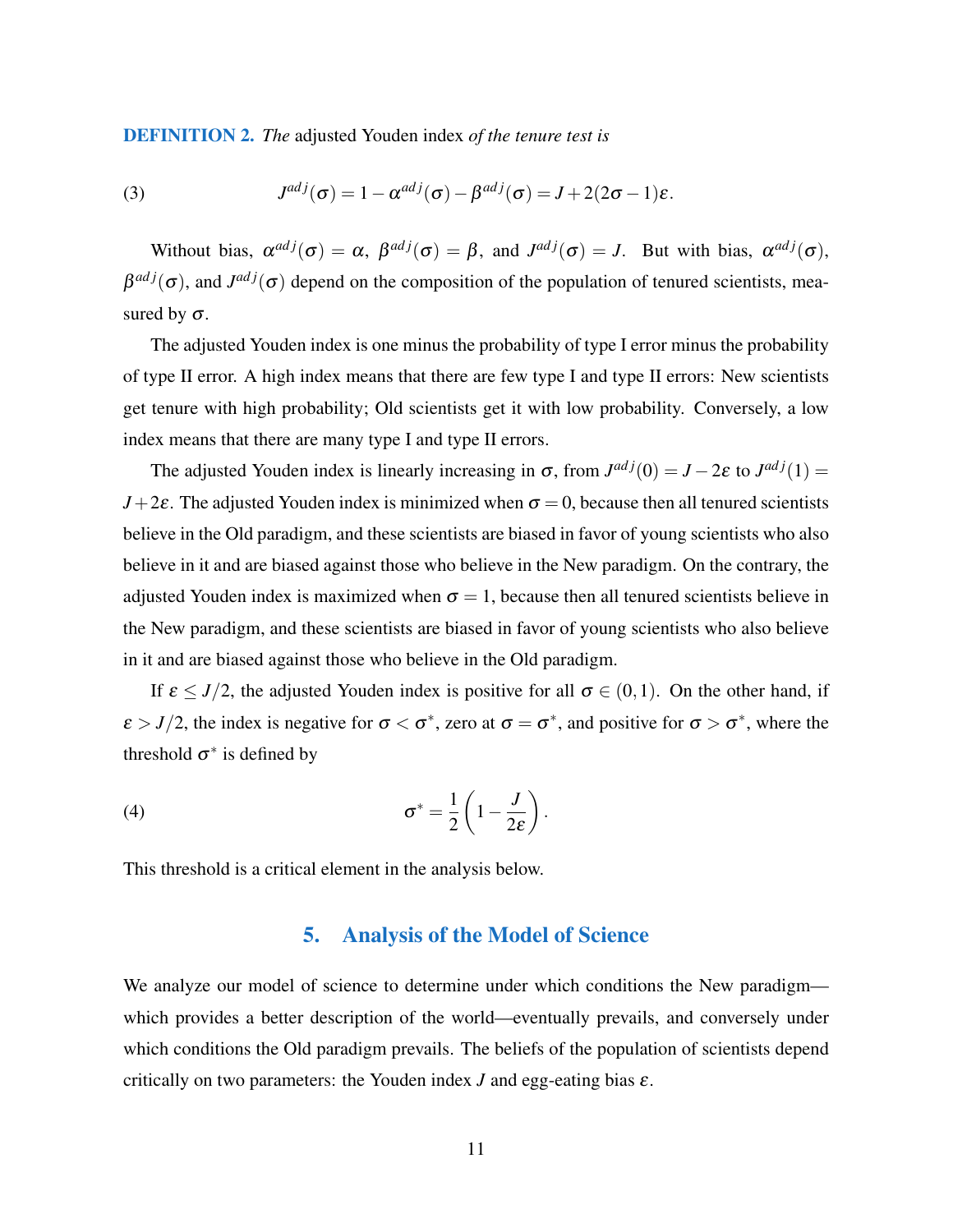# 5.1. Science Without Egg-Eating Bias

We begin by analyzing the model in the absence of egg-eating bias ( $\varepsilon = 0$ ). This analysis provides a useful point of reference. The evolution toward New paradigm or Old paradigm in our model depends critically on the outcome of a basic horse race: regarding which species of scientists—New or Old—is increasing at the faster rate.

The role of this horse race is gleaned from the definition of  $\sigma$  as the fraction of New scientists in the total population:  $\sigma(t) = N(t)/[N(t) + O(t)]$ . Differentiating this definition with respect to *t*, and a bit of algebraic juggling, yields

<span id="page-13-0"></span>(5) 
$$
\dot{\sigma}(t) = \sigma(t)(1 - \sigma(t))\left(g^N - g^O\right),
$$

where  $g^N \equiv \dot{N}(t)/N(t)$  is the growth rate of tenured scientists with New beliefs, and  $g^O \equiv$  $\dot{O}(t)/O(t)$  is the growth rate of tenured scientists with Old beliefs. The behavior of  $\dot{\sigma}$ , in turn, can be easily calculated, since  $g^N$  and  $g^O$  are easily inferred from the description of the model.

The growth of tenured New scientists is the difference between the rate of advancement into tenure of New scientists and their rate of death. The rate of advancement into tenure of New scientists is the product of two terms: the first term being the fraction of New advisees surviving into tenure,  $(1 - \alpha)$ , where  $\alpha$  is the statistical significance of the tenure test; the second term being the spawning rate of New advisors,  $\lambda$ . The death rate of tenured New scientists is  $\delta$ . As a result, the growth rate of tenured New scientists is

$$
g^N=(1-\alpha)\lambda-\delta.
$$

Similarly, the growth rate of tenured Old scientists can be calculated as

$$
g^O = \beta \lambda - \delta.
$$

The first term is the product of the fraction of Old advisees surviving into tenure,  $\beta$ , and the spawning rate of Old advisors,  $\lambda$ . (Recall that  $1-\beta$  is the statistical power of the tenure test, so that a fraction  $\beta$  of believers in the Old paradigm will be wrongly granted tenure.) The second term is the death rate,  $\delta$ , of Old scientists with tenure.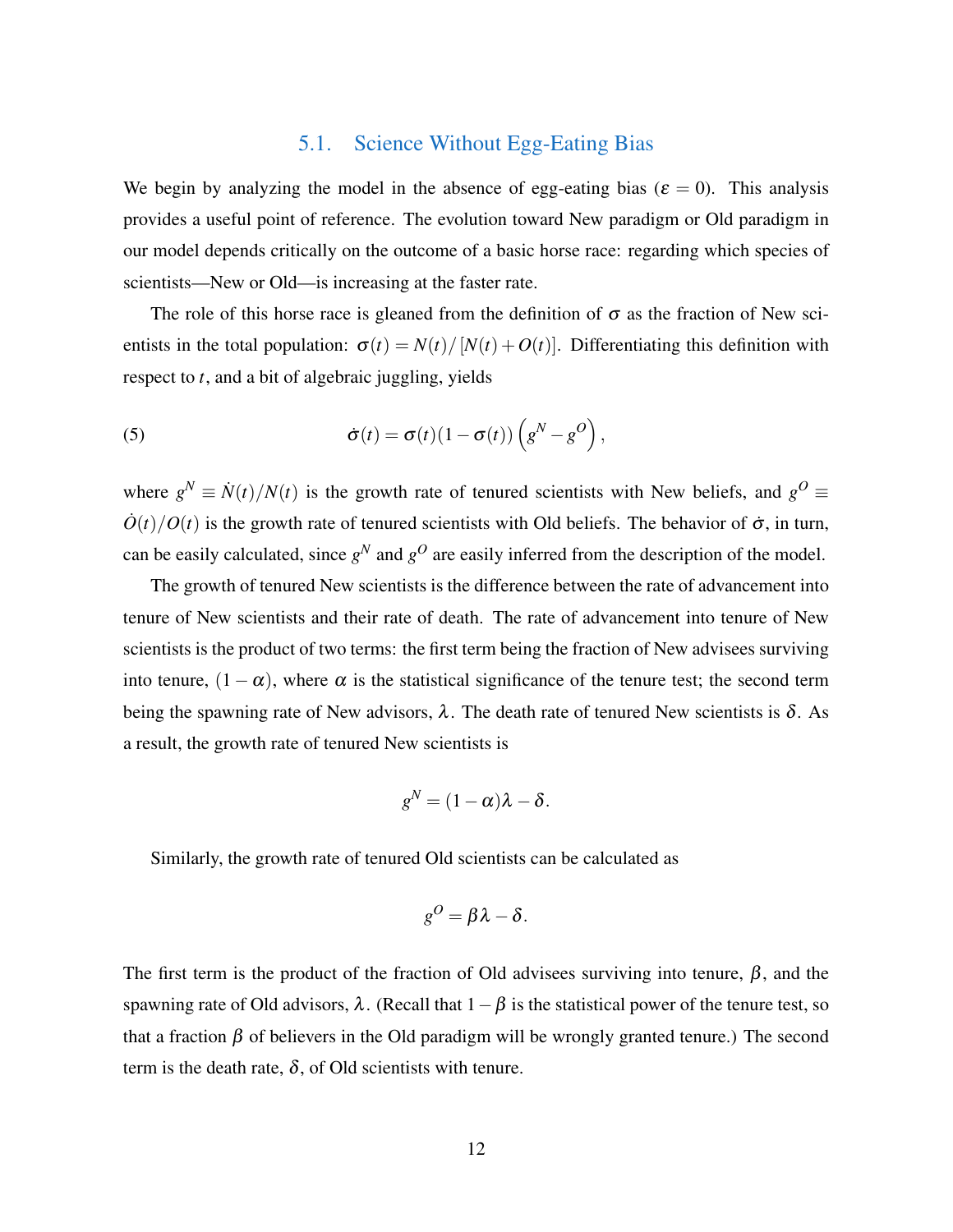<span id="page-14-0"></span>Using [\(5\)](#page-13-0) and the expressions for  $g^O$  and  $g^N$  yields

(6) 
$$
\dot{\sigma}(t) = \lambda \sigma(t) (1 - \sigma(t)) J.
$$

The term  $J = 1 - \alpha - \beta$  is the Youden index of the tenure test. The index determines the differential rate of increase of New relative to Old scientists in our model, because it governs the difference between the rate at which New scientists are granted tenure  $(1 - \alpha)$  and the rate at which Old scientists are granted tenure  $(β)$ .

The differential equation [\(6\)](#page-14-0) is a well-known logistic equation.<sup>7</sup> The equation immediately leads to the following proposition:

<span id="page-14-1"></span>**PROPOSITION 1.** *Without egg-eating bias (* $\varepsilon = 0$ *) there are two possible regimes. When the Youden index is zero*  $(J = 0)$ *, the composition of the population of scientists is constant over time* ( $\sigma(t) = \sigma(0)$  *for all t*). When the Youden index is positive ( $J > 0$ ), the New paradigm *eventually prevails (* $\lim_{t\to\infty} \sigma(t) = 1$ ).

The formal proof is in [Appendix A,](#page-44-0) but the intuition is simple: if  $J = 0$ ,  $\dot{\sigma} = 0$  so  $\sigma$  remains constant; if  $J > 0$ , on the other hand,  $\dot{\sigma} > 0$  whenever  $\sigma \in (0,1)$ , so  $\sigma$  grows until it reaches 1.

The proposition occasions three remarks. First, there can only be scientific progress—that is, convergence toward the New paradigm—if the Youden index of the tenure test is positive. That is, convergence toward true belief depends not just upon the test's statistical power, which is  $1-\beta$ ; it also depends on its statistical significance,  $\alpha$ . Furthermore, the speed of convergence toward true belief is faster when the Youden index is larger.

Second, when the fraction of New scientists converges to 1, several things can happen to the populations of New and Old scientists. If  $(1 - \alpha)\lambda > \delta > \beta\lambda$ , the number of Old scientists converges to 0, whereas the number of New scientists converges to  $\infty$ . If  $(1-\alpha)\lambda > \delta = \beta\lambda$ , the number of Old scientists is constant, whereas the number of New scientists converges to  $\infty$ . If  $(1 - \alpha)\lambda = \delta > \beta\lambda$ , the number of New scientists is constant, whereas the number of Old scientists converges to 0. If  $(1 - \alpha)\lambda > \beta\lambda > \delta$ , the size of both groups goes to  $\infty$ , but the fraction of New scientists in the population goes to 1. Finally, if  $\delta > (1-\alpha)\lambda > \beta\lambda$ , the size

<sup>&</sup>lt;sup>7</sup>The logistic differential equation is widely used. It was introduced by [Verhulst](#page-43-5) [\(1845\)](#page-43-5) in the 19th century to describe population growth. Verhulst's work was later popularized by [Lotka](#page-41-10) [\(1925\)](#page-41-10). The logistic differential equation was rediscovered twice in the 20th century: first by [McKendrick and Pai](#page-42-8) [\(1912\)](#page-42-8) in their study of the growth of micro-organisms, and then again by [Pearl and Reed](#page-42-9) [\(1920\)](#page-42-9) in their study of the US population growth.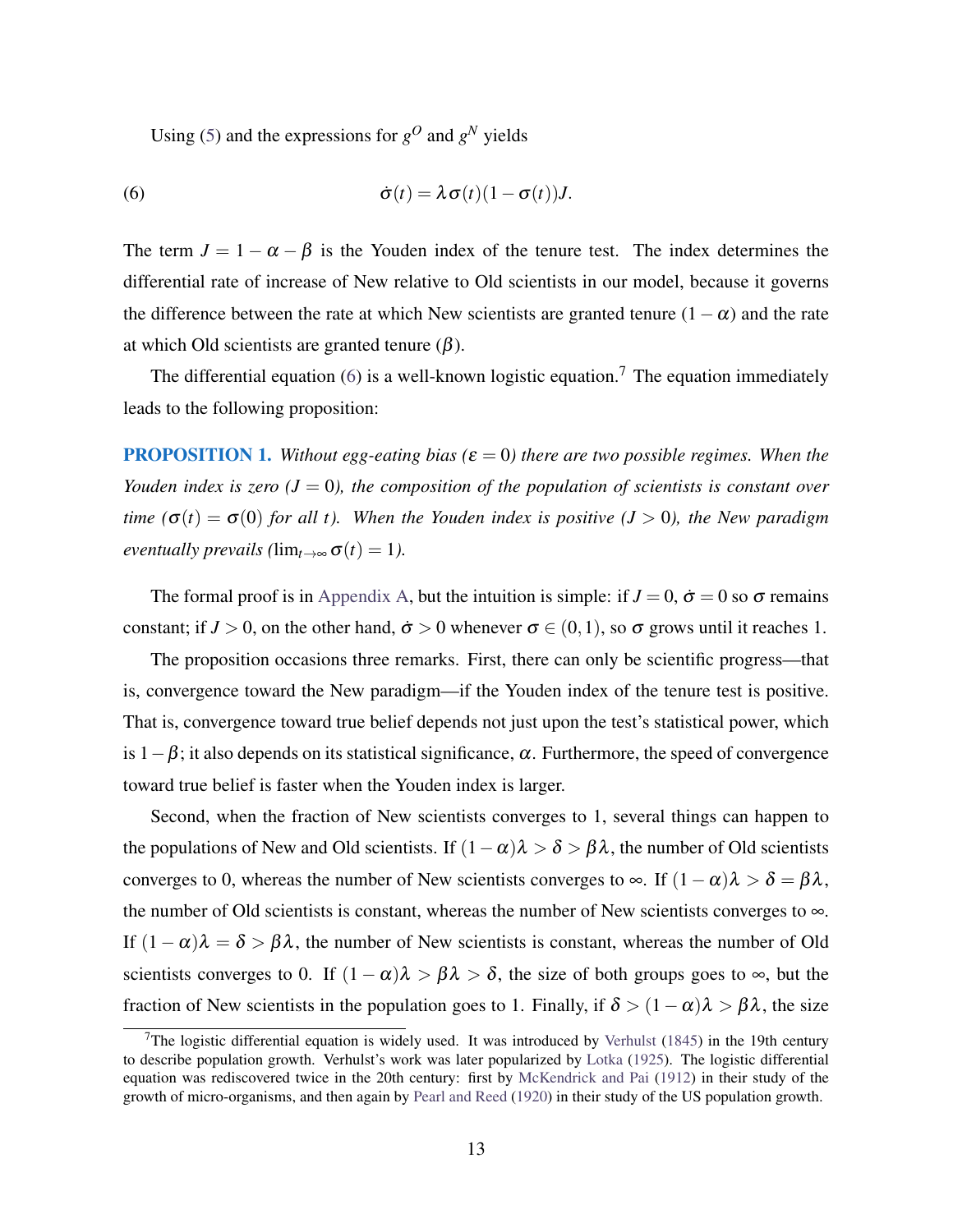of both groups goes to 0, but the fraction of New scientists in the population goes to 1.

Third, equation [\(6\)](#page-14-0) points to another possibility than evolution to true belief, even with a presumably unbiased process of evaluation, such as that described by the grant of tenure. Such a process will lead to false belief if it uses a wrong-minded test: if the Youden index is negative, σ will not converge to 1; instead, it will converge to 0.

### 5.2. Science With Egg-Eating Bias

We now see how the properties of the model are altered by the presence of egg-eating bias. Now, because the New and the Old scientists with tenure are the evaluators; because they evaluate untenured scientists differently; and because the evaluators are chosen randomly from the population of tenured scientists, the growth rates of tenured New scientists and of tenured Old scientists depend upon the fraction  $\sigma$  of New scientists in the population of tenured scientists. We therefore denote these growth rates as  $g^N(\sigma)$  and  $g^O(\sigma)$ . Again [\(5\)](#page-13-0) will hold so that

<span id="page-15-0"></span>(7) 
$$
\dot{\sigma}(t) = \sigma(t)(1 - \sigma(t)) \left[ g^N(\sigma(t)) - g^O(\sigma(t)) \right].
$$

With egg-eating bias the growth rates  $g^N$  and  $g^O$  depend on  $\sigma$ , which was not the case without egg-eating bias. It remains to obtain formulas for  $g^N(\sigma)$  and for  $g^O(\sigma)$ . We can easily calculate  $g^N(\sigma)$  as follows:

$$
g^N(\boldsymbol{\sigma}) = \left(1 - \alpha^{adj}(\boldsymbol{\sigma})\right)\lambda - \delta.
$$

The first term reflects that the New scientists are training advisees at rate  $\lambda$ ; and with probability  $1 - \alpha^{adj}(\sigma)$ , where  $\alpha^{adj}(\sigma)$  is given by [\(1\)](#page-11-0), such advisees are granted tenure. The second term reflects that tenured scientists are retiring at rate δ. Similarly we can calculate  $g^O(\sigma)$ :

$$
g^{O}(\sigma) = \beta^{adj}(\sigma)\lambda - \delta.
$$

The first term reflects that the Old scientists are training advisees at rate  $\lambda$ ; and with probability  $\beta^{adj}(\sigma)$ , where  $\beta^{adj}(\sigma)$  is given by [\(2\)](#page-11-1), such advisees are granted tenure. The second term reflects that tenured scientists are retiring at rate  $\delta$ .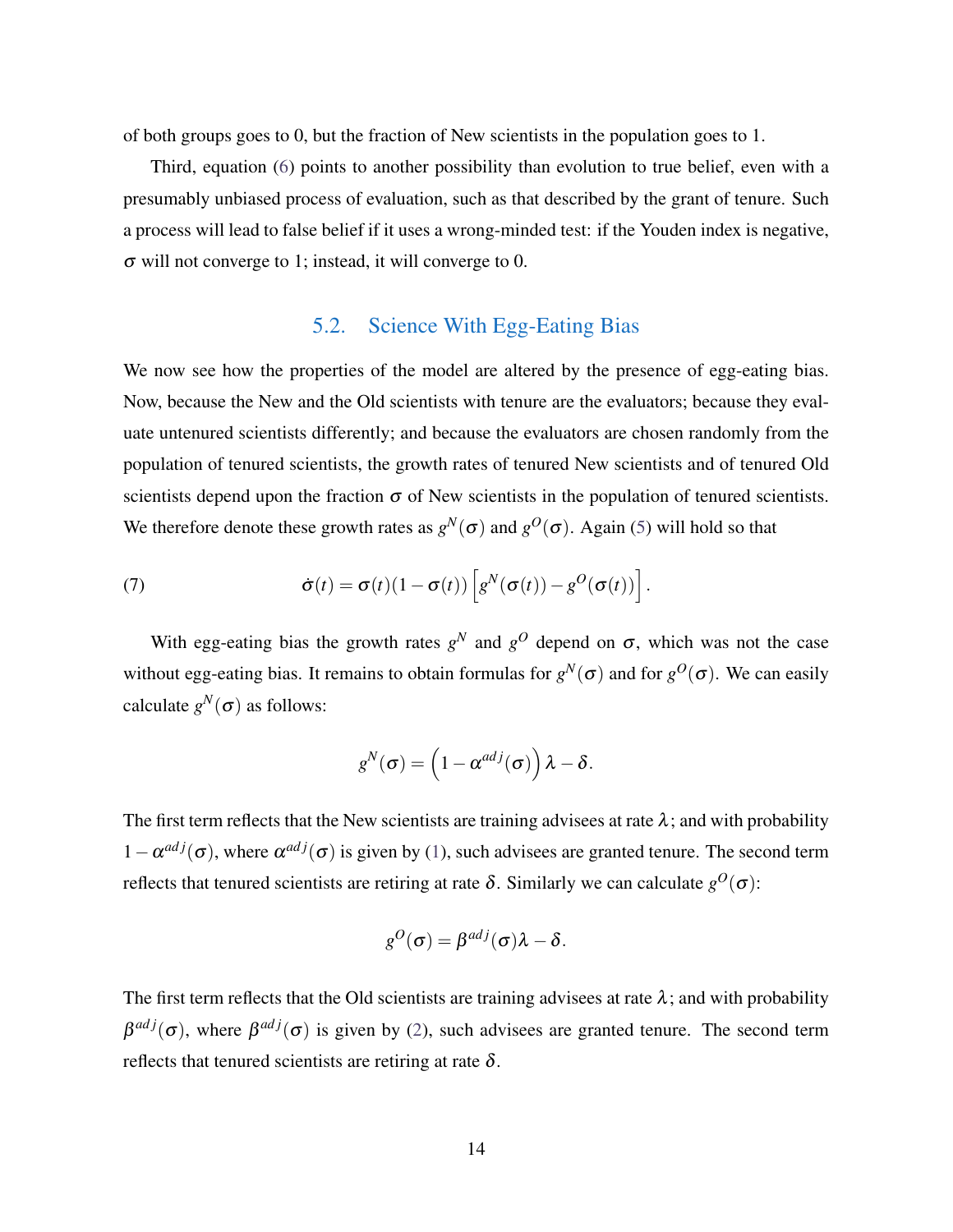These equations give us

<span id="page-16-0"></span>
$$
g^N(\sigma) - g^O(\sigma) = \lambda J^{adj}(\sigma),
$$

where  $J^{adj}(\sigma)$  is the adjusted Youden index, given by [\(3\)](#page-12-0). Accordingly, [\(7\)](#page-15-0) can be written as

(8) 
$$
\dot{\sigma}(t) = \lambda \sigma(t) (1 - \sigma(t)) J^{adj}(\sigma(t)).
$$

In the same way that the Youden index *J* determined the evolution of the share of New tenured scientists when egg-eating bias is absent, the adjusted Youden index  $J^{adj}(\sigma)$  determines the evolution of the share of New tenured scientists when egg-eating bias is present. The adjusted Youden index plays this role because it governs the difference between the rates at which New scientists and Old scientists are granted tenure:  $1 - \alpha^{adj}(\sigma)$  minus  $\beta^{adj}(\sigma)$ .

Unlike the unadjusted Youden index *J*, the adjusted Youden index  $J^{adj}(\sigma)$  is not constant: it is linearly increasing in  $\sigma$ . Thus, egg-eating bias makes the dynamics of the model more complex: the differential equation governing the dynamics of the population of scientists (equation [\(8\)](#page-16-0)) is not a regular logistic equation like equation [\(6\)](#page-14-0); instead, it is a logistic equation with threshold. The threshold is the value  $\sigma^*$ , defined by [\(4\)](#page-12-1), at which the adjusted Youden index is 0. When the threshold is between 0 and 1, the dynamics of the model are fundamentally altered:

<span id="page-16-1"></span>PROPOSITION 2. *With egg-eating bias (*ε > 0*), there are two possible regimes, depending on the amount of bias relative to the Youden index (J). When*  $\varepsilon \leq J/2$ *, the New paradigm eventually prevails (*lim<sub>*t*→∞</sub> $\sigma$ (*t*) = 1), *irrespective of the initial fraction of New tenured scientists (* $\sigma$ (0)). *But when*  $\varepsilon > J/2$ , the eventual outcome is determined by the initial value of the fraction of New *tenured scientists relative to the threshold*  $\sigma^*$  given by [\(4\)](#page-12-1). If  $\sigma(0) > \sigma^*$ , the New paradigm *prevails* ( $\lim_{t\to\infty} \sigma(t) = 1$ ); but if  $\sigma(0) < \sigma^*$ , the Old paradigm prevails ( $\lim_{t\to\infty} \sigma(t) = 0$ ).

The formal proof is given in [Appendix A,](#page-44-0) but the logic is simple. If there was no egg-eating bias (top row in Figure [2\)](#page-17-0), the adjusted Youden index  $J^{adj}$  would always be positive and equal to the regular Youden index *J*. As a consequence,  $\dot{\sigma}$  would be positive for all values of  $\sigma$  between 0 and 1, and  $\sigma$  would always grow until it reaches [1.](#page-14-1) This is the case covered by Proposition 1. In this proposition, we consider the case with egg-eating bias. When  $0 < \varepsilon \leq J/2$  (middle row in Figure [2\)](#page-17-0), the adjusted Youden index is positive for all values of  $\sigma$  between 0 and 1, so  $\dot{\sigma}$  is also positive for these values, and  $\sigma$  grows until it reaches 1. On the other hand, when  $\varepsilon > J/2$ (bottom row in Figure [2\)](#page-17-0), the sign of the adjusted Youden index depends on whether  $\sigma$  is above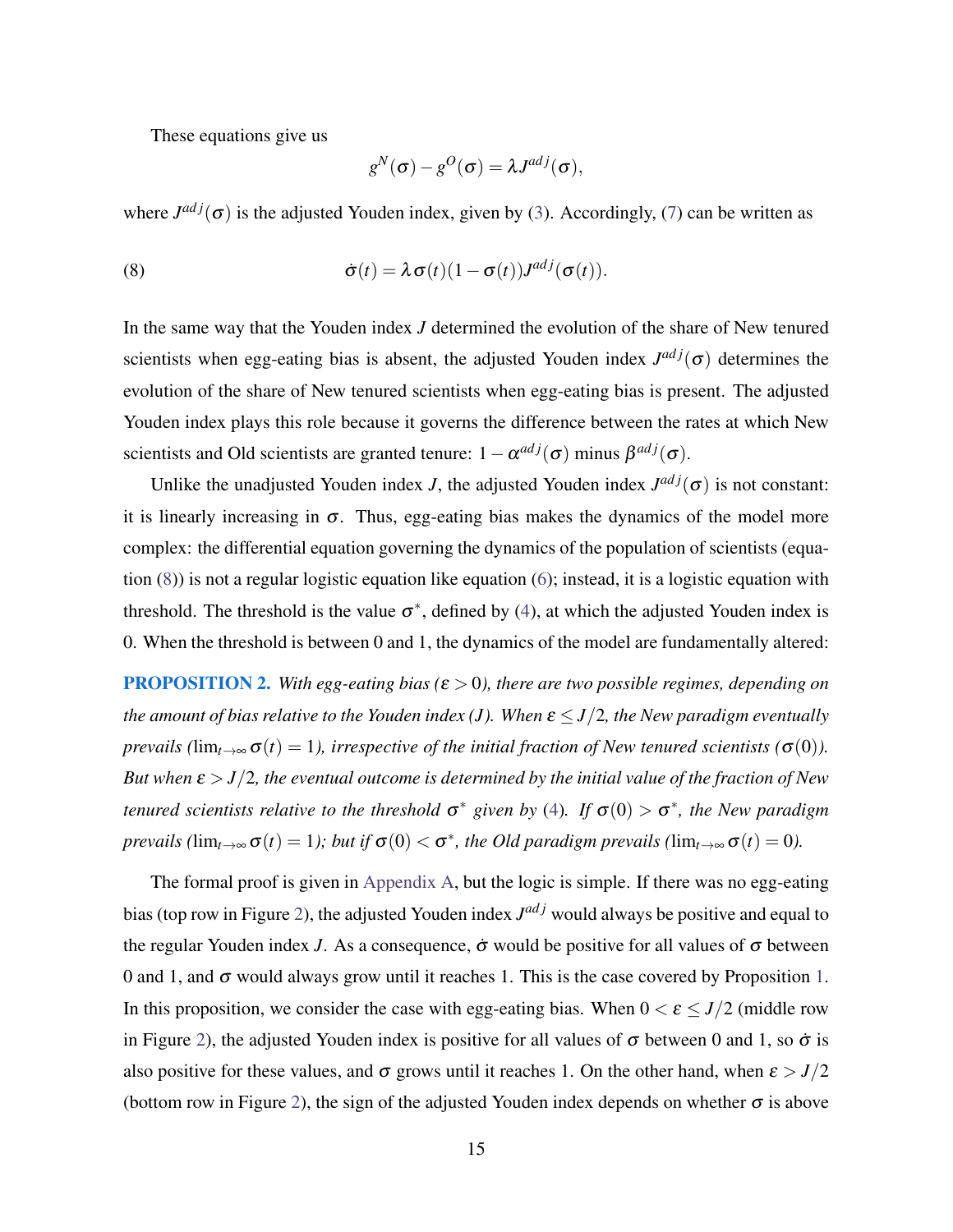

E. Adjusted Youden index: high egg-eating bias

F. Population dynamic: high egg-eating bias

<span id="page-17-0"></span>Figure 2: Adjusted Youden Index and Scientific Progress

Notes: The panels on the left display the adjusted Youden index as a function of the fraction of New tenured scientists:  $J^{adj}(\sigma) = J + 2(2\sigma - 1)\varepsilon$ . The panels on the right display the phase lines for the differential equation governing the dynamics of the fraction of New tenured scientists:  $\dot{\sigma} = (1 - \sigma) \sigma J^{adj}(\sigma) \lambda$ . The three rows consider three values of the egg-eating bias:  $\varepsilon = 0$ ,  $\varepsilon < J/2$ , and  $\varepsilon > J/2$ .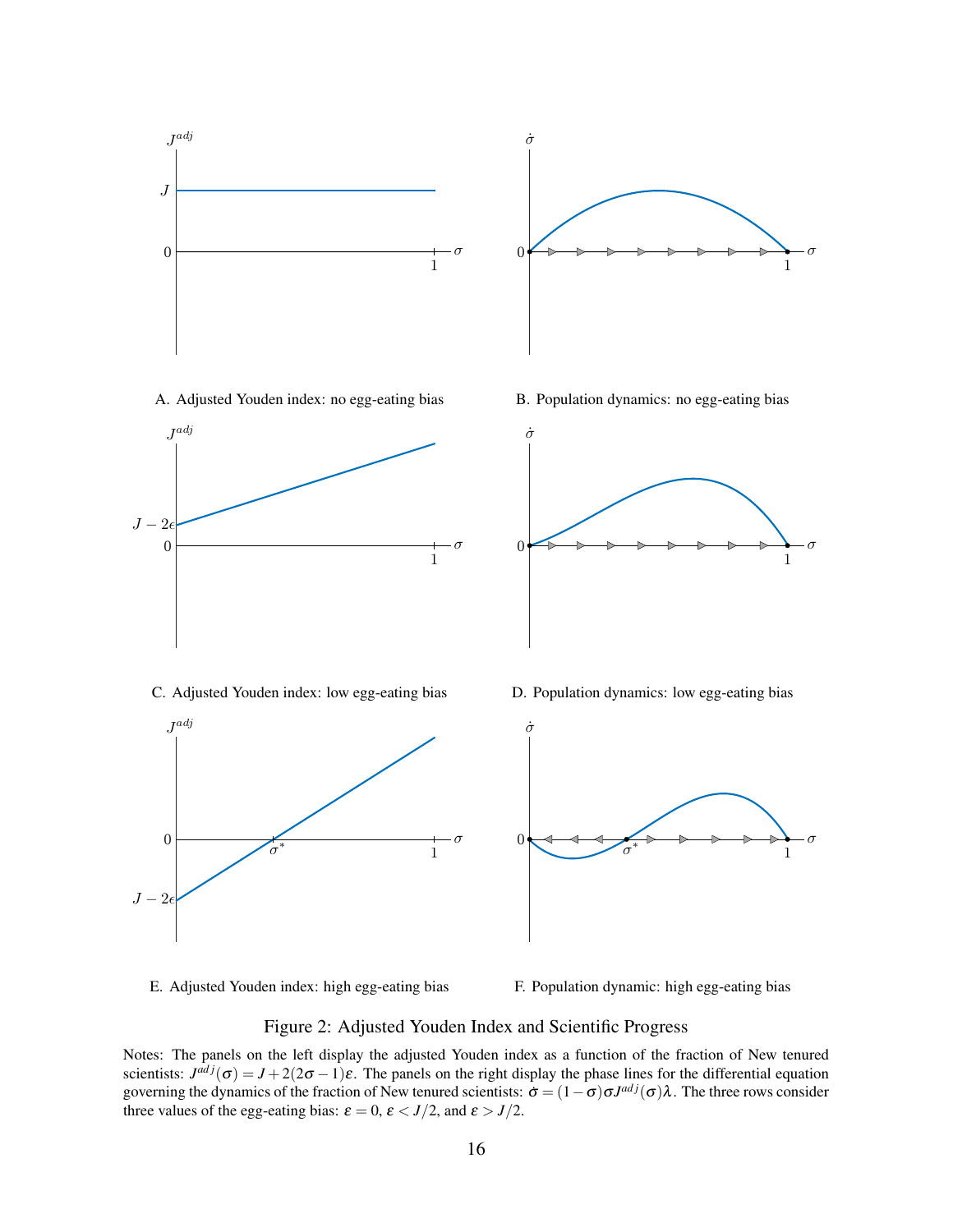or below  $\sigma^*$ . For all values of  $\sigma$  greater than  $\sigma^*$ ,  $\dot{\sigma}$  is positive, so  $\sigma$  converges to 1; for all values of  $\sigma$  less than  $\sigma^*$ ,  $\dot{\sigma}$  is negative, so  $\sigma$  converges to 0.

Proposition [2](#page-16-1) occasions five remarks. First, even if the Youden index of the tenure test *J* is positive, if the bias of scientists is sufficiently large, scientific opinion may gravitate toward the Old paradigm. This is true even though the Old paradigm describes the world less correctly than the New paradigm, and Old scientists do not have a larger bias than New scientists. This is because, once there are sufficiently many tenured Old scientists, and given that they are sufficiently biased against New scientists and in favor of Old scientists, the tenure probability of New scientists falls below that of Old scientists (formally: the adjusted Youden index becomes negative). Thus the number of tenured Old scientists grows faster than the number of tenured New scientists. This shows one effect of biased eating of each other's eggs. It follows from [\(4\)](#page-12-1) that an increase in egg-eating bias also raises the threshold  $\sigma^*$  below which science converges to falsehood.

Second, the proposition highlights the importance of the Youden index *J*—which is the statistical power minus statistical significance of the tenure test. Indeed, for a given egg-eating bias  $\varepsilon$ , branches of science with low statistical power and thus low Youden index are at greater risk of convergence to falsehood. One, they are more likely to be in a regime where convergence to falsehood is a possibility (because it is more likely that *J* < 2ε when *J* is lower). And two, in this regime, the population of scientists is more likely to be in the region where convergence to falsehood occurs (because the threshold  $\sigma^*$  is higher when *J* is lower).

Third, the model also points to an important determinant of scientific revolutions. We can compute the increase in Youden index required to start a scientific revolution. Assume that the share of New scientists is  $\sigma$  and is converging to 0. To initiate a scientific revolution, we need the share of New scientists to start converging to 1. This requires that the Youden index *J* increases sufficiently to be above the threshold

$$
J^* = 2(1-2\sigma)\varepsilon.
$$

The threshold is computed such that the adjusted Youden index  $J^{adj}(\sigma)$  is just 0 at  $\sigma$ . When the regular Youden index *J* is above the threshold  $J^*$ , the adjusted Youden index at  $\sigma$  is positive and science starts converging to the truth.

Fourth, convergence in science is often interpreted as a sign of progress. In the model, this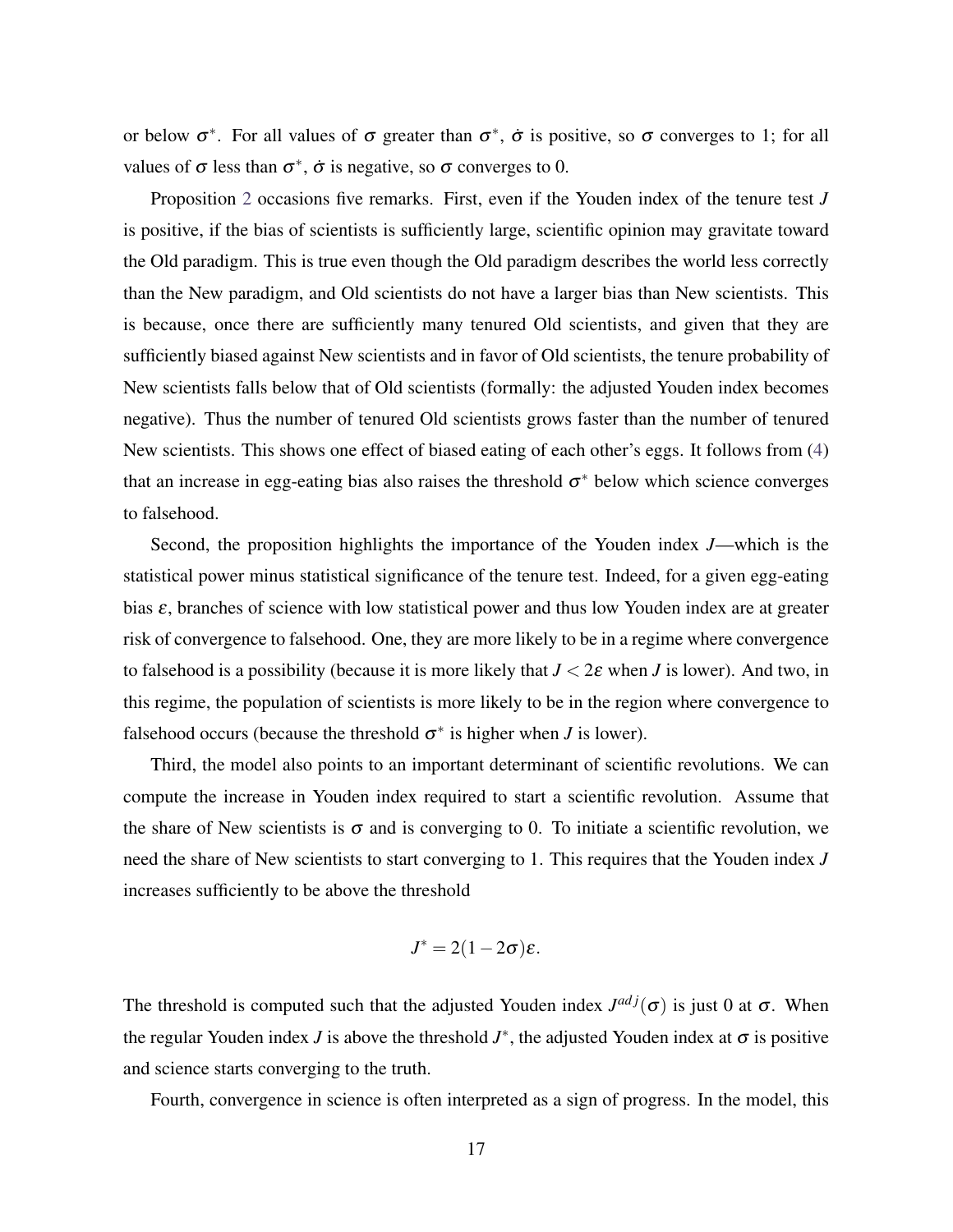is not necessarily the case: with egg-eating bias, there may be convergence toward Old belief.

Fifth, convergence in the model may be surprising for another reason: because there may be no statistical or social reason to expect a single paradigm to prevail. Consider a situation in which the Youden index is zero  $(J = 0)$ . Thus there is no statistical reason why either of the two paradigms should dominate. Further, since New scientists have the same bias as Old scientists, there is no social reason why either of the two paradigms should dominate. Nevertheless, eggeating bias interacts with  $\sigma$ , thereby introducing instability into the system. Thus, if the initial fraction of New scientists is below  $\sigma^* = 1/2$ , science converges to Old beliefs; and if the initial fraction of New scientists is above  $\sigma^* = 1/2$ , science converges to New belief.

## 5.3. Extensions

<span id="page-19-0"></span>Here we propose three extensions of the basic model of science and summarize their properties. These extensions enrich the model by providing additional mechanisms that can pull science toward the truth or toward falsehood. All the results are derived in [Appendix B.](#page-45-0)

Heterogeneous Egg-Eating Bias. Given that Old and New scientists have different views of the world, it is natural to allow them to have different egg-eating biases. The results can easily be generalized if New and Old scientists have different biases.

We assume that a New evaluator has an increased probability  $\varepsilon^N$  of giving tenure to an advisee who believes in the New paradigm; and she has a decreased probability  $\varepsilon^N$  of giving tenure to an advisee who believes in the Old paradigm. Symmetrically, an Old evaluator has a decreased probability  $\varepsilon^O$  of giving tenure to an advisee who believes in the New paradigm); and she has an increased probability  $\varepsilon^O$  of giving tenure to an advisee who believes in the Old paradigm. With distinct egg-eating biases, the qualitative properties of the model remain the same, but a few quantitative properties need to be adjusted.

First of all, increased bias by the Old scientists  $(\varepsilon^O)$  make it more likely to be in a regime in which convergence to the Old paradigm is possible. Indeed, when  $\varepsilon^O \leq J/2$ , the New paradigm eventually prevails, irrespective of the initial fraction of New tenured scientists, but when  $\varepsilon^{O}$  > *J*/2, the Old paradigm eventually prevails if the initial fraction of tenured Old scientists is large enough. It is noteworthy that the bias of New scientists  $(\varepsilon^N)$  has no effect on the possibility of convergence to Old belief. This result occurs because for  $\sigma$  close to zero there are almost no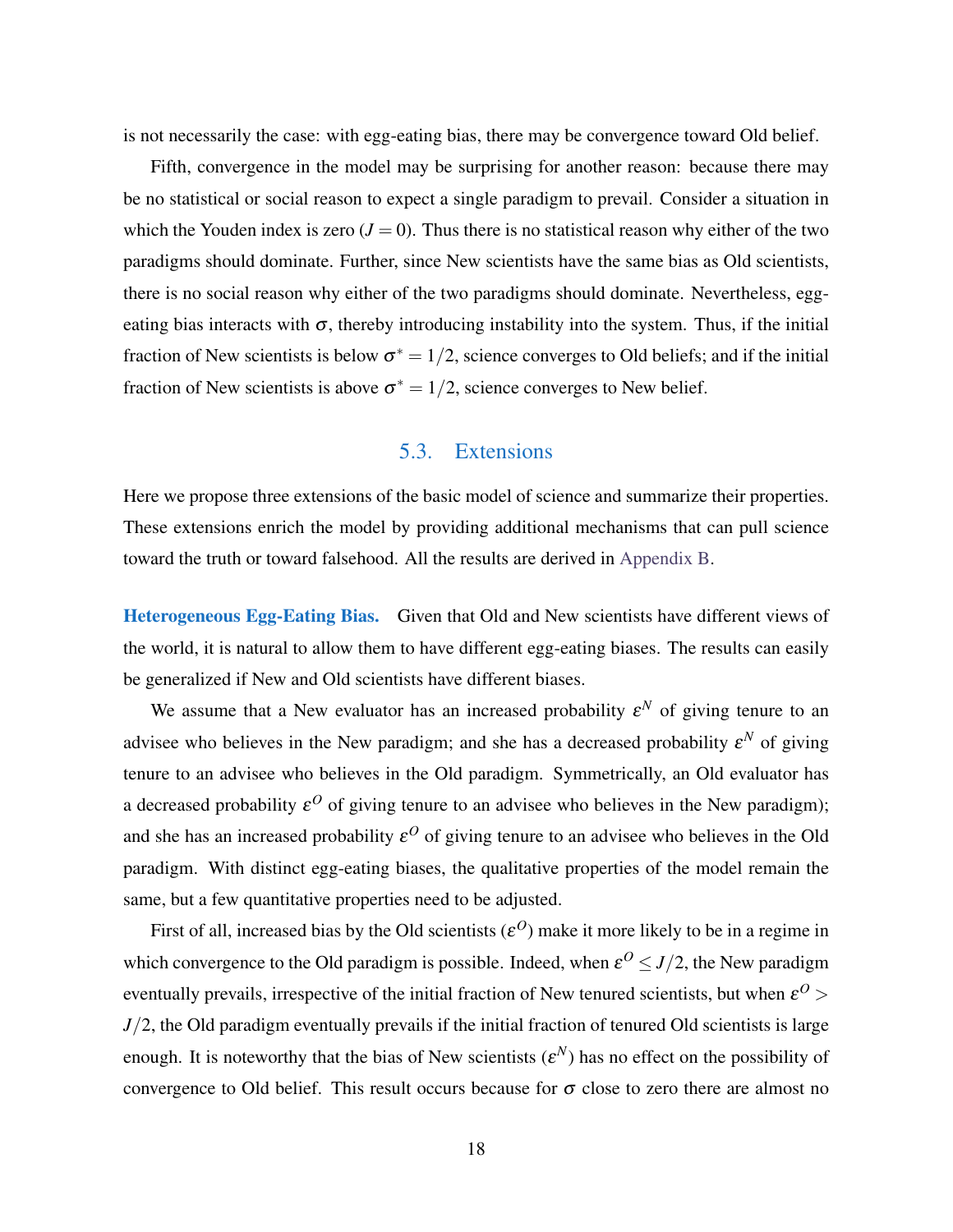New scientists to make this bias effective.

Nevertheless, once science is in a regime in which convergence to Old belief is possible,  $\varepsilon^N$  does affect gravitation toward Old belief. With heterogeneous bias, the threshold  $\sigma^*$  that separates initial conditions leading to the New or the Old paradigm is given by  $\sigma^* = (\varepsilon^O J/2)/(\varepsilon^N + \varepsilon^O)$ . Hence, an increase in  $\varepsilon^N$  unambiguously decreases the threshold  $\sigma^*$ , and thus reduces the likelihood that science gravitates toward Old belief. Correspondingly, in this regime, an increase in  $\varepsilon^O$  increases  $\sigma^*$  and thus raises the likelihood that science gravitates toward Old belief.

Finally, we find that to start a scientific revolution, the Youden index *J* must increase sufficiently to be above the threshold  $J^* = 2 \left[ \varepsilon^O - \sigma \left( \varepsilon^O + \varepsilon^N \right) \right]$ . Hence, an increase in the Youden index triggers a revolution for any  $\sigma > 0$  only if the bias of Old scientists is below 1/2. If the bias of Old scientists is above  $1/2$ , even a Youden index of 1 (the maximum value) is not sufficient to trigger a scientific revolution as  $\sigma$  gets close to 0. Thus, a large enough bias from Old scientists can prevent knowledge from ever converging to the truth; that is, there exist initial conditions such that for any Youden index beliefs converge to the Old paradigm.

Heterogeneous Productivity. The race towards having a larger number of students, papers, and grants suggests that productivity is an important aspect of knowledge creation. Maybe some paradigms lend themselves to be more productive and produce more students. For instance, maybe more complicated paradigms open the door to many extensions, which favor the productivity of scientists in that paradigm. In this section we extend the model by introducing different productivities across paradigms. We find that differential productivity affects the Youden index and therefore the growth of the scientific field. Indeed, productivity interacts with statistical power and bias in determining whether science converges to the truth.

Productivity determines the rate at which a tenured scientist trains advisees. We assume that tenured scientists believing in the New paradigm train advisees at rate  $\lambda^N$ , and tenured scientists believing in the Old paradigm train advisees at rate  $\lambda^0$ . With heterogeneous productivity, the Youden index needs to be redefined to combine three elements: statistical power, statistical significance, and productivity. The Youden index becomes

$$
J=1-\alpha-\frac{\lambda^O}{\lambda^N}\beta.
$$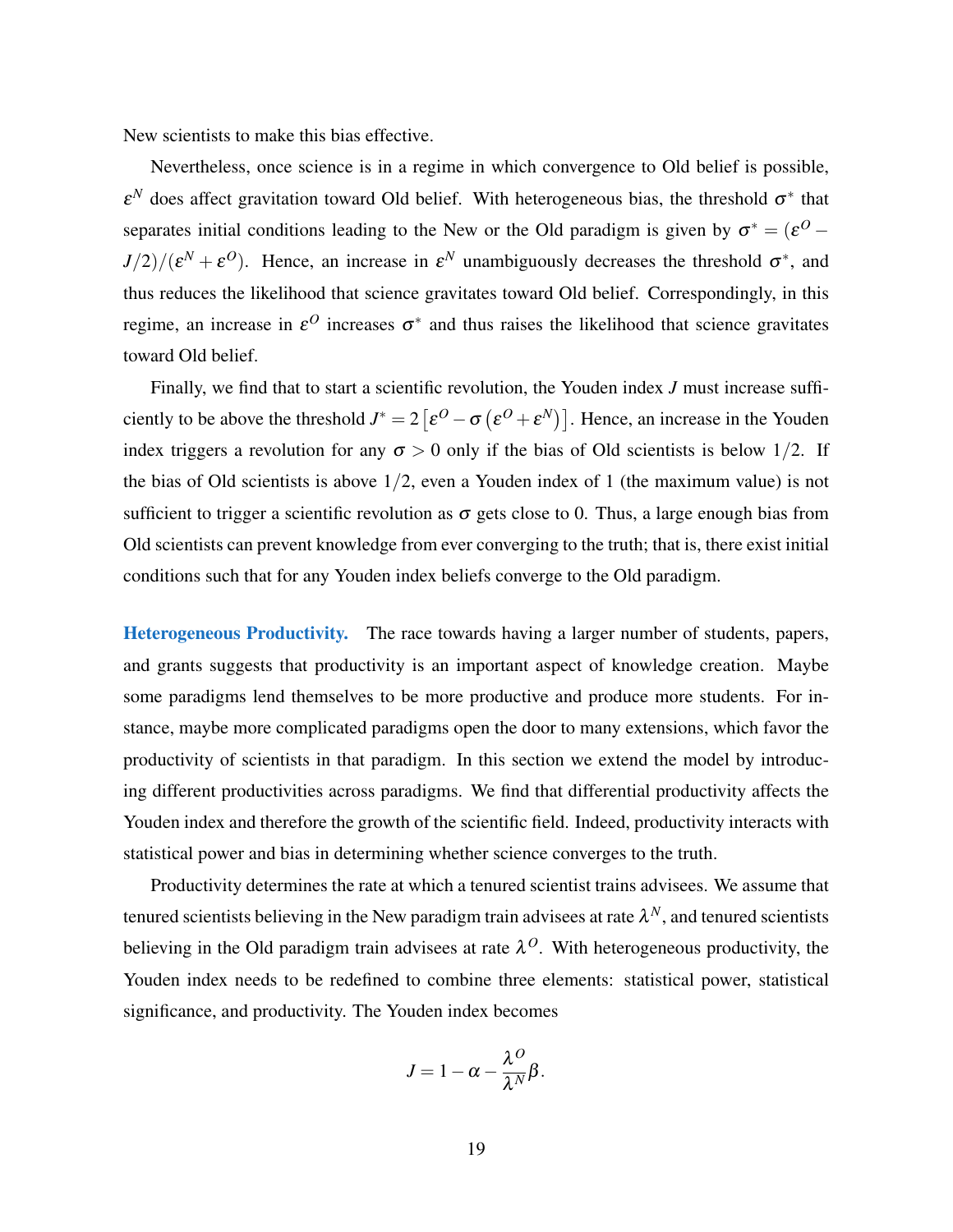Thus, an increase in the productivity of the Old paradigm has the same effect as a reduction in the statistical power of the tenure test, and conversely, an increase in the productivity of the New paradigm has the same effect as an increase in statistical power.

Given the new expression for the Youden index, a critical implication of heterogeneous productivity is that even if the statistical power of the tenure test is larger than the statistical significance  $(1 - \beta > \alpha)$  and there is no egg-eating bias, the Old paradigm may prevail. This happens when Old scientists are sufficiently more productive that the Youden index *J* becomes negative. The formal condition for the Old paradigm to prevail is  $\lambda^O/\lambda^N > (1 - \alpha)/\beta$ . If Old scientists are not productive enough, such that the Youden index remains positive, the New paradigm eventually prevails.

When there is egg-eating bias, the population dynamics of science are also affected in important ways by heterogeneous productivity. First, consider a small egg-eating bias:

$$
\varepsilon \leq \frac{|J|}{1 + \lambda^O/\lambda^N}.
$$

Then if the Youden index *J* is negative  $(\lambda^O/\lambda^N > (1 - \alpha)/\beta)$ , the Old paradigm eventually prevails, irrespective of initial conditions. But if the Youden index *J* is positive  $(\lambda^O/\lambda^N <$  $(1 - \alpha)/\beta$ ), the New paradigm eventually prevails, irrespective of initial conditions.

Second, consider a large egg-eating bias:

$$
\varepsilon > \frac{|J|}{1 + \lambda^O/\lambda^N}.
$$

Then initial conditions determine whether science converges to Old or New belief. The threshold  $\sigma^*$  that separates initial conditions leading to the New or the Old paradigm is given by

$$
\sigma^* = \frac{1}{2} \left[ 1 - \frac{J}{(1 + \lambda^O/\lambda^N)\varepsilon} \right].
$$

Given that  $J = 1 - \alpha - (\lambda^O/\lambda^N)\beta$ , the threshold  $\sigma^*$  is increasing in  $\lambda^O/\lambda^N$ . Hence, an increase in  $\lambda^O/\lambda^N$  unambiguously increases the threshold  $\sigma^*$ , and thus raises the likelihood that science gravitates toward Old belief. Correspondingly, a decrease in  $\lambda^O/\lambda^N$  lowers  $\sigma^*$  and thus reduces the likelihood that science gravitates toward Old belief.

Overall, productivity has an important effect on the evolution of scientific belief. Beyond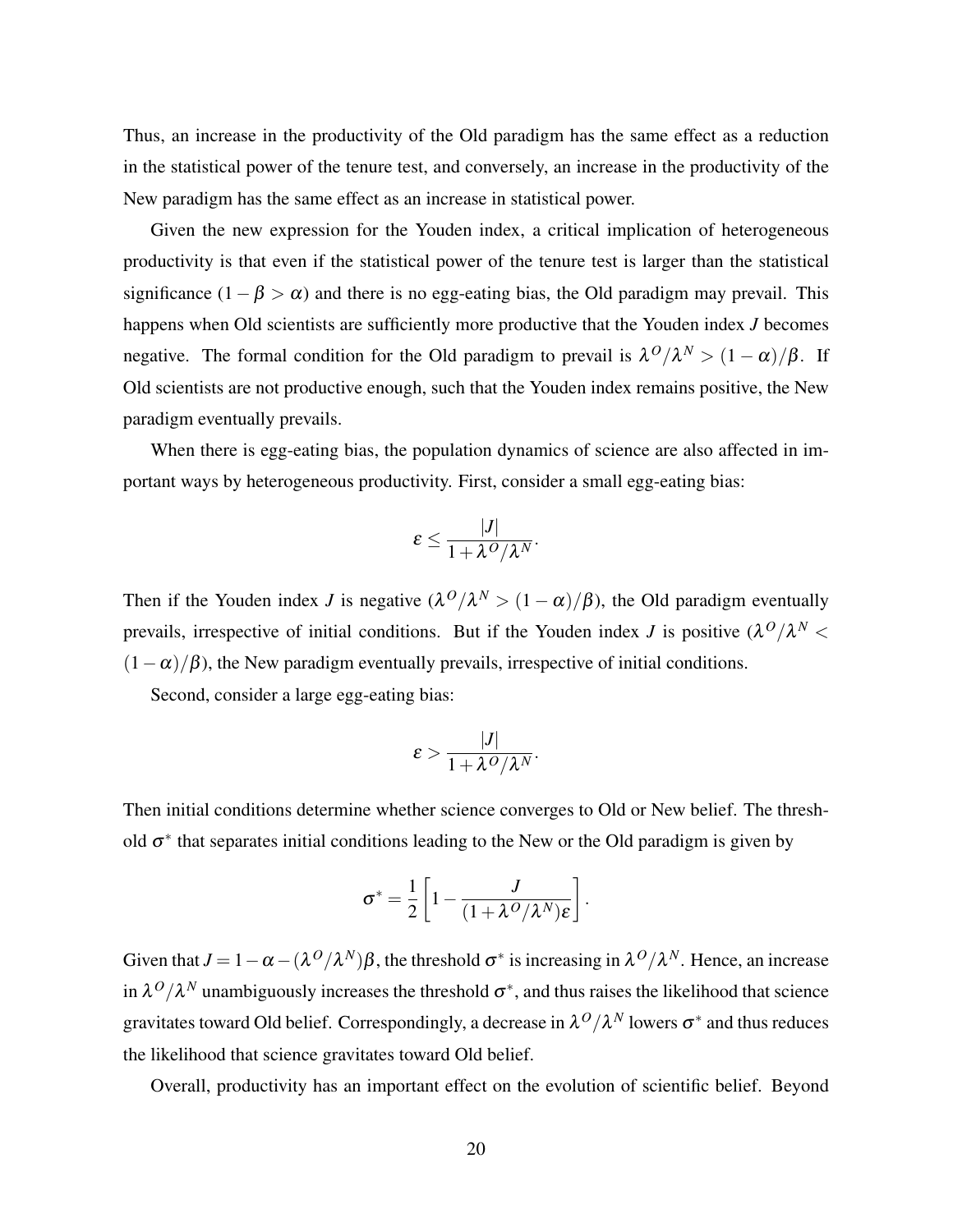statistical power and bias, productivity provides an additional mechanism that can pull science toward the truth or toward falsehood. The paradigm with the highest productivity has a significant edge: in any circumstances, a paradigm whose productivity increases becomes more likely to capture the scientific field.

**Defections.** In the results presented above, when one paradigm prevails (Old or New), everybody believes in it: there are no scientists who believe in the other paradigm. In reality, however, there is always a small group of scientists who work on the alternative, unpopular paradigm. This group of scientists could be composed of scientists attached to the Old paradigm after a revolution. Or it could be composed of scientists developing and improving the New paradigm before a revolution. Then, a scientific revolution occurs when the statistical power of the tenure test increases, allowing this group of scientists to expand and eventually dominate the field, until the next revolution overturns them.

A simple way to capture this additional feature is to assume that among the scientists trained by an advisor, a small share defect to the opposite paradigm. When there are advisees who do not follow in the footsteps of their advisors, the results of the model are modified in a natural fashion to become less extreme. The main implication of this assumption is that the steady states in which all scientists believe in the same paradigm disappear. Instead, in any steady state, a positive share of scientists are in the minority and believe in the unpopular paradigm.

We assume that tenured scientists train two types of advisees, New and Old. They train advisees of their type at rate  $\lambda$  and advisees of the opposite type at rate  $\mu$ . We assume that advisors train fewer defecting advisees than regular advisees:  $\mu \leq \lambda$ .

When the Youden index is zero, there is egg-eating bias, and there is no defection, we have seen what happens: science converges to the New paradigm if initially New scientists are more than half, and it converges to the Old paradigm if initially New scientists are less than half. With a little bit of defection  $(\mu/\lambda \le \varepsilon/(2\beta - \varepsilon))$ , the results are similar but not as extreme. If initially New scientists are more than half, science converges to a steady state where the vast majority, but not all, of the scientists believe in the New paradigm. If initially Old scientists are more than half, science converges to a steady state where the vast majority, but not all, of the scientists believe in the Old paradigm. Once defection becomes frequent  $(\mu/\lambda > \varepsilon/(2\beta - \varepsilon))$ , the results change. Then, science converges to a state of disagreement in which scientists are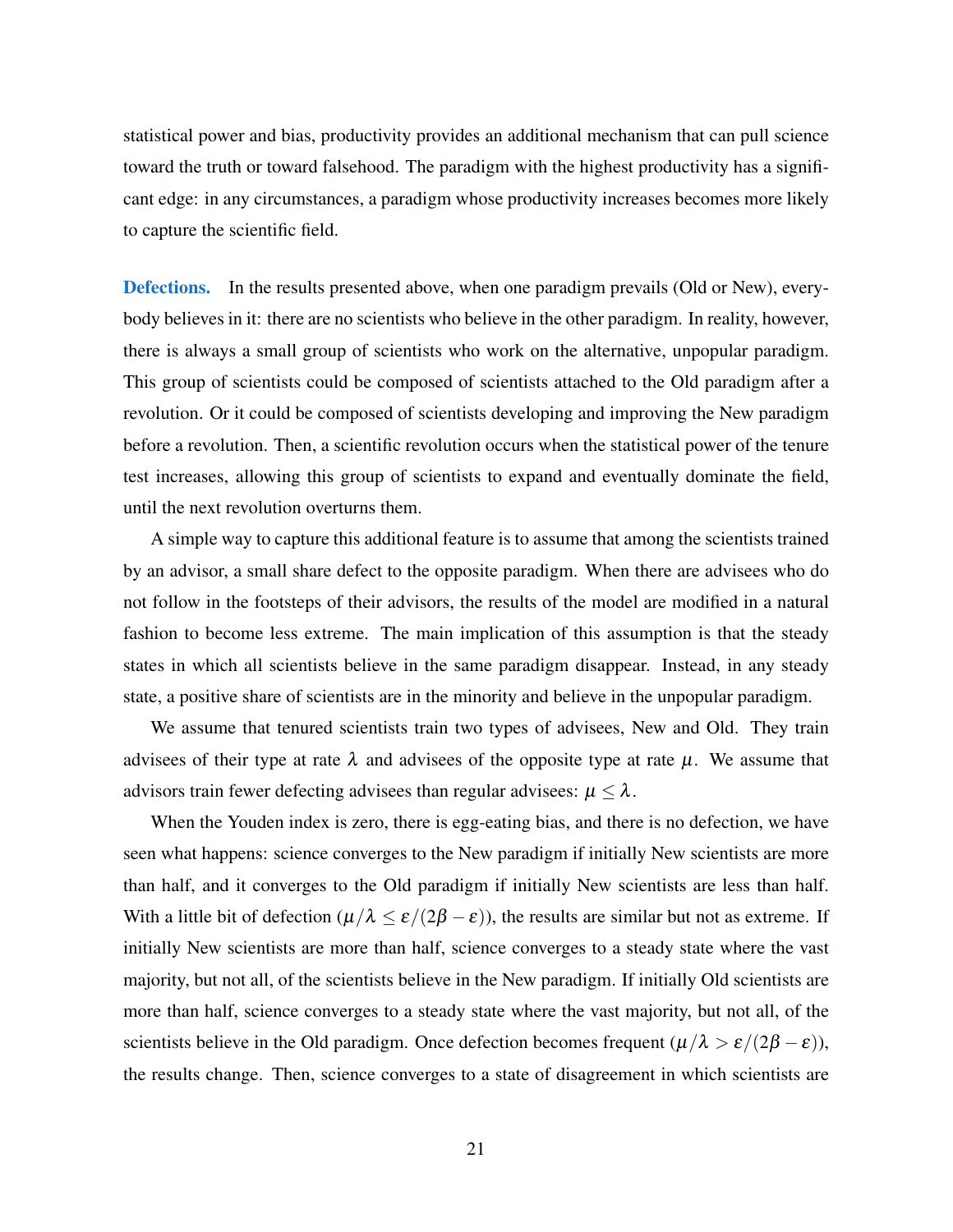equally split between New and Old paradigms, irrespective of initial conditions.

We also know what happens when the Youden index is positive but low, there is egg-eating bias, and there is no defection. In that case, science may converge to the New paradigm or to the Old paradigm depending on initial conditions. With a little bit of defection  $(\mu/\lambda \le \varepsilon/(2\beta - \varepsilon))$ , the result remains the same except that the two possible steady states do not have only New scientists or only Old scientists but they have a majority of New scientists or a majority of Old scientists. When defections are frequent  $(\mu/\lambda > \varepsilon/(2\beta - \varepsilon))$ , the results change. Then, irrespective of initial conditions, science converges to a unique steady state in which New scientists are in a majority.

Finally, we know what happens when the Youden index is large, there is egg-eating bias, and there is no defection. In that case, science converges to the New paradigm irrespective of initial conditions. With defection, the results remain the same except that the steady state does not have only New scientists, but a majority of them.

#### 6. Discussion of the Model of Science

This section further justifies our choice of model and also discusses its implications.

## 6.1. Faithful Representation of Kuhn

Our model gives a faithful representation of what [Kuhn](#page-41-0) [\(1996\)](#page-41-0) calls "revolutionary science" in contrast to "normal science." Most of the time, scientists engage in normal science. Normal science is the determination of important facts; match of the existing paradigm with these facts; and more detailed articulation of the paradigm (p. 34). During periods of normal science, scientists work within the framework of an accepted paradigm, which is "revealed in its textbooks, lectures, and laboratory exercises" (p. 43), and they aim to improve the paradigm and its fit with nature. Our model focuses, instead, on periods of "revolutionary science": when two paradigms compete. According to Kuhn, such phases of scientific progress arise in response to discovery of anomalies inconsistent with the old paradigm (p. 66, p. 84). In this phase of science, the decision to reject one paradigm is also the decision to accept another (p. 77).

In our model, scientific knowledge is embodied by established scientists, with the strength of a paradigm indexed by the fraction of scientists adhering to it. This representation is also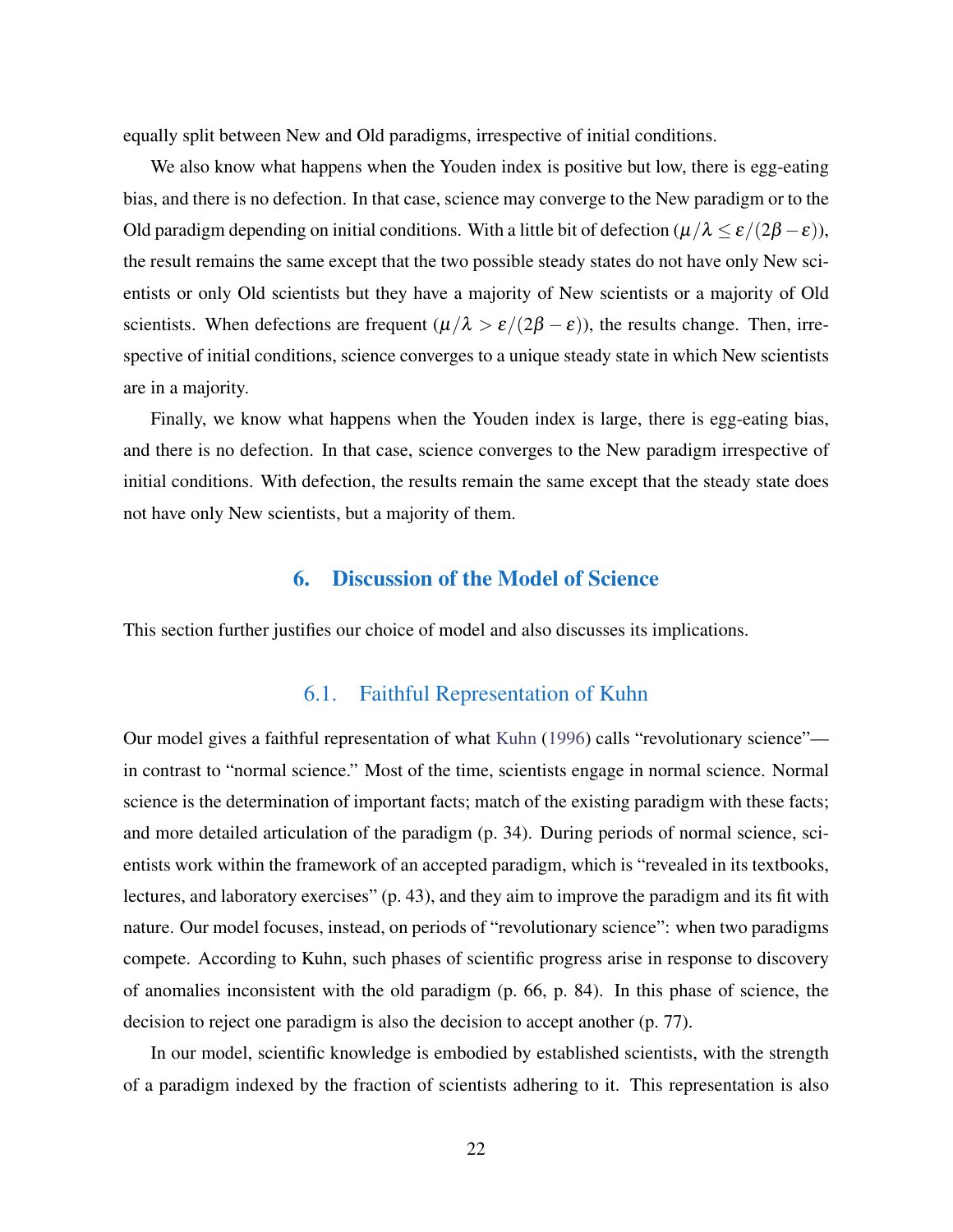faithful to Kuhn, who says that a paradigm becomes prevalent only after its acceptance by the scientific community. Scientific revolutions are battles of old versus new paradigms for the allegiance of that community (p. 94, p. 145)—in agreement with the central role of the variable  $\sigma$  in our model.

In Kuhn's model, the new followers of a paradigm are not converts from the old one, but are freshly-minted scientists who adhere to the new. Following Kuhn, in periods of normal science, prior to the intrusion of the new paradigm, all scientists will have the same interpretation of the basic science, which, in the 18th and 19th centuries, was represented by the scientific "classics," and, in more modern times, is represented by the textbooks (pp. 19–20).

In our model, adherence to the New Paradigm comes from two sources. A presumed small number of tenured scientists immediately convert to the New paradigm at time 0, perhaps because of individual conviction of its superiority to the Old. And then over time, advisees whose advisors believe in the New paradigm join their ranks.<sup>8</sup>

Such a representation corresponds to Kuhn's views regarding the origins of New-paradigm adherents. Thus he approvingly quotes Planck: "a new scientific truth does not triumph by convincing its opponents and making them see the light, but rather because its opponents eventually die, and a new generation grows up that is familiar with it" (p. 151).<sup>9</sup>

Kuhn also emphasizes "resistance" against new paradigms by the adherents of the old paradigm. Such resistance is represented by the parameter  $\varepsilon$  in our model. Those biases are, of course, a form of ingroup favoritism/outgroup bias, which has been documented in many different guises by psychologists and sociologists.

In sum, our model—parsimoniously, although perhaps a bit coarsely—captures Kuhn's description of "scientific revolution."

<sup>&</sup>lt;sup>8</sup>In a slight extension of our model, advisees who defect from the Old paradigm are an additional source of adherents to the New paradigm.

<sup>9</sup>Similarly, Kuhn also quotes Darwin: "Although I am fully convinced of the truth of the views given in this volume . . . , I by no means expect to convince experienced naturalists whose minds are stocked with a multitude of facts all viewed, during a long course of years, from a point of view directly opposite to mine. A few naturalists, endowed with much flexibility of mind, and who have already begun to doubt the immutability of species, may be influenced by this volume; but I look with confidence to the future, to young and rising naturalists, who will be able to view both sides of the question with impartiality" (p. 151).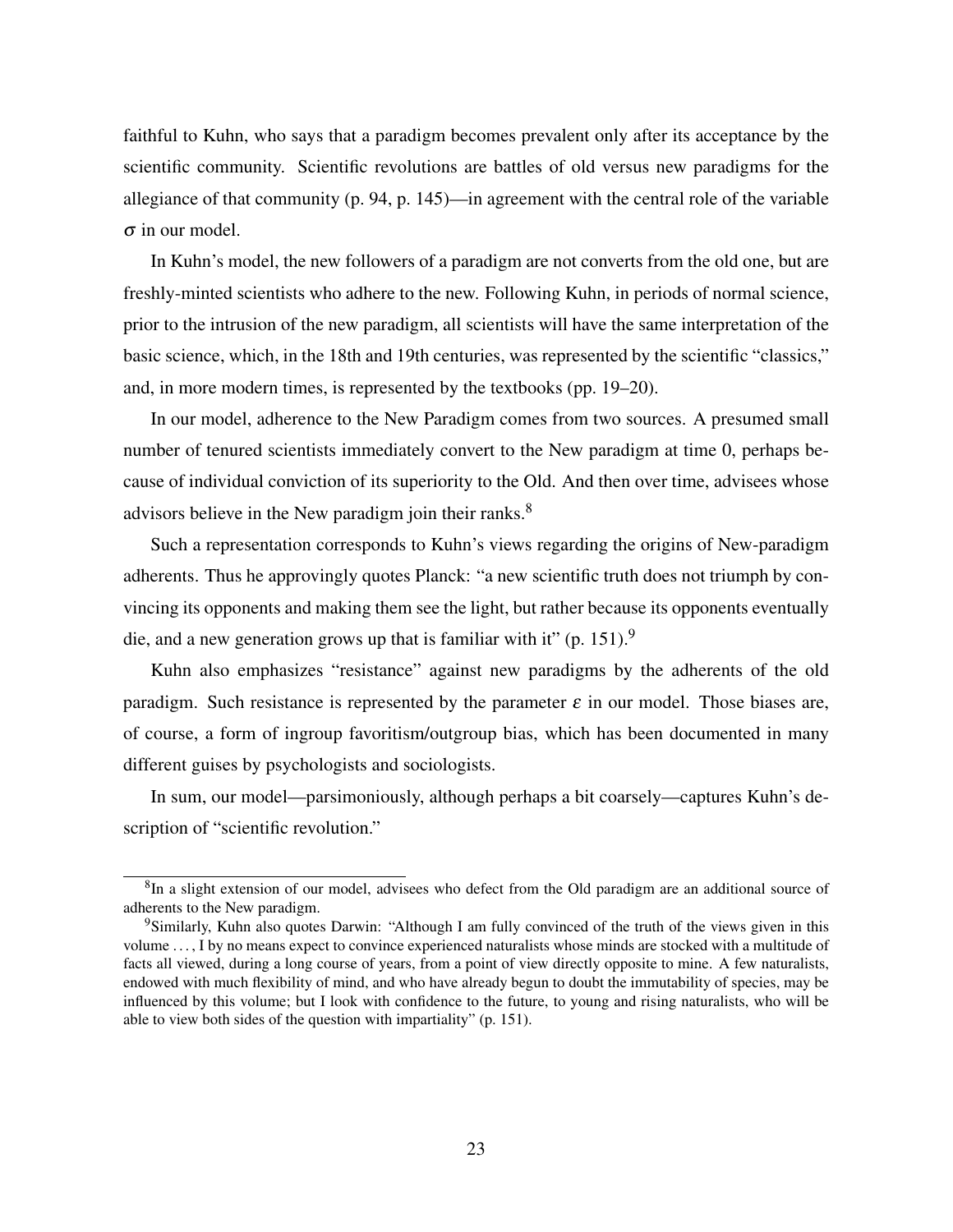### 6.2. Power of Test and Acceptance of New Paradigm

At the end of *The Structure of Scientific Revolutions*, Kuhn left unanswered a question he considered important: why has science been continually so very successful for a period of centuries? In our model, the share of New scientists in the community of tenured scientists converges to one if the Youden index of the tenure test outweighs the effects of the egg-eating bias.

There are two reasons why the Youden index could be low. First, there may be no highpower scientific tests that will discriminate between the old and the new paradigm. But, second, even if such tests do exist, such tests may be play little, or no role, in promotions into senior fellowship.

But, returning to Kuhn's question, two special features of science have played an important role in its rapid progress. Historically, the physical sciences have made remarkable discoveries of high-power tests capable of distinguishing between old and new paradigms. Additionally, norms of science say that tenure and other advancements should be based on high-power tests, if they exist: because, as we will see, being a scientist entails adhering to these tests.

A series of examples will illustrate these points. Two examples of scientific revolutions will demonstrate the near-coincidence of discoveries of high-power tests and adoption of new paradigms. We will also see an example of demotion from the fellowship of scientists, which demonstrates the norm of adherence to evidence from high-power tests. But we shall also look at examples in which new paradigms have been adopted only after long delays. Three examples from medicine illustrate how failure to use random control trials resulted in continued use of harmful treatments. Another example, from macroeconomics, shows a new paradigm that languished for almost half a century, in the absence of any observations of sufficiently high power to distinguish between the new paradigm and the old.

# 6.3. High-Power Tests in Two Scientific Revolutions

The scientific revolutions emphasized by Kuhn—by Copernicus, Newton, Lavoisier, Darwin, and Einstein—were all supported, at least in due course, by high-power scientific tests [\(Kuhn](#page-41-0) [1996,](#page-41-0) pp. 148–153).

Consider, for example, adoption of the heliocentric theory of the solar system. The the-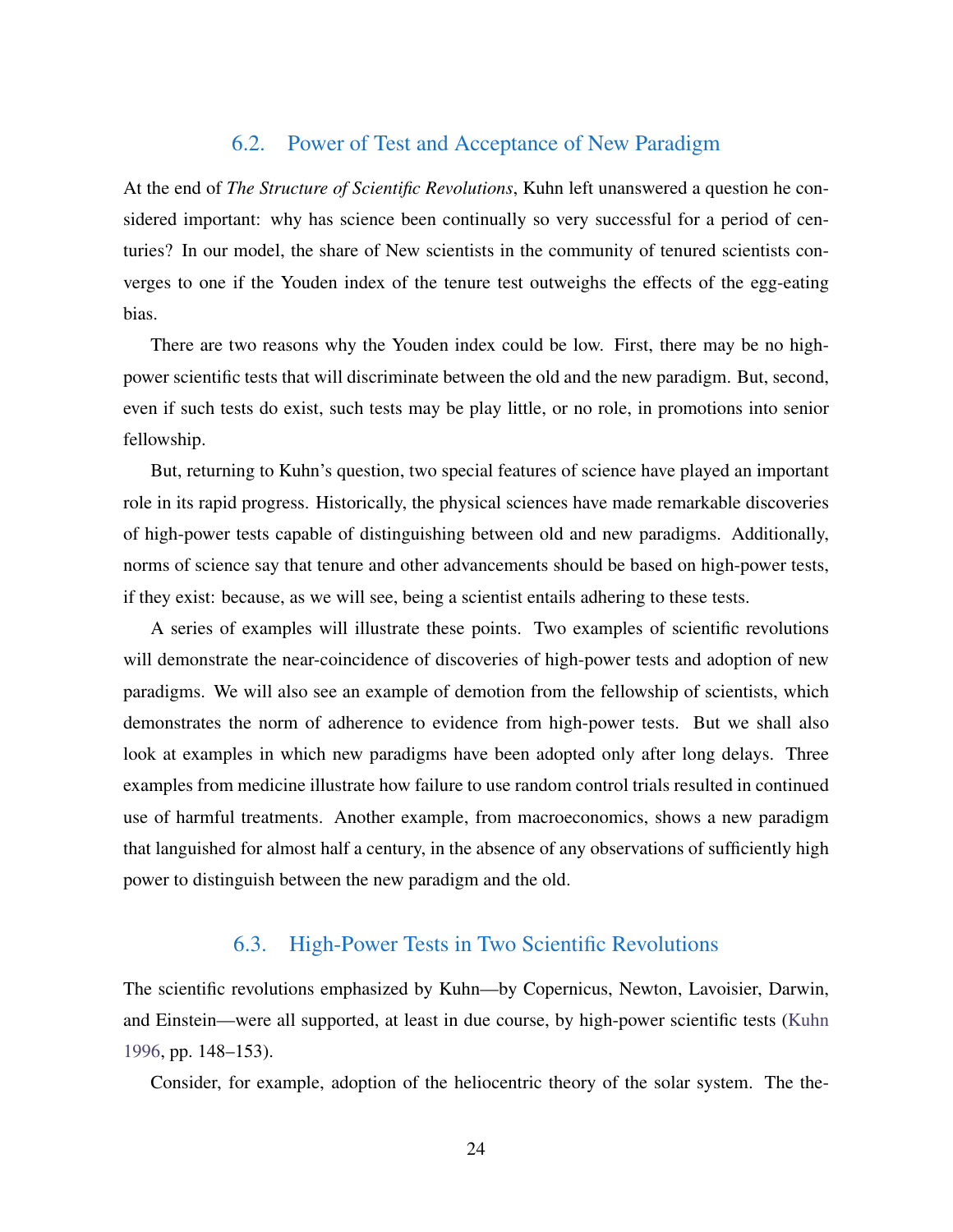ory had languished for almost 2,000 years before Copernicus; and, even after the publication of *De Revolutionibus*, "Copernicanism made few converts for almost a century" [\(Kuhn 1996,](#page-41-0) p. 150). This lack of converts does not mean that Copernicus had no immediate influence on astronomers. Only eight years after its publication, Erasmus Reinhold based important new astronomical tables on the methods of *De Revolutionibus*. But neither Reinhold nor most other contemporary astronomers believed in the moving earth [\(Kuhn 1957,](#page-41-1) pp. 186–188). A first step in gaining acceptance of this central Copernican idea came some 50 years after his death, with observations of the elliptical orbits of the planets by Kepler, who [Repcheck](#page-42-10) [\(2007,](#page-42-10) p. 188) called "the first true Copernican after [his devoted disciple] Rheticus."<sup>10</sup> But the real breakersof-the-ice were observations from Galileo's new high-resolution telescopes, since the observed movements of the moons of Jupiter and Saturn were difficult to reconcile with a stationary earth.

The Lavoisier revolution in chemistry gives a second clear example of the role of the power and significance of tests for the science and the lag to new-paradigm adoption. To recall, Lavoisier's new paradigm concerned combustion: occurring when flammable materials combined with a component of the air, which he called "oxygène." In contrast, the old paradigm viewed combustion as occurring when flammable materials released their "phlogiston." The difference between the two could be tested through the use of vacuums and precise weights. The high power and significance of these tests resulted in only a short lag (of just a few years) for acceptance of the new paradigm. $^{11}$ 

## 6.4. Being a Scientist and the Norm of Abiding by High-Power Tests

The Lavoisier revolution in chemistry does not only illustrate the role of high power test in scientific revolution. Kuhn's reaction to Lavoisier's rival, Priestley, illustrates the existence of a scientific norm: that being a scientist entails acceptance of hypotheses that are confirmed by high-power tests. Kuhn calls out Lavoisier's rival, Priestley, for being "unreasonable" and "illogical": because despite the findings, backed by high-power test, Priestley resolutely continued his belief in the old, "phlogiston" paradigm. Kuhn says Priestley "ceased to be a scientist"

 $10$ This view of Kepler as a Copernican is in agreement with [Kuhn](#page-41-1) [\(1957\)](#page-41-1), except that Kuhn would also include Kepler's teacher, Michael Maestlin. Maestlin, who did not teach heliocentrism to his students, is called a "stealth Copernican" by [Repcheck](#page-42-10) [\(2007,](#page-42-10) p. 186).

<sup>&</sup>lt;sup>11</sup>See [Kuhn](#page-41-0) [\(1996,](#page-41-0) p. 147): "Though neither Priestley's nor Lavoisier's theory, for example, agreed precisely with existing observations, few contemporaries hesitated more than a decade in concluding that Lavoisier's theory provided the better fit of the two."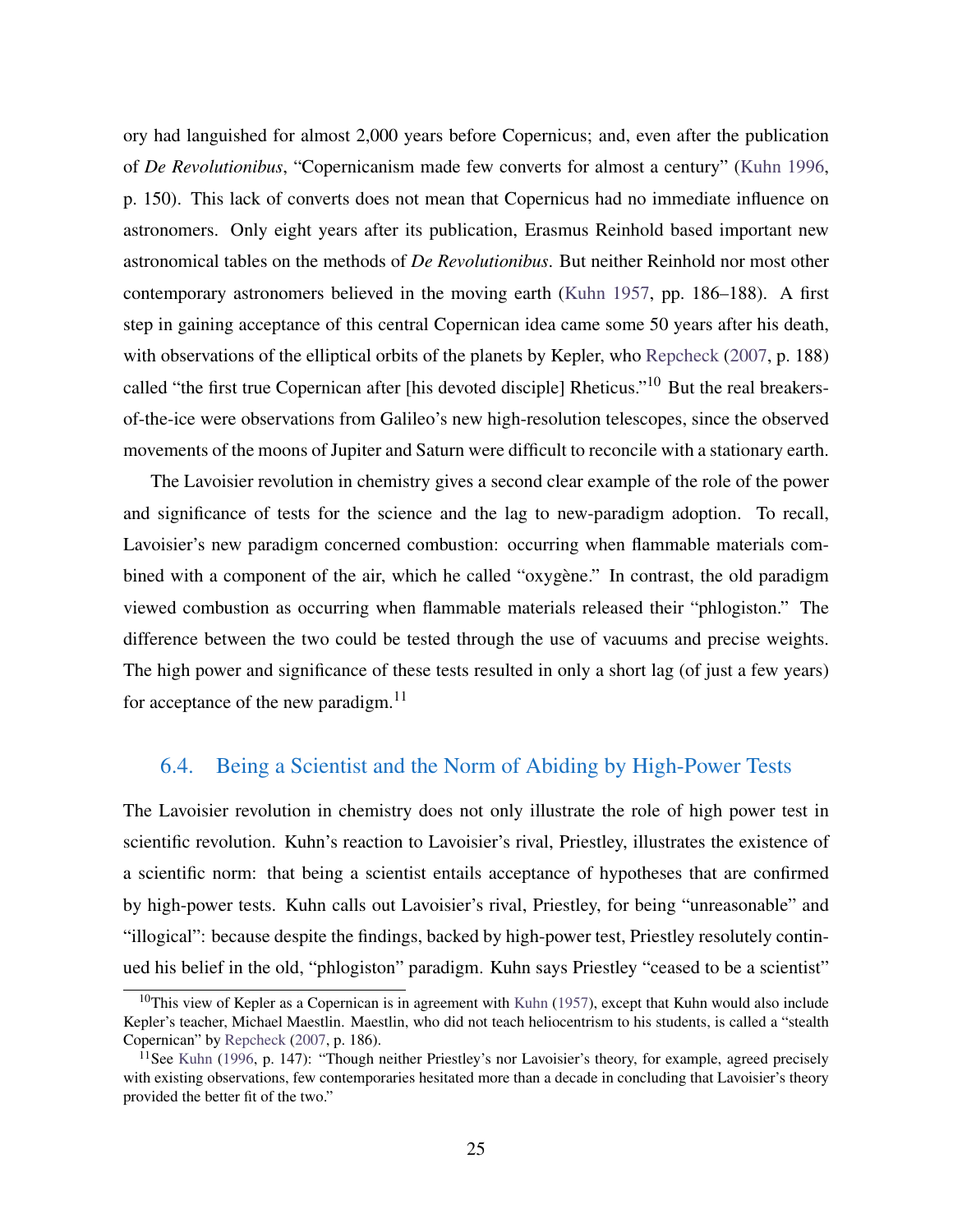(p. 159). In our model, the test for tenure regards promotion of the new trainees into the senior fellowship of scientists. Regarding Priestley, Kuhn, in his role as historian of science, has engaged in a rare demotion: because Priestley's judgment did not accord with the results from high-power scientific tests.

## 6.5. Eschewal of Statistics in the History of Medicine

The history of medicine gives us some examples in which high-power tests were available; but practicing physicians eschewed these tests, rather than embraced them; and they thus played no significant role in promotion to practicing physician. Physicians had a different norm regarding promotion from scientists. Rather than the norm that the candidates' contribution to science should be evaluated with an eye on the results of high-power tests for the science, physicians' criteria for promotion rested on candidates' ability to carry out existing medical practice. Our three examples are the persistence of bloodletting, of radical mastectomies, and of hormone replacement therapy: amid disavowal of statistical methods for determining their efficacy.

As early as the 1830s Pierre-Charles-Alexandre Louis, a practicing physician in Paris, took matched samples of pneumonia patients: one sample, with bloodletting in the first four days of the disease; the other sample, with bloodletting in days five to nine. Louis' results, at the very least, should have called for further testing, since he found a 76 percent higher fatality rate for those with early treatment [\(Rangachari 1997,](#page-42-11) p. 281). That difference was difficult to explain if bloodletting was as beneficial to pneumonia patients as it was cracked up to be: Why not, the earlier the better? Publication of Louis' results in English [\(Louis 1836\)](#page-41-11) were hailed in the *Journal of the American Medical Society* as "one of the most important medical works of the present century," being "the first formal exposition of the results of the only true method of investigation in regard to the therapeutic value of remedial agents" [\(Bartlett 1836,](#page-40-13) p. 102). Yet Louis' use of statistical trials to determine effects of bloodletting did not catch on. Neither did the later, much more conclusive findings of John Hughes Bennett, have significant effect on practice.<sup>12</sup> Bennett found no deaths among 105 patients whom he had treated for pneumonia without bloodletting at the Edinburgh Royal Infirmary; in contrast, during a prior period, when bloodletting had been standard treatment, more than one third of the pneumonia patients had died [\(Thomas 2014,](#page-43-6) p. 74). Bloodletting did decline greatly over the course of

<sup>&</sup>lt;sup>12</sup>Bennett is most famous for his discovery of leukemia.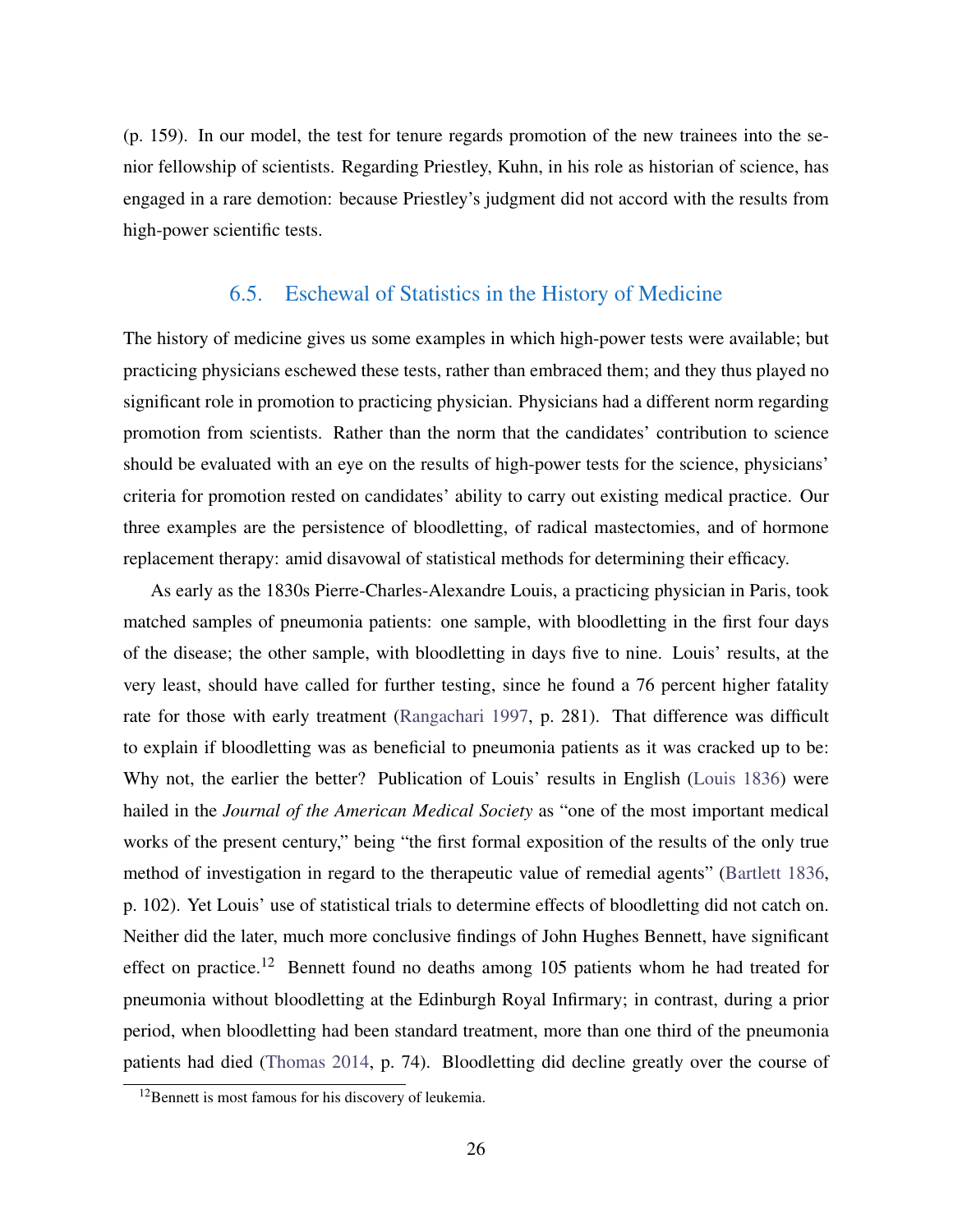the 19th century, not because of statistical testing, but instead because physicians were buying into the new theories of causation of disease. The 1909 edition of Sir William Osler's textbook on *The Principals and Practice of Medicine* said that "local bloodletting by cupping or leeches is certainly advantageous in robust subjects" [\(Osler 1909,](#page-42-12) p. 782); such statements remained in posthumous editions of this influential textbook, as late as its fourteenth edition in 1942 [\(Thomas 2014,](#page-43-6) p. 75).

Medical historian John Harley Warner has culled doctors' letters and reports to explain why physicians, especially in the United States, were so averse to statistical methods. They viewed themselves as professionals with the duty of actively treating individual patients; that treatment would depend upon physicians' ability at observation, which was learned through their experience in practice.<sup>13</sup> With this identity, it was considered denial of duty to base judgment in individual cases on statistical samples of unknown patients in different locales and in different circumstances: "[Doctors] were not prepared to accept even in principle the proposition that they should discard existing therapeutic beliefs and practices, validated by both tradition and their own experience on account of somebody else's numbers" [\(Warner 1986,](#page-43-7) p. 201).

Two more recent examples, one from the last half of the 20th century, and another from the early part of the 21st, illustrate the resistance of doctors to testing current procedures. According to a survey of physicians treating breast-cancer by surgery, in 1968, 86 percent of surgical treatments for breast cancer were by radical mastectomy [\(Lerner 2003,](#page-41-12) p. 132). This procedure, which had been introduced in the United States in 1892 by Johns Hopkins' William Haldane, was highly debilitating to its survivors. Yet matched statistics from the Cleveland Clinic published in 1961 by [Crile](#page-41-13) [\(1961\)](#page-41-13) had shown that radical mastectomy yielded no improvement in mortality relative to simple mastectomy or lumpectomy, which were much less invasive [\(Lerner 2003,](#page-41-12) p. 117). It took ten more years before a significant-size random control trial was begun, against fierce opposition from the cancer-surgeon establishment—opposition that continued even after the trial was in progress [\(Lerner 2003,](#page-41-12) p. 138). The breast-cancer surgeons, like Warner's 19th century physicians, based their resistance on their belief in the

<sup>&</sup>lt;sup>13</sup>Thus [Warner](#page-43-7) [\(1986\)](#page-43-7) writes: "Through the mid-nineteenth century professional identity was based on proper behavior and on a medical theory that stressed the principle of specificity, the notion that treatment had to be matched to the idiosyncratic characteristics of individual patients and their environments" (p. 1). And he adds: "Extensive knowledge about the basic sciences was desirable, but not essential to proper professional identity. What was essential was that the physician be able to act, and to do so in accordance with regular values. The common defining body of learning that all regular practitioners shared was knowledge about practice" (p. 13).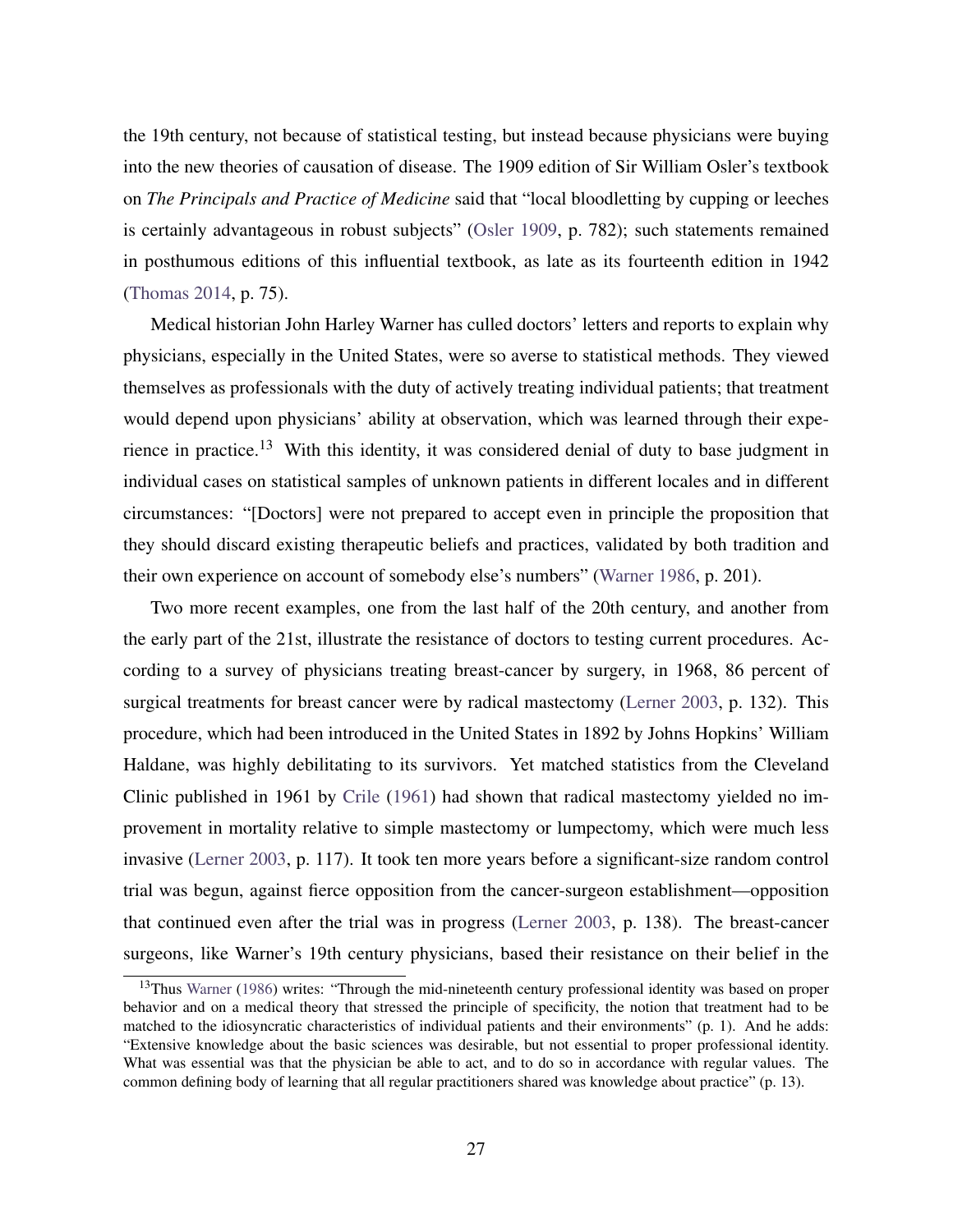powers of clinical expertise [\(Lerner 2003,](#page-41-12) p. 115). In an extreme expression of that opposition, the editor of the journal of the American Cancer Association said that use of random control trial to decide on procedures for individual patients was playing "scientific Russian roulette" with their lives [\(Lerner 2003,](#page-41-12) p. 115). When its results were published in 1981, 20 years after Crile's article, the random control trial bore out his initial findings: no difference in mortality, but great difference in the condition of the survivors [\(Fisher et al. 1981\)](#page-41-14).

As another example, completion of large-scale tests for hormone-replacement therapy (HRT) occurred yet later. It had been approved in the United States by the Food and Drug Administration in 1942 [\(Shook 2011,](#page-42-13) p. 39). The results of the control trials in the United States and Great Britain were only published after 2000. By that time, 44 percent of US post-menopausal women were ever-users [\(National Health and Nutrition Examination Survey 2003\)](#page-42-14). The trials revealed greatly increased incidence of breast cancer for those taking some forms of HRT.<sup>14</sup>

In contrast to the physical sciences, in medicine there appears to have been no norm for the use of high-power tests, making promotion of believers in the old paradigm much more likely. Indeed, in medicine, results from high-power tests played no role in promotion to the status of practicing physician. Instead, promotion depended—especially in surgery—on ability to execute current technique. Thus, for example, trainees in breast-cancer surgery were admitted as practicing surgeons themselves, based on their ability to carry out radical mastectomies; so that the test for promotion to elder of the profession had little or no regard for Crile's findings of little difference in mortality—but much difference in patient welfare—between radical and simple mastectomy.

### 6.6. The Challenges of a Low Youden Index

It may not be the eschewal of high-power tests that leads to convergence to inferior paradigms. In some fields of investigation, such tests may not exist. This is a major difference between the physical and the social sciences.<sup>15</sup>

<sup>&</sup>lt;sup>14</sup> Among the findings of Great Britain's Million Women Health Study: "Use of HRT by women aged 50–64 years in the UK over the past decade has resulted in an estimated 20,000 extra breast cancers, 15,000 associated with oestrogen-progestagen; the extra deaths cannot yet be reliably estimated" [\(Million Women Study Collab](#page-42-15)[orators 2003,](#page-42-15) p. 419). Extrapolation of this number to the United States on the basis of population would be conservative, since HRT was more common in the United States than in Britain.

<sup>&</sup>lt;sup>15</sup>In a metastudy of papers published in the social and behavioral sciences between 1960 and 2011, [Smaldino](#page-43-8) [and McElreath](#page-43-8) [\(2016\)](#page-43-8) estimate that for a statistical significance of  $\alpha = 0.05$ , the average statistical power is 1−β = 0.24 (Figure 1). This leads to a low Youden index of *J* = 0.24−0.05 = 0.19. Moreover, despite presumably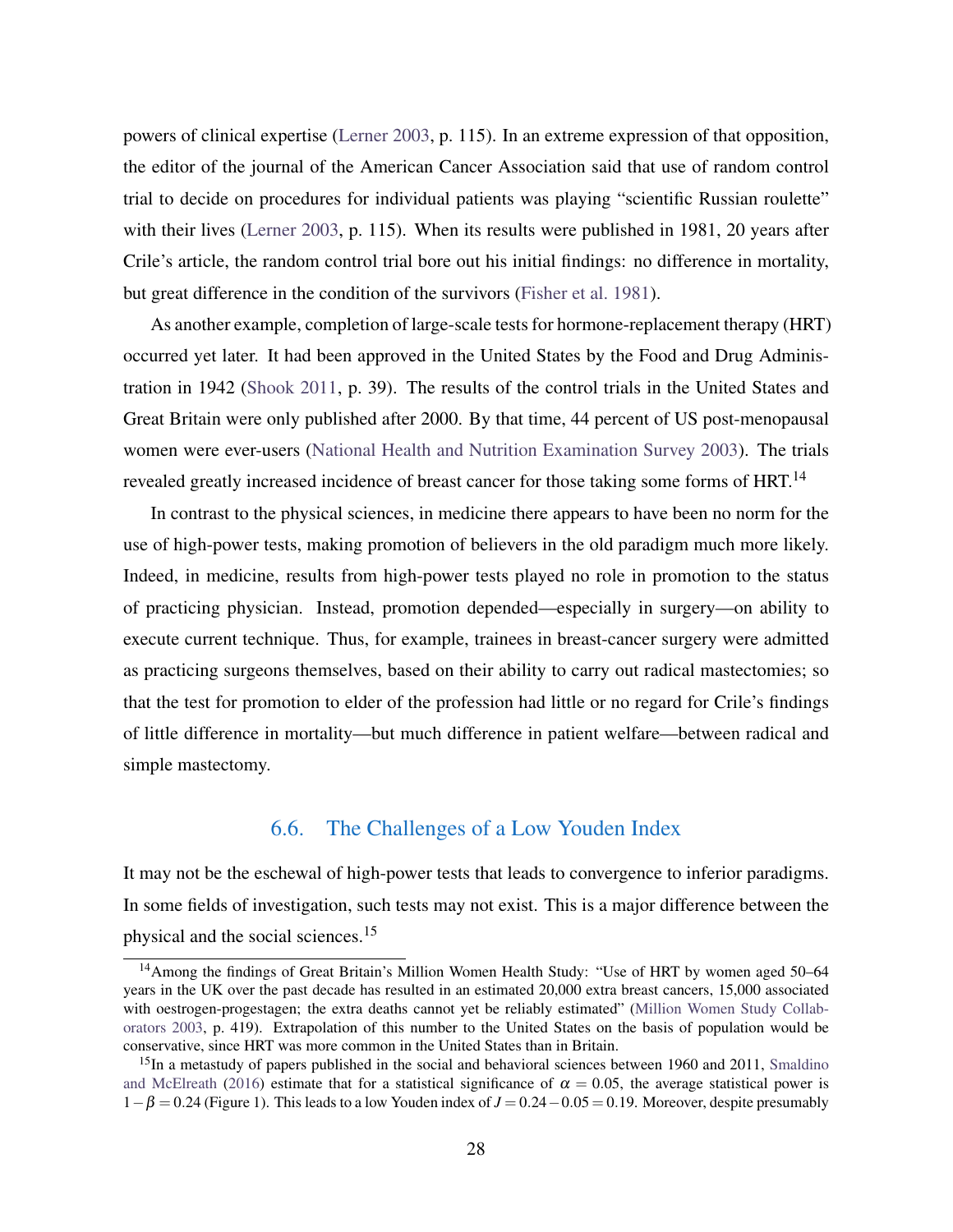A little-known example from the history of economics (intentionally chosen to be far from current debates) illustrates. In the 1880s Uriel Crocker, a prominent Boston lawyer, published an article in the *Quarterly Journal of Economics* regarding the possibility of "an excess of [productive capacity] ... beyond the amount required to meet all demands that are backed by the ability and the willingness to pay for the things demanded" [\(Crocker 1887,](#page-41-15) p. 362). S.M. Macvane, a professor at Harvard, wrote a comment to the article and offered the following conclusion: "Demand for savings is the offer of labor for wages. In order that the supply of capital shall exceed the demand for it, there must be more capital offering for labor than the laborers are willing to receive! [exclamation in the original] The mere statement of the case is sufficient to show its absurdity" (p. 367).

Undaunted, Crocker wrote *The Cause of Hard Times*, published in 1895. But rather than becoming known as precursor to Keynes, Crocker's views led him (and those of the "underconsumptionists" who followed him) nowhere. His distress is expressed in the last chapter: "in closing, it may be well to say that no professional economist has ever publicly recognized the validity of the theories and arguments set forth in this book" [\(Crocker 1895,](#page-41-16) p. 103). Among the economists, who "have published attempted refutations" or who "have privately expressed to this author their complete dissent from his views" were luminaries of the profession, including J. Laurence Laughlin, Thorstein Veblen, William Graham Sumner, and Frank Taussig. The Great Depression generated a powerful test of the old-paradigm theory that supply creates its own demand; and, after Keynes' *General Theory*, the economics profession no longer dismissed underconsumptionism as "absurd."

# 6.7. Relation to "The Methodology of Positive Economics"

Our model and its findings yield a perspective on the classic essay on economic methodology by [Friedman](#page-41-17) [\(1953\)](#page-41-17). Writing before the birth of experimental economics, Friedman saw the difference between social and physical sciences as one of degree: largely because social sciences lacked the experimental evidence typically available in the physical sciences. But he did not view this characteristic as preventing false hypotheses from being "weeded-out": only that the weeding would be slow (p. 11).

According to our model, when scientists are unbiased, social sciences will indeed converge better methods and richer data, statistical power has not increased over time.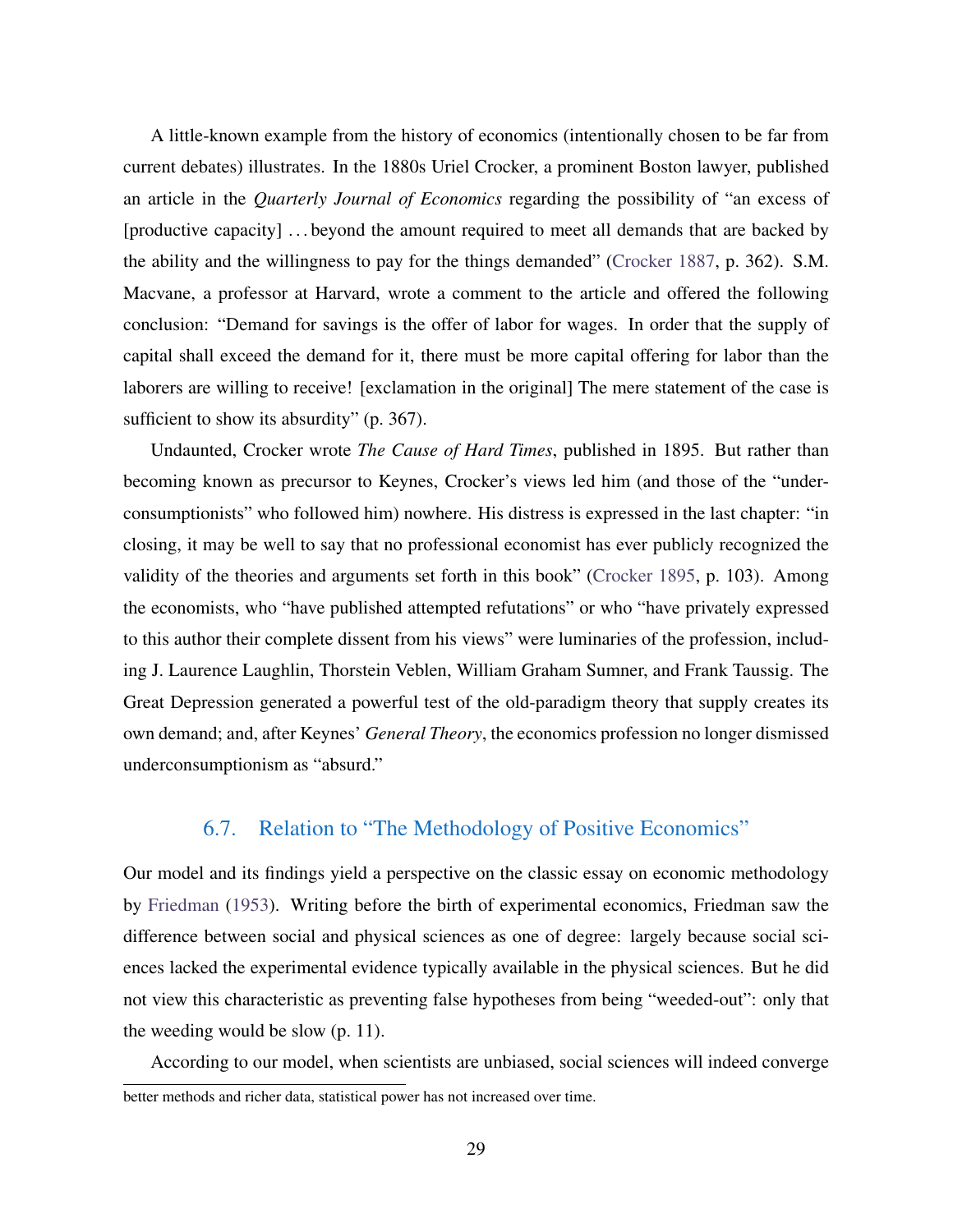to the truth, even if their Youden index is low. But there is also homophily, of which Friedman was aware. He cited, as example, differences between sociologists and economists in their interpretation of evidence regarding the hypothesis of self-serving profit maximization.<sup>16</sup> And following our model, the social sciences, with their low Youden index and with homophily, may never converge to the truth. Witness the schisms between economics and sociology (indirectly referenced in Friedman's example, and also suggested by [Fourcade, Ollion, and Algan](#page-41-18) [\(2015\)](#page-41-18)), and, prior to behavioral economics, between economics and psychology. These groups of academics, with their respective beliefs and paradigms, show the survival of different species. They have evolved differently: in separate academic flour jars.

Finally, we cannot necessarily infer the validity of a paradigm—as [Friedman](#page-41-17) [\(1953\)](#page-41-17) asserts because of "its continued use and acceptance" (p. 30). On the contrary, in the beetles model there may be convergence into a sink of continued, near universal, false belief.

#### 6.8. Recent Evidence from Citation Dynamics

Biases in the system for acceptance and rejection of academic journal articles (described in [Zuckerman and Merton](#page-43-9) [\(1971\)](#page-43-9)) could also be represented by our promotion-chain model. Acceptance of papers makes their authors prime candidates to be referees (and also editors) for later submissions—just as grantees of tenure become the judges of later tenure candidates.

But, because of problems of determining the quality of articles, attributions of bias must be accompanied by cautionary tales. A creative paper by [Wang, Veugelers, and Stephan](#page-43-10) [\(2016\)](#page-43-10) illustrates. They index articles' novelty by the number of previously unrecorded combinations of cited journals in the references. They find that "highly novel" articles in the 2001 Web of Science were published in journals with 18 percent lower Impact Factor than articles deemed by the index to have "no novelty at all" (p.6). But the authors' inference that this difference indicates bias may be overplayed. They do not have a measure of article quality: so that the 18 percent lower impact factor could well result, instead, from differences in the quality of novel and non-novel articles.

<sup>&</sup>lt;sup>16</sup>Friedman said that social scientists are more likely to accept hypotheses that are familiar to them: "The background of the scientists is not irrelevant to the judgments they reach. There is never certainty in science, and the weight of evidence for or against a hypothesis can never be assessed completely 'objectively.' The economist will be more tolerant than the sociologist in judging conformity of the implications of the hypothesis [of singleminded pursuit of self-interest by employers] with experience, and he will be persuaded to accept the hypothesis tentatively by fewer instances of 'conformity' " (p. 30).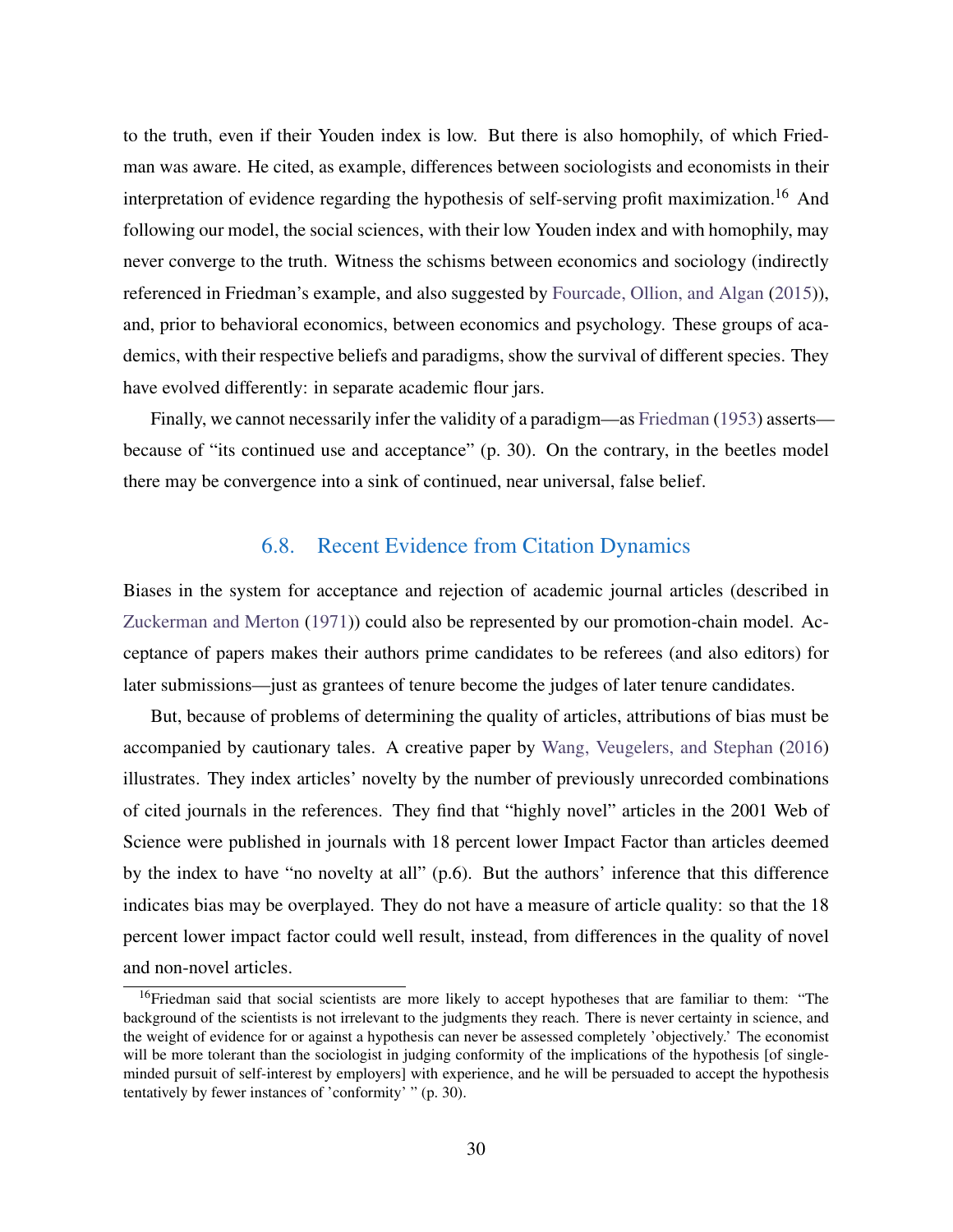Similar caution should be applied to the findings of [Siler, Lee, and Bero](#page-43-11) [\(2015\)](#page-43-11). They track the fate of more than a year's submissions to three leading medical journals—*Annals of Internal Medicine*, the *British Medical Journal*, and the *Lancet*. They find that among the 1008 submissions in the sample, 808 were ultimately published (p. 360). But *all* of the 14 most-cited articles had been rejected from one of the three journals; 12 of them, desk-rejected (p. 362). However, lacking a measure of quality, this finding is only suggestive of bias. High citation counts are not necessarily indicative of paradigm shift, or even of "high quality." Absent a list of the articles and independent evaluation, we cannot know that the rejections and the high citations were not the result of unfounded claims.

In this regard, we do have one such list of rejected articles, from [Gans and Shepherd](#page-41-19) [\(1994\)](#page-41-19). They asked "leading economists" about their articles that had been rejected for publication. At least one such article on the list, "Expectations and the Neutrality of Money" by Robert Lucas, is commonly seen as a paradigm-shifter.

A recent study, by [Azoulay, Fons-Rosen, and Graff Zivin](#page-40-14) [\(2015\)](#page-40-14), finesses the problem of article quality by use of a clever instrument. They examine the number of publications in narrowly-defined fields of the life sciences, after the early death of a "star." Given the noisiness of the dying-star instrument, the results are surprisingly large. Publications of previous collaborators of the deceased star declined by 20.3 percent; in contrast non-collaborators' publications increased by 7.9 percent (p. 16, p. 37). Additionally—yet more indicative of the ingroup favoritism/outgroup bias central to our model—the 7.9 percent increase did not come mainly from previous non-collaborators in the field, but instead from new entrants, whose papers were also highly cited on average (p. 22). In further line with predictions of the egg-eating model, high "intellectual coherence" of a field (indicated by a high percentage of within-field citations) acted as a brake on the new entry, just as in our model, a low value of  $\sigma$  deters new-paradigm adherents. Their data also accords with a prediction of the extended beetles model: new entry was lower if the deceased star had produced many academic progeny.

Another caution regarding the use of citation studies is also relevant. In our model citations may be neither predictive of an article's quality or of its paradigm-shifting potential: since the model predicts that citations to new paradigm areas will be rare—or even non-existent—if the new paradigm is not adopted. Underconsumptionism again illustrates. Prior to Keynes' *General Theory*, Crocker's article in the *Quarterly Journal of Economics* and his book are not cited even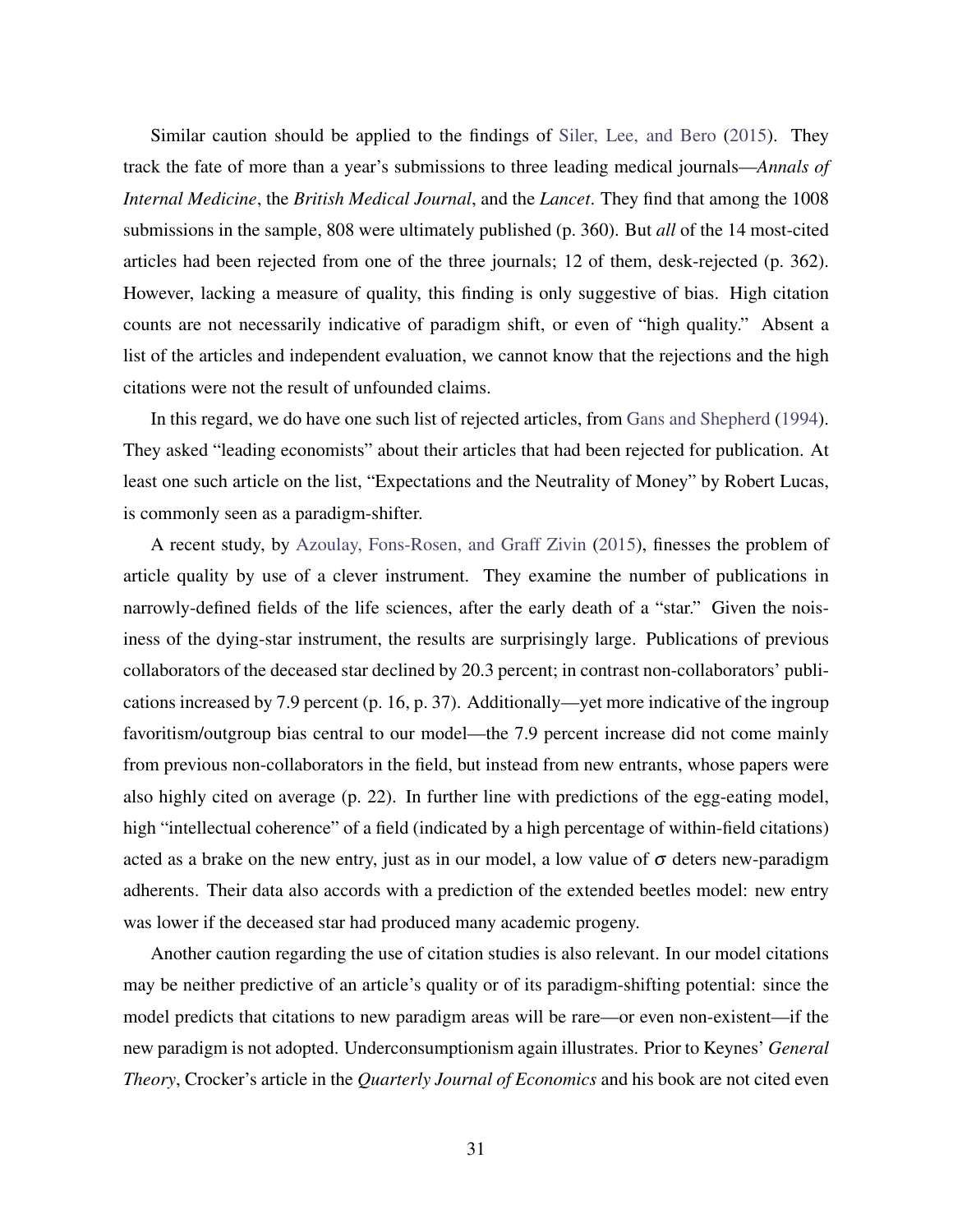once in the Social Science Citation index; to date, their total citation count is only seven.

## 7. Model of Hierarchical Organizations

This section demonstrates another possible application of egg-eating bias: it adapts the previous model of science to promotion systems in hierarchical organizations. Just as in the flour jars, there were two types of beetles, we assume there are two types of employees, which we respectively label "Red" and "Green". We assume, without loss of generality, that the attributes of the Greens make them as productive, or more productive, for the organization than the Reds. We determine conditions under which the promotion system works well, in the sense that the more productive type (Green) is increasingly prevalent at higher levels of the organization. We also determine conditions under which the promotion system fails.

## 7.1. Assumptions

We assume that the employees' productivity differs, according to whether they are Red or Green. We assume that the Greens are as "fit," or more "fit," than the Reds. Their level in the organization, or their mixture with others, does not affect their attributes or behavior.

While the productivity of an employee is partially determined by her attributes, the production process within the organization brings additional uncertainty to the productivity of an employee: tasks are difficult to execute and subject to imponderables; the attributes of a worker may not be perfectly adapted to all situations; and workers vary in ability, effort, and resourcefulness. Hence, productivity is noisy; and only partially determined by the employee's underlying attributes.

The hierarchical organization has *n* levels, indexed by  $i = 1, 2, \ldots, n$ . In level *i*, there are  $G(i)$  Green employees and  $R(i)$  employees. The fraction of Green employees is

$$
\sigma(i) = \frac{G(i)}{G(i) + R(i)}.
$$

The average productivity at level *i* increases with  $\sigma(i)$ .

We define level 0 of the organization as the base population from which the organization recruits. That population has  $G(0) > 0$  Greens and  $R(0) > 0$  Reds, with  $G(0)$  and  $R(0)$  large relative to the size of the organization.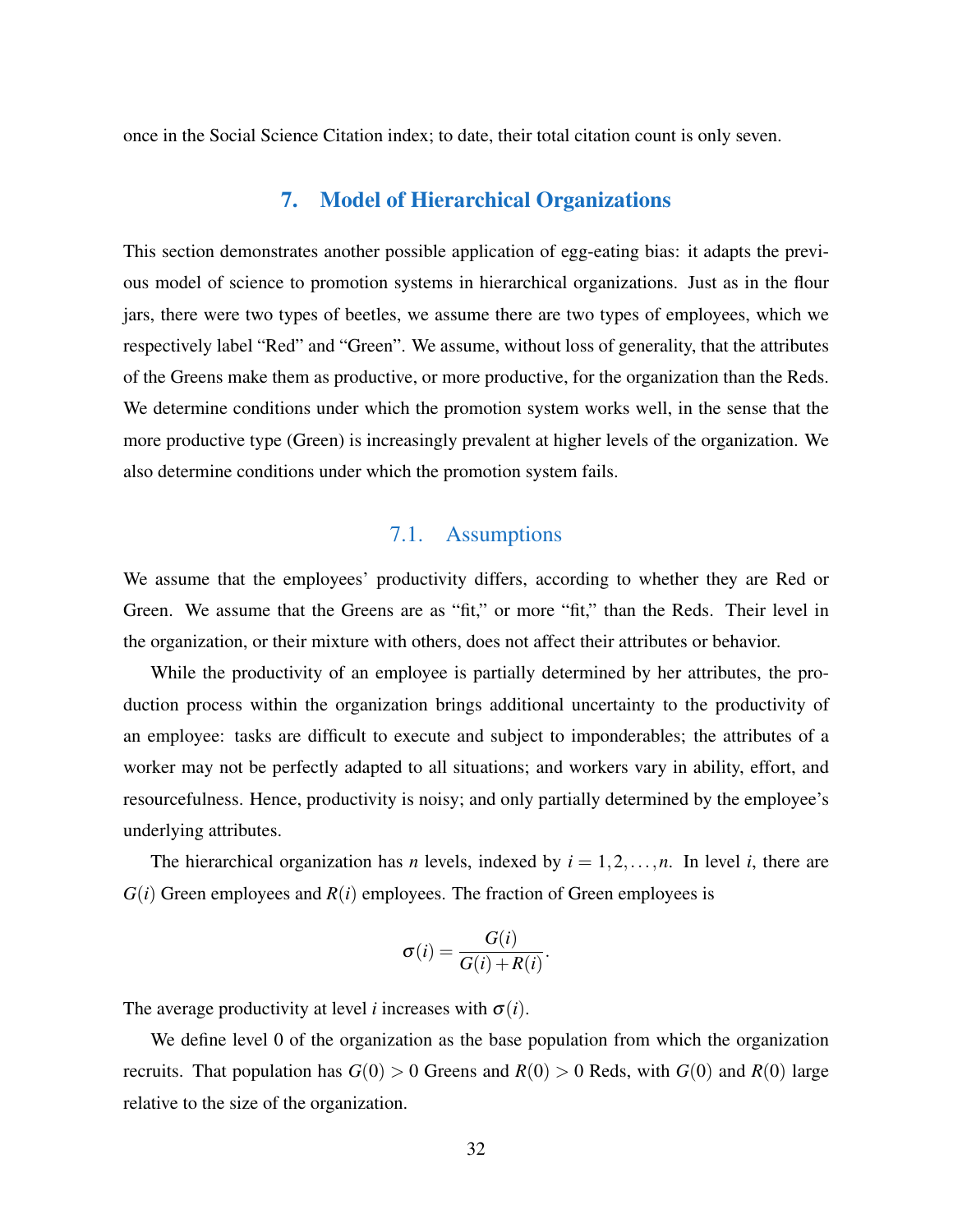At any time, new members enter the organization; some existing members are promoted; and others exit. The organization promotes members from level  $i$  to level  $i + 1$ ; new recruitment is represented as promotion from level 0 to level 1. Members at level *i* are brought up for promotion at rate  $\lambda(i)$ .<sup>17</sup> The sequence  $\{\lambda(i)\}_{i=0}^{n-1}$  is exogenous; it determines the relative size of the different levels of the organization. A member who is considered for promotion, but is denied, leaves the organization.<sup>18</sup> Other members also leave, for exogenous reasons, at rate  $\delta$ .

To achieve its goals, the organization aims to promote its most productive members. A member at level *i* is evaluated by her supervisor, who is randomly chosen among the members at level  $i+1$ . Therefore, the supervisor is a Green with probability  $\sigma(i+1)$  and a Red with probability  $1 - \sigma(i+1)$ .

We have seen that productivity is noisy: it is affected by luck, and the competence of the worker. Hence, not all Green candidates are promoted, and not all Red candidates are denied promotion. Nevertheless, since the Green attributes are more conducive to productivity, Green candidates tend to be more productive for the organization than Red candidates. Accordingly, without egg-eating bias, supervisors would promote a Green with probability  $1-\alpha$  and a Red with probability  $\beta$ , with  $1-\alpha \geq \beta$ .

As in the model of science, we can interpret the promotion test as a statistical test that the attributes of the candidate are superior. Under this interpretation,  $\alpha$  is the probability of Type I error and  $\beta$  is the probability of Type II error. Hence, the probabilities  $\alpha$  and  $1-\beta$  correspond to the statistical significance and statistical power of the promotion test if supervisors are unbiased. Accordingly, the Youden index of the promotion test is  $J = 1 - \alpha - \beta$ . When the Youden index is positive, Greens are more likely to be promoted than Reds.

With egg-eating bias in evaluating a promotion file, the probabilities of promoting Green and Red candidates are different from  $1 - \alpha$  and  $\beta$ . Supervisors are biased in favor of applicants of the same type and against applicants of the opposite type. The bias of a supervisor is measured by the parameter  $\epsilon > 0$ . A Green supervisor denies promotion to a fellow Green with lowered probability  $\alpha - \varepsilon$ ; a Red supervisor denies promotion to a Green candidate with increased probability  $\alpha + \varepsilon$ ; a Green supervisor grants promotion to a Red candidate with low-

<sup>&</sup>lt;sup>17</sup>Note that  $\lambda(n) = 0$  since nobody can be promoted above the highest level of the organization.

<sup>&</sup>lt;sup>18</sup>We thus assume that the organization follows an up-or-out promotion system. This system is common in law firms, consulting firms, and academia. It is also practiced in the US military, and codified in the 1980 Defense Officer Personnel Management Act [\(Rostker et al. 1993\)](#page-42-16).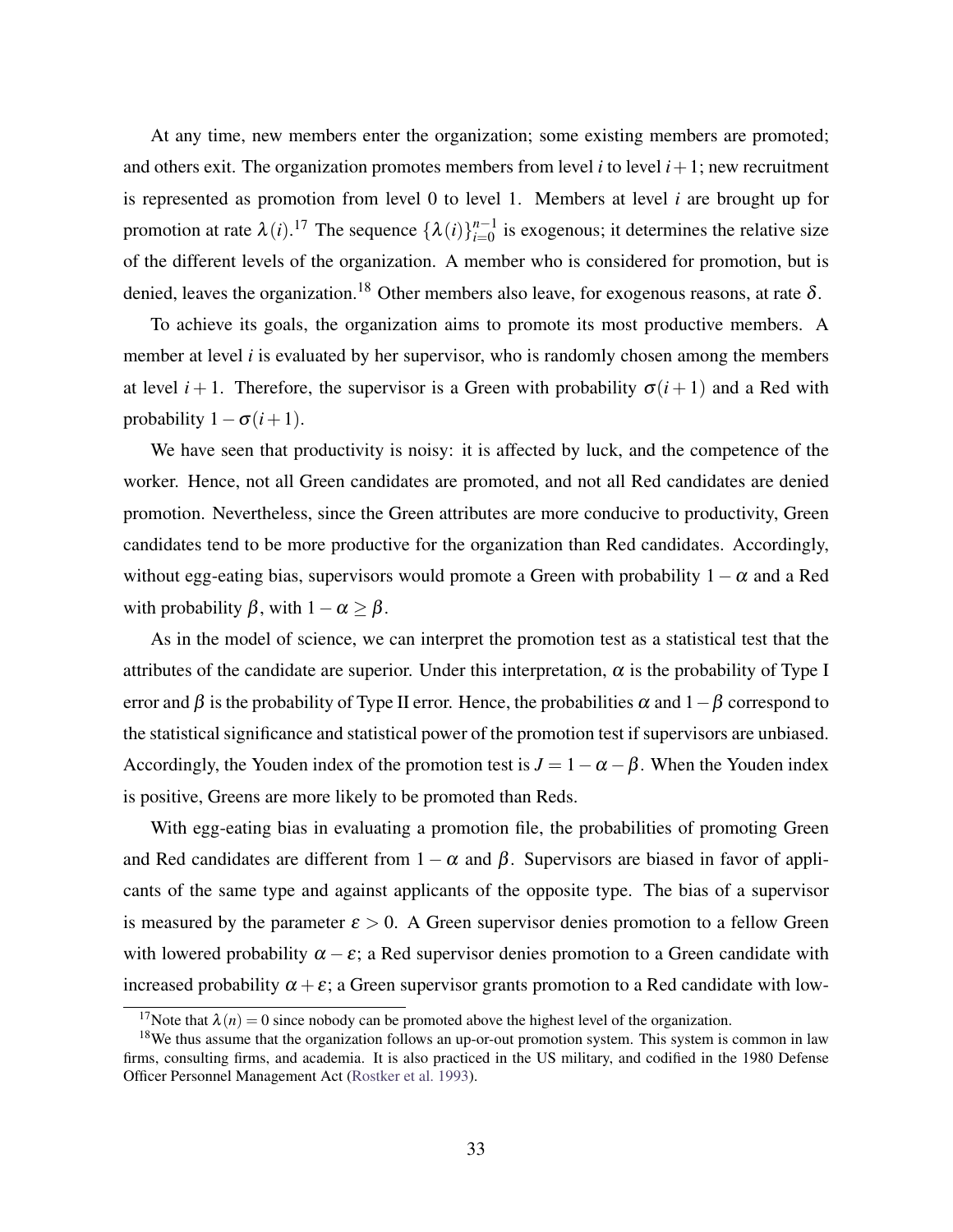ered probability  $\beta - \varepsilon$ ; and a Red supervisor grants promotion to a fellow Red with increased probability  $\beta + \varepsilon$ .

When supervisors are biased, promotion probability for an employee at level *i* depends on the fraction of Green employees at level  $i + 1$ . We denote by  $\alpha^{adj}(i)$  the probability that a level-*i* Green employee is dismissed and by  $\beta^{adj}(i)$  the probability that a level-*i* Red employee is promoted. In the absence of bias,  $\alpha^{adj}(i) = \alpha$  and  $\beta^{adj}(i) = \beta$ . With egg-eating bias, the probabilities are

<span id="page-35-1"></span><span id="page-35-0"></span>(9) 
$$
\alpha^{adj}(i) = \sigma(i+1)(\alpha - \varepsilon) + (1 - \sigma(i+1))(\alpha + \varepsilon) = \alpha + (1 - 2\sigma(i+1))\varepsilon
$$

(10) 
$$
\beta^{adj}(i) = \sigma(i+1)(\beta - \varepsilon) + (1 - \sigma(i+1))(\beta + \varepsilon) = \beta + (1 - 2\sigma(i+1))\varepsilon.
$$

The probabilities  $\alpha^{adj}(i)$  and  $\beta^{adj}(i)$  are the adjusted statistical significance and statistical power of the promotion test between level *i* and level  $i + 1$ . These probabilities are not constant but depend on the composition of each level of the organization. The adjusted Youden index at level *i* is similar to the adjusted Youden index in our model of science:

$$
J^{adj}(i) = 1 - \alpha^{adj}(i) - \beta^{adj}(i) = J + 2(2\sigma(i+1) - 1)\varepsilon.
$$

#### 7.2. Analysis

We study the steady state of the hierarchical organization. For any level  $i + 1 = 1, 2, \ldots, n$ , inflows into level  $i+1$  equal outflows from level  $i+1$ . Thus the number of Green employees and of Red employees in levels *i* and  $i + 1$  are related by

<span id="page-35-2"></span>
$$
(\delta + \lambda(i+1)) G(i+1) = \left(1 - \alpha^{adj}(i)\right) \lambda(i) G(i)
$$

$$
(\delta + \lambda(i+1)) R(i+1) = \beta^{adj}(i) \lambda(i) R(i).
$$

Combining these equations and using  $G(i)/R(i) = \sigma(i)/(1-\sigma(i))$ , we obtain

(11) 
$$
\frac{\sigma(i+1)}{1-\sigma(i+1)} = \frac{1-\alpha^{adj}(i)}{\beta^{adj}(i)} \cdot \frac{\sigma(i)}{1-\sigma(i)},
$$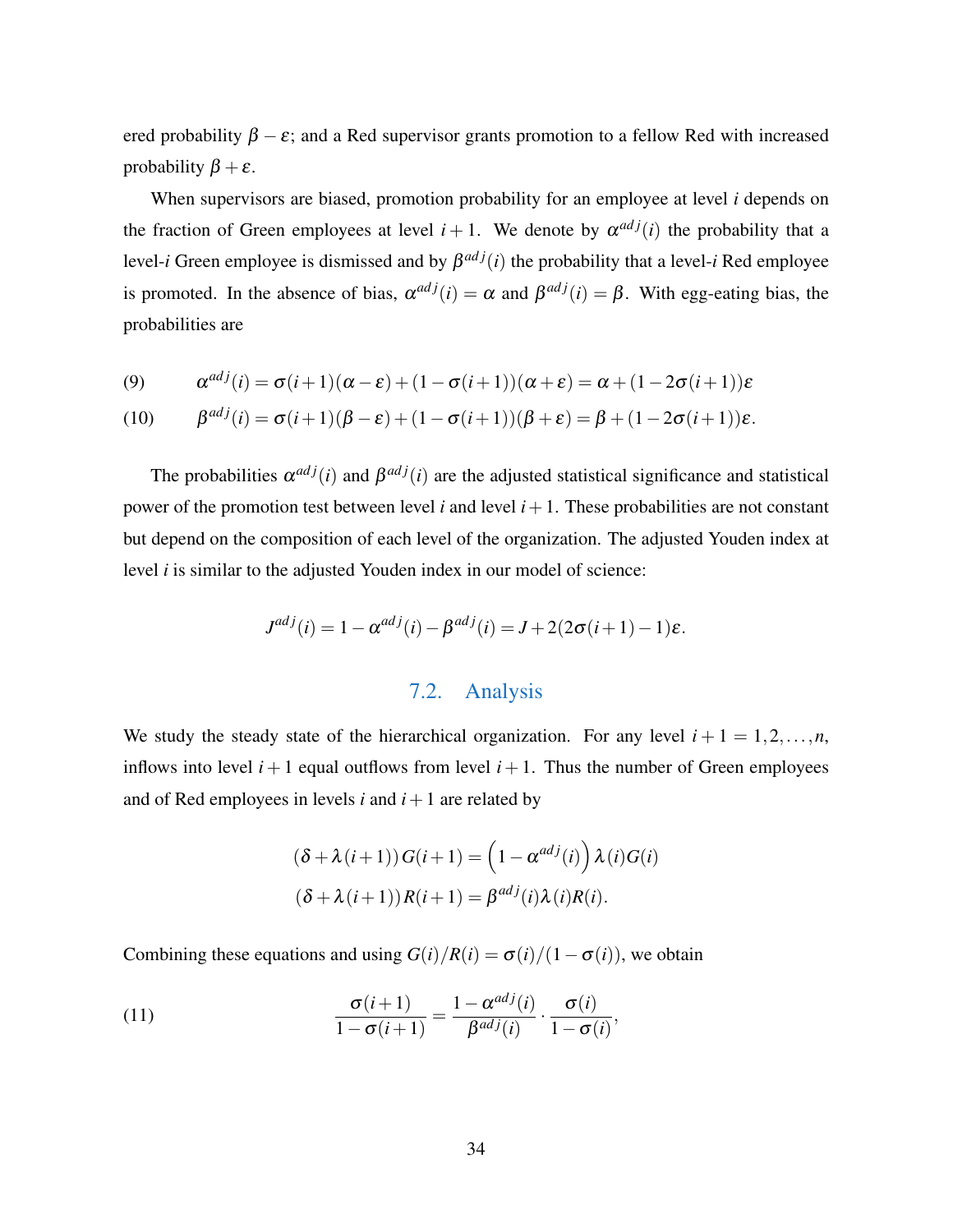where  $\alpha^{adj}(i)$  and  $\beta^{adj}(i)$  are given by [\(9\)](#page-35-0) and [\(10\)](#page-35-1). This difference equation, together with the boundary condition  $\sigma(0) = G(0)/(G(0) + R(0))$ , determines the sequence  $\{\sigma(i)\}_{i=1}^n$  $n_{i=0}^n$  representing the steady-state fraction of Green employees at each level of the organization.

Our models of science and of hierarchy differ in their formalism: with differential equations in the case of science; with difference equations in the case of hierarchy. But the analysis is similar in both cases, because in both models the dynamics of  $\sigma$  are driven by the sign of an adjusted Youden index. We saw it in the case of science, and equation [\(11\)](#page-35-2) also shows it in the case of organizations. Indeed, whether  $\sigma$  is increasing or decreasing in *i* depends on whether  $(1 - \alpha^{adj}(i)) / \beta^{adj}(i)$  is greater or smaller than 1, which in turn depends on whether  $1 - \alpha^{adj}(i)$  is larger or smaller than  $\beta^{adj}(i)$ . Equivalently, the dynamics of  $\sigma$  depend on whether  $1 - \alpha^{adj}(i) - \beta^{adj}(i) = J^{adj}(i)$  is positive or negative. Thus, as with science, the sign of the adjusted Youden index determines whether or not promotion chains filter out false belief.

Thus the propositions regarding hierarchy are nearly identical to those regarding science:

**PROPOSITION 3.** Without egg-eating bias ( $\varepsilon = 0$ ) there are two possible regimes. When the *Youden index is zero*  $(J = 0)$ *, each hierarchical level has the same composition, equal to the composition of the population*  $(\sigma(i) = \sigma(0))$  *for all i). In particular, the composition of the top hierarchical level reflects the composition of the population. When the Youden index is positive*  $(J > 0)$ , the fraction of Greens increases up the promotion ladder  $(\{\sigma(i)\}_{i=1}^n)$ *i*=0 *is an increasing sequence), and the fraction of Greens at the top hierarchical level converges to 1 as the number of levels becomes infinite (* $\lim_{n\to\infty} \sigma(n) = 1$ ).

**PROPOSITION 4.** With egg-eating bias ( $\varepsilon > 0$ ), there are two possible regimes, depending *on the amount of bias relative to the Youden index (J). When*  $\varepsilon \leq J/2$ , the fraction of Greens *increases up the promotion ladder*  $(\{\sigma(i)\}_{i=1}^n)$ *i*=0 *is an increasing sequence), and the fraction of Greens at the top hierarchical level converges to 1 as the number of levels becomes infinite*  $(\lim_{n\to\infty}\sigma(n)=1)$ , irrespective of the fraction of Greens in the population ( $\sigma(0)$ ). But when  $\varepsilon$  >  $J/2$ , the dynamics are determined by the value of the fraction of Greens in the population *relative to the threshold*  $\sigma^*$  given by [\(4\)](#page-12-1). If  $\sigma(0) > \sigma^*$ , the fraction of Greens increases up the *promotion ladder* ( $\{\sigma(i)\}_{i=1}^n$ *i*=0 *is an increasing sequence), and the fraction of Greens at the top level converges to 1 as the number of levels becomes infinite (* $\lim_{n\to\infty} \sigma(n) = 1$ ). If  $\sigma(0) < \sigma^*$ , *the fraction of Reds increases up the promotion ladder*  $(\{\sigma(i)\}_{i=1}^n)$  $\sum_{i=0}^{n}$  is a decreasing sequence), *and the fraction of Reds at the top level converges to 1 as the number of levels becomes infinite*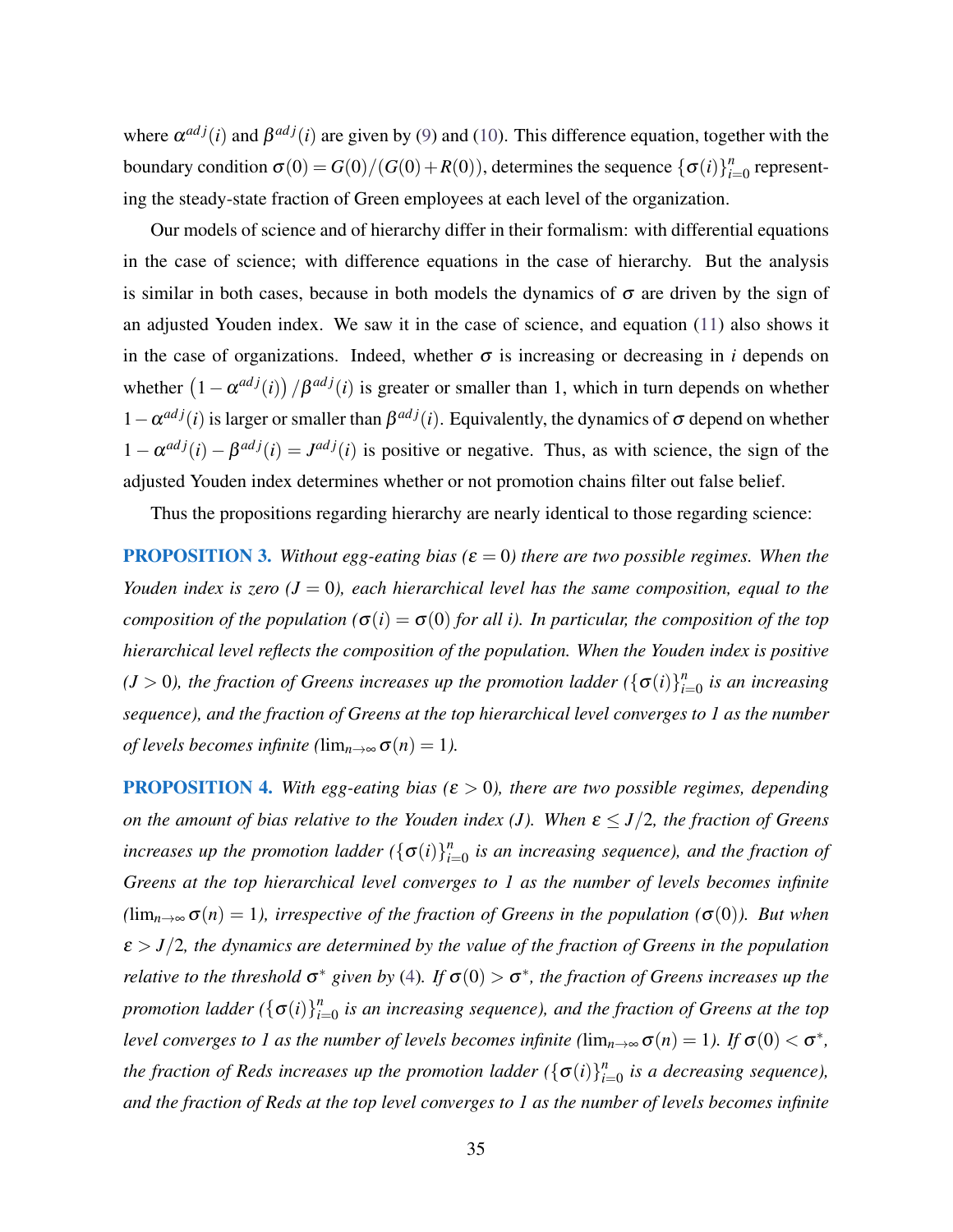$(\lim_{n\to\infty}\sigma(n)=0).$ 

### 7.3. Discussion

Because of their greater average productivity, in the absence of bias, Green employees are more likely to be promoted than Red employees. However, if egg-eating bias is sufficiently strong, the organization can be captured by Red employees: this means that there is increasing concentration of Red employees at ever-higher levels of the promotion ladder. And, as the number of levels in the organization grows large, the fraction of Red employees at the top levels may approach one.

Corporate Culture. Our model of promotion in organizations is related to a literature on corporate culture. This literature views corporate culture as the similar beliefs and values of the stakeholders—especially the employees—of a corporation.<sup>19</sup> In our model, promotions from one rung of an organization to the next results in increased specialization at each higher rung of the ladder. In this way, our model gives a description of a special mechanism for the evolution of similar beliefs and values in organizations—especially at higher rungs.

Also, if the promotions to the next higher rung are made only with considerations regarding the candidate's specific fitness for the job, there is an externality of some potential importance. The role of the promotees in future promotions is typically not factored into the decision regarding advancement from rung  $i$  to rung  $i+1$ . In a promotion chain, when the promotees are biased, their advancement will affect the composition and quality of future promotions.

One additional effect does not enter our model explicitly but could be easily added. It could also matter a great deal. Promotions at each individual level usually fail to take into account choices between Greens and Reds at all higher levels; thus they usually also fail to take into account the overall mix of Greens and Reds in the organization as a whole. On the one hand, specialization either toward Green or toward Red may have the positive externality of making cooperation easier. On the other hand, such specialization can have the negative externality of siloed thinking that is unreceptive to new ideas [\(Tett 2015\)](#page-43-12). In the presence of this negative externality, the egg-eating bias is particularly problematic, since it leads to overspecialization.

<sup>19</sup>See [Hermalin](#page-41-20) [\(2012\)](#page-41-20) for a review of the literature.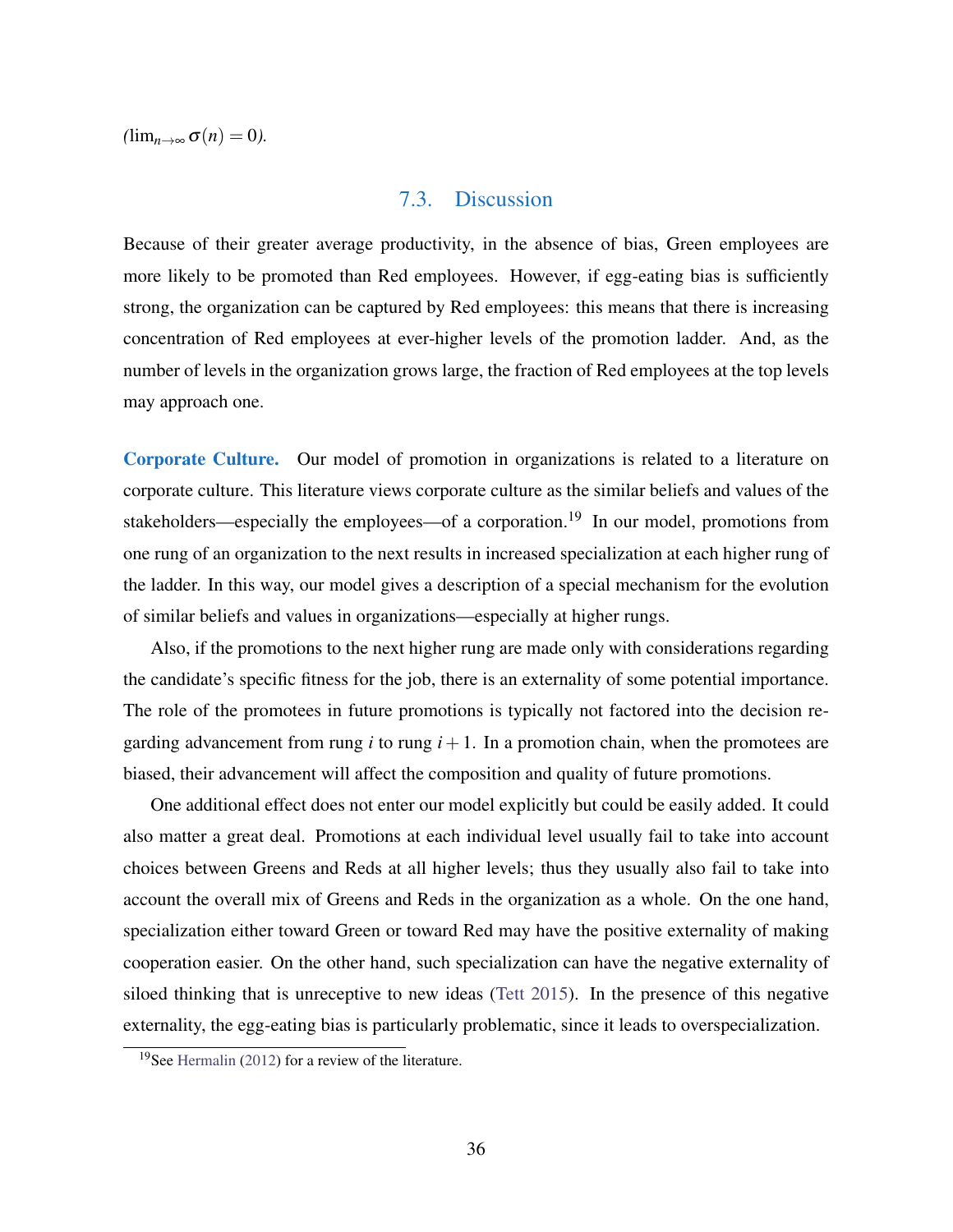Dysfunction at the Top of Organizations. A vast literature documents dysfunction at the top of organizations: mostly in biographies of individual leaders. Our model gives a view, complementary to this literature, regarding the rise of dysfunctional cream: it's the outcome of an equilibrium.

In a special important case of difference between Reds and Greens, the Reds are those lacking normal moral scruples. With egg-eating bias, this personal attribute may play an increasing role in promotion as the unscrupulous rise to the top: if the judges for promotion have similar morals themselves, and have biases in favor of the like-minded. As one extreme application, consider the leaders of Communist states. The Leninist lack of respect for individual rights, and especially for truthfulness in accusations, advantaged "Reds" willing to use any method to get ahead [\(Akerlof and Snower 2016\)](#page-40-15). The unusual cruelty and unusual skill at eating other's eggs of Stalin, Mao, Ceausescu, Hoxha, Honecker, Pol Pot, and many other Communist leaders cannot result from random draws from the populations of their respective countries.

The tug of war between self-promotion and merit that occurred in extreme form under Communism also occurs— much, much damped—in other forms of organization. [Farrell](#page-41-21) [\(2010\)](#page-41-21) offers one illustration in some detail. He attributes the fall of Merrill Lynch in the 2008 crash to the promotion of Stanley O'Neal as CEO. Farrell says that O'Neal "had not been content to let merit alone determine his success," being helped by a "cabal" of supporters who "advanc[ed] his candidacy [to CEO] in any way possible" (p. 90).<sup>20</sup> O'Neal's ineptitude in finance led him, against contrary advice, to appoint Osman Semerci, a charismatic former rug-dealer from Istanbul, as head of the Fixed Income Department. That was perhaps a yet worse choice of personal salesmanship over competence than the earlier pick of O'Neal by his Board of Directors; in short order, Semerci exposed Merrill to \$31 billions of collateralized debt obligations, just before the market went sour in 2007–2008 (p. 18). Merrill Lynch missed bankruptcy only through a last-minute sellout to Bank of America. Our model shows that such ineptitude at the top is an equilibrium occurrence in systems in which eating of each other's eggs is allowed to privilege those with special skills at achieving their own promotion.

Gender Inequality. As another application, the model also adds to other explanations why organizations are so predominantly male and white at the top. There is much evidence of ho-

<sup>&</sup>lt;sup>20</sup>In that position, O'Neal won 18th place in a CNBC list of the 20 worst American CEOs of all time. See [http://www.cnbc.com/2009/04/30/Portfolios-Worst-American-CEOs-of-All-Time.html.](http://www.cnbc.com/2009/04/30/Portfolios-Worst-American-CEOs-of-All-Time.html)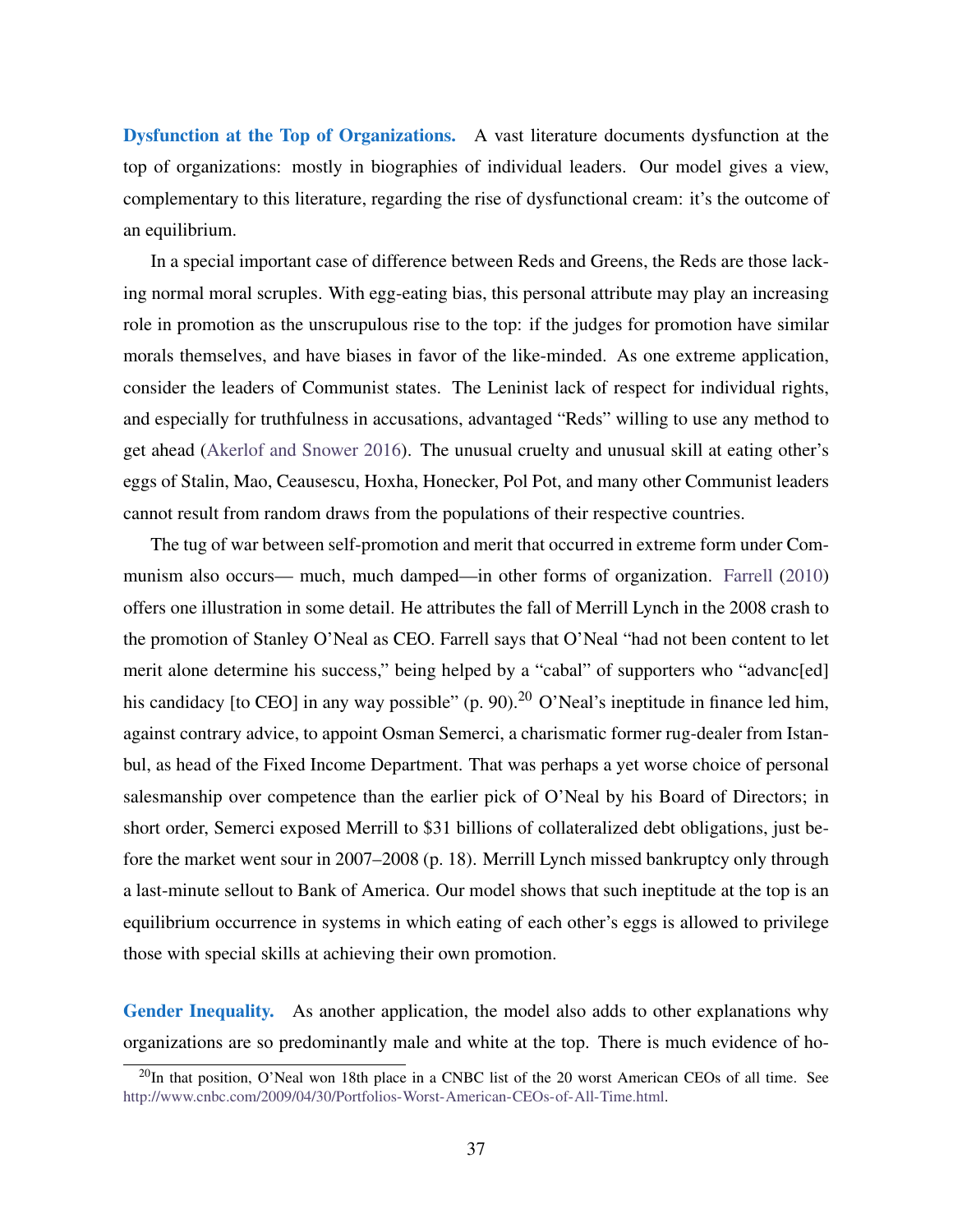mophilic bias regarding gender (for example, [Ibarra 1992;](#page-41-22) [Reskin and McBrier 2000\)](#page-42-17) and ethnicity (for example, [Bertrand and Mullainathan 2004;](#page-40-0) [Oreopoulos 2011\)](#page-42-3). Following our model, even with a diverse labor force and even drawing from labor pools of equal competence, organizations may not be diverse at the top. This accords with findings by [Kanter](#page-41-3) [\(1993\)](#page-41-3): gender polarization is prevalent in high management positions (p. 16). As predicted by our model, there are decreasing fractions of women up the promotion ladder—from first-level management to middle management to top management (p. 17). Homogeneity by managerial ethnicity is also common, and also explained by our model. To give just one example, the executives in the company studied by Kanter were largely Scotch-Irish (p. 54).

#### 8. Conclusion

This paper gives a new model regarding the emergence (or non-emergence) of scientific truth. Contrary to the belief that truth will always emerge, the model shows specific conditions in which, on the contrary, old paradigms will prevail even when they are in contest with new, better ones. In particular, if there are powerful scientific tests for new versus old paradigms, and the outcome of those tests play a major role in the determination of admittance into the next generation of scientists, then a new paradigm that is superior will prevail against the old. But, if the scientific tests either lack power, or are little used in determining admittance into the next generation of scientists, then egg-eating bias (in favor of those who think like ourselves) increases the chances of getting stuck in an old and inferior paradigm. Such bias may not just slow scientific progress; it may bring it to a halt.

Our model also suggests why science has made significant progress: not only because of new scientific tests of high power, but also because of commitment of established scientists to admit into their ranks those whose work respects the findings of such tests.

Furthermore, the principles we find regarding science also apply to promotions in hierarchical institutions with advancements up a promotion ladder. As with science, promotions biased to resemble those in higher rungs, can filter employees with lower productivity up the promotion ladder—with the highest concentration of such workers at the very top. This possibility gives reason why promotions in organizations, as in science, should be occasions to stop, look, and listen to divergent views.

Finally, more generally, irrespective of distinction between "better" or "worse" paradigms,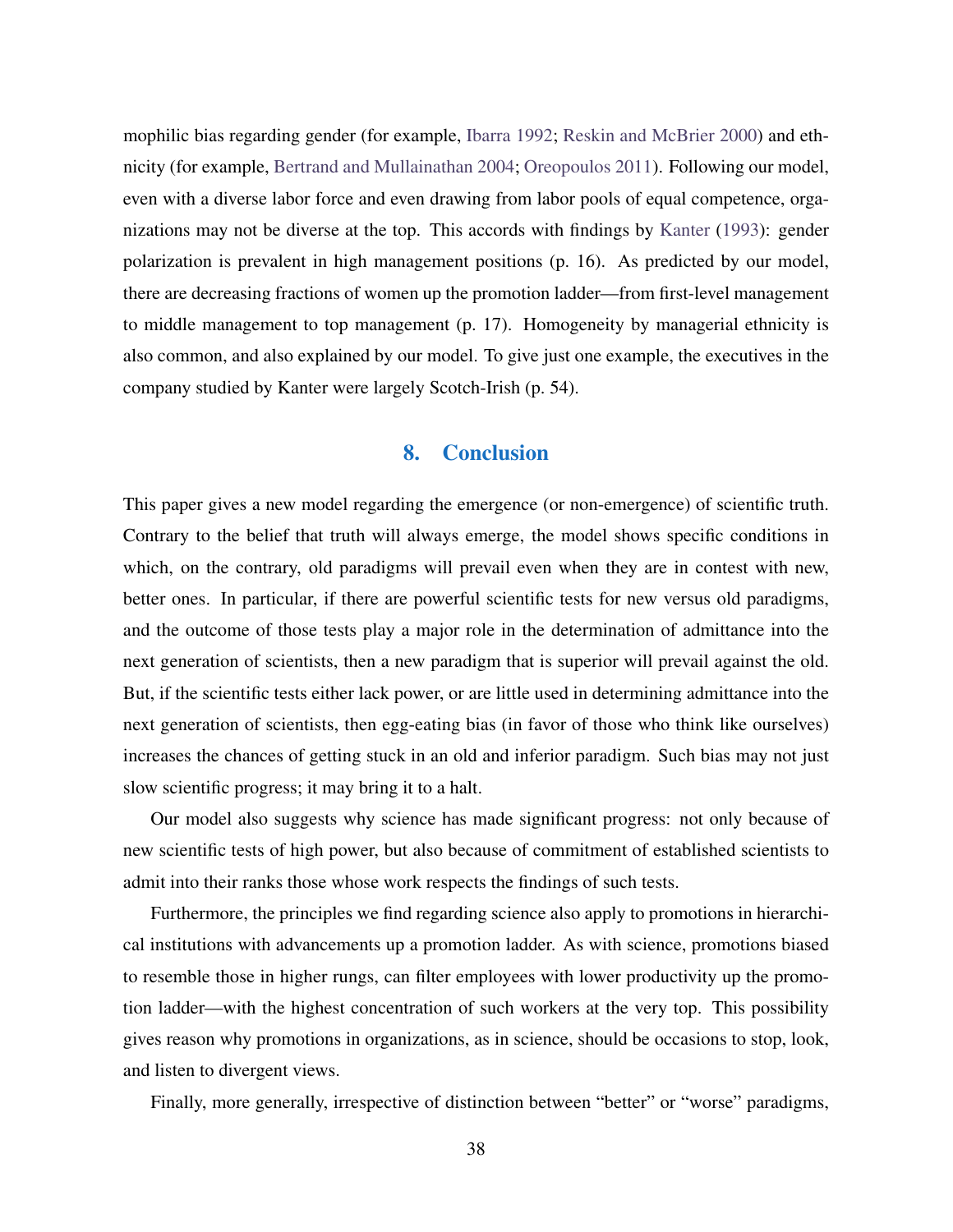egg-eating bias results in convergence in belief to one paradigm or another. Thus, any benefit coming from diversity of belief (nonspecialization) cannot be realized in steady state.

### **References**

- <span id="page-40-6"></span>Acemoglu, Daron, and Asuman Ozdaglar. 2011. "Opinion Dynamics and Learning in Social Networks." *Dynamic Games and Applications* 1 (1): 3–49.
- <span id="page-40-10"></span>Acemoglu, Daron, Asuman Ozdaglar, and Ali ParandehGheibi. 2010. "Spread of (Mis)information in Social Networks." *Games and Economic Behavior* 70 (2): 194–227.
- <span id="page-40-15"></span>Akerlof, George A., and Dennis J. Snower. 2016. "Bread and Bullets." *Journal of Economic Behavior & Organization* 126: 58–71.
- <span id="page-40-12"></span>Armitage, Peter, Geoffrey Berry, and J. N. S. Matthews. 2002. *Statistical Methods in Medical Research*. 4th ed. Oxford: Blackwell.
- <span id="page-40-14"></span>Azoulay, Pierre, Christian Fons-Rosen, and Joshua S. Graff Zivin. 2015. "Does Science Advance one Funeral at a Time?" NBER Working Paper 21788.
- <span id="page-40-9"></span>Bala, Venkatesh, and Sanjeev Goyal. 1998. "Learning from Neighbours." *Review of Economic Studies* 65 (3): 595–621.
- <span id="page-40-7"></span>Banerjee, Abhijit V. 1992. "A Simple Model of Herd Behavior." *Quarterly Journal of Economics* 107 (3): 797–817.
- <span id="page-40-13"></span>Bartlett, Elisha. 1836. "Review Article: Researches on the Effects of Blood-Letting in Some Inflammatory Diseases, and on the Influence of Tartarized Antimony and Vesication in Pneumonitis. By P. C.A. Louis. Translated by C.G. Putnam, M.D. With Preface and Appendix, by James Jackson, M.D., Physician of the Massachusetts General Hospital." *American Journal of the Medical Sciences* 18: 102–111.
- <span id="page-40-1"></span>Bénabou, Roland, Davide Ticchi, and Andrea Vindigni. 2015. "Forbidden Fruits: The Political Economy of Science, Religion, and Growth." NBER Working Paper 21105.
- <span id="page-40-0"></span>Bertrand, Marianne, and Sendhil Mullainathan. 2004. "Are Emily and Greg More Employable Than Lakisha and Jamal? A Field Experiment on Labor Market Discrimination." *American Economic Review* 94 (4): 991–1013.
- <span id="page-40-4"></span>Besley, Timothy, and Maitreesh Ghatak. 2005. "Competition and Incentives with Motivated Agents." *American Economic Review* 95 (3): 616–636.
- <span id="page-40-8"></span>Bikhchandani, Sushil, David Hirshleifer, and Ivo Welch. 1992. "A Theory of Fads, Fashion, Custom, and Cultural Change as Informational Cascades." *Journal of Political Economy* 100 (5): 992–1026.
- <span id="page-40-5"></span>Bikhchandani, Sushil, David Hirshleifer, and Ivo Welch. 1998. "Learning from the Behavior of Others: Conformity, Fads, and Informational Cascades." *Journal of Economic Perspectives* 12 (3): 151–70.
- <span id="page-40-11"></span>Bloch, Francis, Gabrielle Demange, and Rachel Kranton. 2016. "Rumors and Social Networks." [https:](https://sites.duke.edu/rachelkranton/files/2016/12/rumors28-11-2016-1.pdf) [//sites.duke.edu/rachelkranton/files/2016/12/rumors28-11-2016-1.pdf.](https://sites.duke.edu/rachelkranton/files/2016/12/rumors28-11-2016-1.pdf)
- <span id="page-40-3"></span>Bramoullé, Yann, and Gilles Saint-Paul. 2010. "Research Cycles." *Journal of Economic Theory* 145 (5): 1890–1920.
- <span id="page-40-2"></span>Brock, William A., and Steven N. Durlauf. 1999. "A Formal Model of Theory Choice in Science." *Economic Theory* 14 (1): 113–130.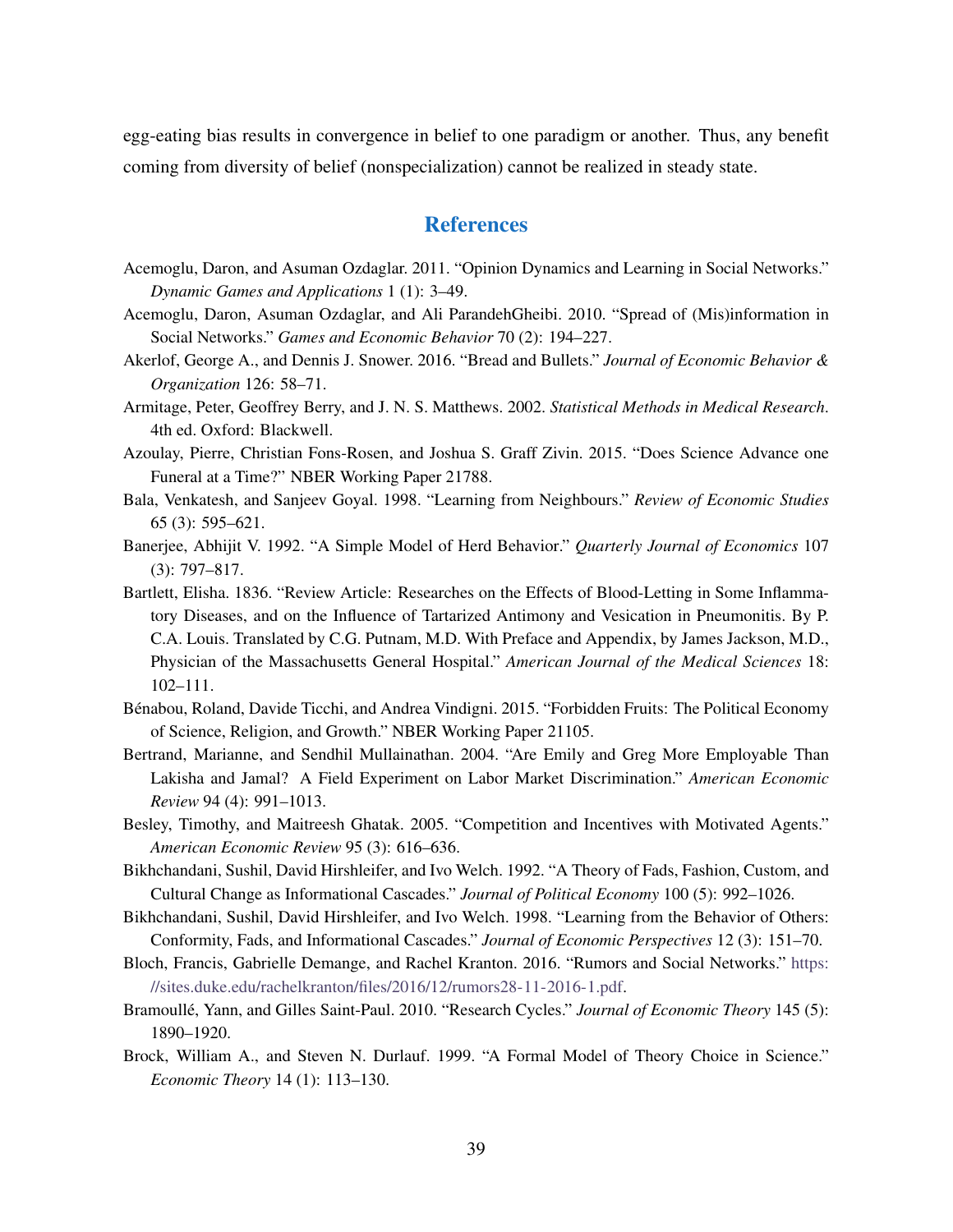- <span id="page-41-4"></span>Burks, Stephen V., Bo Cowgill, Mitchell Hoffman, and Michael Housman. 2015. "The Value of Hiring through Employee Referrals." *Quarterly Journal of Economics* 130 (2): 805–839.
- <span id="page-41-13"></span>Crile, Jr., George. 1961. "Simplified Treatment of Cancer of the Breast: Early Results of a Clinical Study." *Annals of Surgery* 153 (5): 745–758.
- <span id="page-41-15"></span>Crocker, Uriel H. 1887. "General Overproduction." *Quarterly Journal of Economics* 1 (3): 362–366.
- <span id="page-41-16"></span>Crocker, Uriel H. 1895. *The Cause of Hard Times*. Boston: Little, Brown.
- <span id="page-41-9"></span>DeMarzo, Peter M., Dimitri Vayanos, and Jeffrey Zwiebel. 2003. "Persuasion Bias, Social Influence, and Unidimensional Opinions." *Quarterly Journal of Economics* 118 (3): 909–968.
- <span id="page-41-6"></span>Dovidio, John F., and Samuel L. Gaertner. 2010. "Intergroup Bias." In *Handbook of Social Psychology*, edited by Susan T. Fiske, Daniel T. Gilbert, and Gardner Lindzey, 1084–1121. New York: Wiley.
- <span id="page-41-8"></span>Eyster, Erik, and Matthew Rabin. 2010. "Naïve Herding in Rich-Information Settings." *American Economic Journal: Microeconomics* 2 (4): 221–243.
- <span id="page-41-21"></span>Farrell, Greg. 2010. *Crash of the Titans: Greed, Hubris, the Fall of Merrill Lynch, and the Near-Collapse of Bank of America*. New York: Crown Business.
- <span id="page-41-14"></span>Fisher, Bernard, Norman Wolmark, Carol Redmond, Melvin Deutsch, Edwin R. Fisher, and Participating NSABP Investigators. 1981. "Findings from NSABP Protocol No. B-04: Comparison of Radical Mastectomy with Alternative Treatments. II. The Clinical and Biologic Significance of Medial-Central Breast Cancers." *Cancer* 48 (8): 1863–1872.
- <span id="page-41-18"></span>Fourcade, Marion, Etienne Ollion, and Yann Algan. 2015. "The Superiority of Economists." *Journal of Economic Perspectives* 29 (1): 89–114.
- <span id="page-41-17"></span>Friedman, Milton. 1953. "The Methodology of Positive Economics." In *Essays in Positive Economics*, 3–43. Chicago: University of Chicago Press.
- <span id="page-41-19"></span>Gans, Joshua S., and George B. Shepherd. 1994. "How Are the Mighty Fallen: Rejected Classic Articles by Leading Economists." *Journal of Economic Perspectives* 8 (1): 165–179.
- <span id="page-41-5"></span>Haslam, S. Alexander. 2004. *Psychology in Organizations: The Social Identity Approach*. 2nd ed. London: SAGE.
- <span id="page-41-20"></span>Hermalin, Benjamin E. 2012. "Leadership and Corporate Culture." In *Handbook of Organizational Economics*, edited by Robert Gibbons, and John Roberts, 432–478. Princeton, NJ: Princeton University Press.
- <span id="page-41-22"></span>Ibarra, Herminia. 1992. "Homophily and Differential Returns: Sex Differences in Network Structure and Access in an Advertising Firm." *Administrative Science Quarterly* 37 (3): 422–447.
- <span id="page-41-7"></span><span id="page-41-3"></span>Jackson, Matthew O. 2010. *Social and Economics Networks*. Princeton, NJ: Princeton University Press.
- <span id="page-41-1"></span>Kanter, Rosabeth M. 1993. *Men and Women of the Corporation*. 2nd ed. New York: Basic Books.
- Kuhn, Thomas S. 1957. *The Copernican Revolution*. Cambridge, MA: Harvard University Press.
- <span id="page-41-0"></span>Kuhn, Thomas S. 1996. *The Structure of Scientific Revolutions*. 3rd ed. Chicago: University of Chicago Press.
- <span id="page-41-2"></span>Lamont, Michele. 2009. *How Professor Think: Inside the Curious World of Academic Judgment*. Cambridge, MA: Harvard University Press.
- <span id="page-41-12"></span>Lerner, Barron H. 2003. *The Breast Cancer Wars: Hope, Fear, and the Pursuit of a Cure in Twentieth-Century America*. Oxford: Oxford University Press.
- <span id="page-41-10"></span>Lotka, Alfred J. 1925. *Elements of Physical Biology*. Baltimore: Williams and Wilkins.
- <span id="page-41-11"></span>Louis, Pierre-Charles-Alexandre. 1836. *Researches on the Effects of Bloodletting in Some Inflamma-*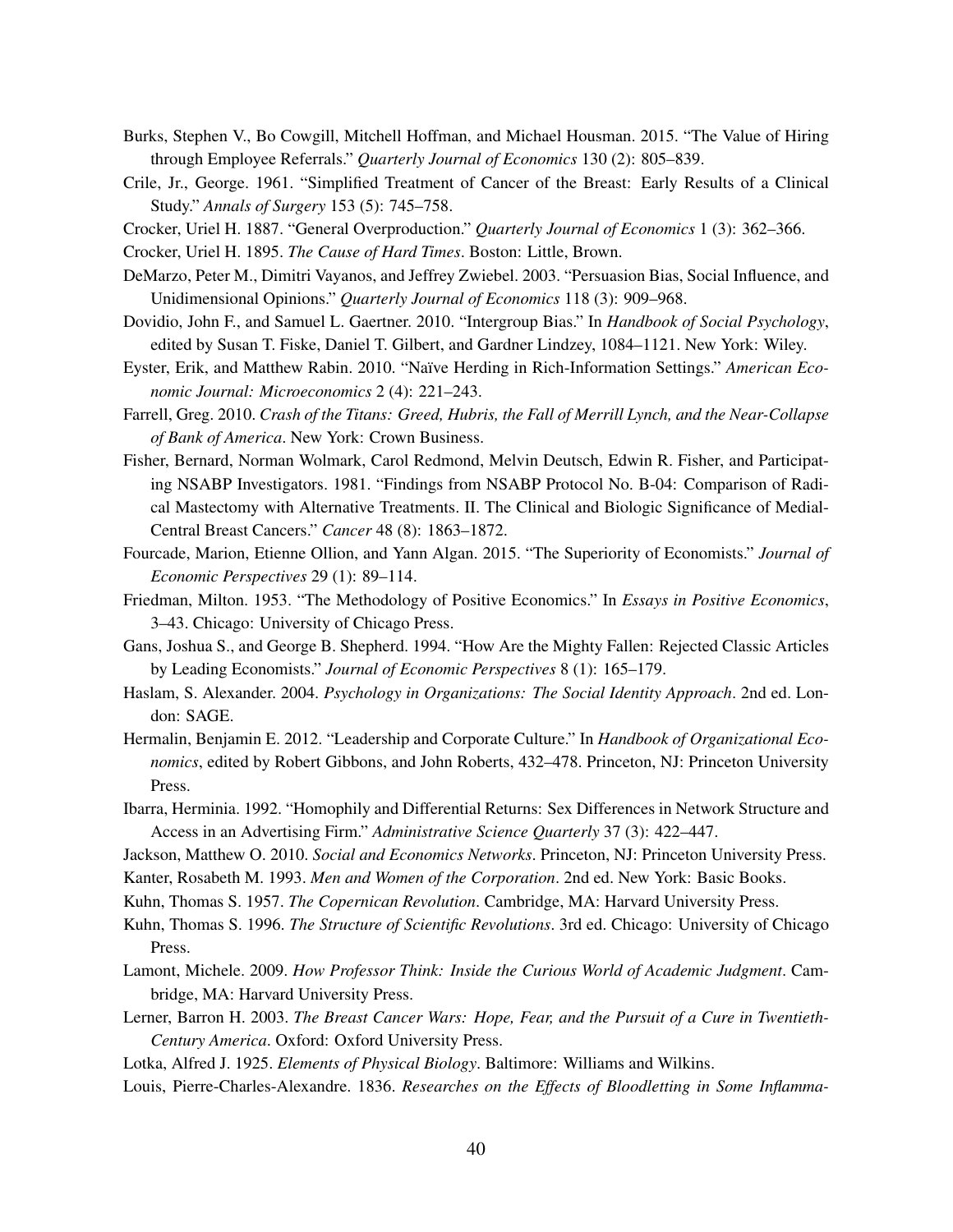*tory Diseases: and on the Influence of Tartarized Antimony and Vesication in Pneumonitis*. Boston: Hilliard, Gray.

- <span id="page-42-1"></span>Mahoney, Michael J. 1977. "Publication Prejudices: An Experimental Study of Confirmatory Bias in the Peer Review System." *Cognitive Therapy and Research* 1 (2): 161–175.
- <span id="page-42-8"></span>McKendrick, A. G., and M. Kesava Pai. 1912. "The Rate of Multiplication of Micro-organisms: A Mathematical Study.." *Proceedings of the Royal Society of Edinburgh* 31: 649–653.
- <span id="page-42-4"></span>McPherson, Miller, Lynn Smith-Lovin, and James M. Cook. 2001. "Birds of a Feather: Homophily in Social Networks." *Annual Review of Sociology* 27 (1): 415–444.
- <span id="page-42-15"></span>Million Women Study Collaborators. 2003. "Breast Cancer and Hormone-Replacement Therapy in the Million Women Study." *The Lancet* 362 (9382): 419–427.
- <span id="page-42-5"></span>Montgomery, James D. 1991. "Social Networks and Labor-Market Outcomes: Toward an Economic Analysis." *American Economic Review* 81 (5): 1408–1418.
- <span id="page-42-7"></span>Murphy, Kevin P. 2012. *Machine Learning: A Probabilistic Perspective*. Cambridge, MA: MIT Press.
- <span id="page-42-14"></span>National Health and Nutrition Examination Survey. 2003. "Use of Hormone Replacement Therapy Among Postmenopausal Women in the United States, 1988–1994." [https://www.cdc.gov/nchs/data/](https://www.cdc.gov/nchs/data/nhanes/databriefs/hrtinwomen.pdf) [nhanes/databriefs/hrtinwomen.pdf.](https://www.cdc.gov/nchs/data/nhanes/databriefs/hrtinwomen.pdf)
- <span id="page-42-6"></span>Neyman, J., and E. S. Pearson. 1933. "On the Problem of the Most Efficient Tests of Statistical Hypotheses." *Philosophical Transactions of the Royal Society of London* 231 (694-706): 289–337.
- <span id="page-42-3"></span>Oreopoulos, Philip. 2011. "Why Do Skilled Immigrants Struggle in the Labor Market? A Field Experiment with Thirteen Thousand Resumes." *American Economic Journal: Economic Policy* 3 (4): 148–71.
- <span id="page-42-12"></span>Osler, William. 1909. *The Principles and Practice of Medicine: Designed for the Use of Practitioners and Students of Medicine*. 7th ed. New York: Appleton.
- <span id="page-42-9"></span>Pearl, Raymond, and Lowell J. Reed. 1920. "On the Rate of Growth of the Population of the United States Since 1790 and its Mathematical Representation." *Proceedings of the National Academy of Sciences* 6 (6): 275–288.
- <span id="page-42-11"></span>Rangachari, Patangi K. 1997. "Evidence-Based Medicine: Old French Wine with a New Canadian Label?" *Journal of the Royal Society of Medicine* 90 (5): 280–284.
- <span id="page-42-10"></span>Repcheck, Jack. 2007. *Copernicus' Secret: How the Scientific Revolution Began*. New York: Simon & Schuster.
- <span id="page-42-17"></span>Reskin, Barbara F., and Debra Branch McBrier. 2000. "Why Not Ascription? Organizations' Employment of Male and Female Managers." *American Sociological Review* 65 (2): 210–233.
- <span id="page-42-2"></span>Rivera, Lauren A. 2012. "Hiring as Cultural Matching The Case of Elite Professional Service Firms." *American Sociological Review* 77 (6): 999–1022.
- <span id="page-42-16"></span>Rostker, Bernard D., Harry J. Thie, James L. Lacy, Jennifer H. Kawata, and Susanna W. Purnell. 1993. *The Defense Officer Personnel Management Act of 1980: A Retrospective Assessment*. Santa Monica, CA: RAND Corporation.
- <span id="page-42-0"></span>Sherif, Muzafer, O. J. Harvey, B. Jack White, William R. Hood, and Carolyn W. Sherif. 1961. *Intergroup Conflict and Cooperation: The Robbers Cave Experiment*. Norman, OK: University of Oklahoma Book Exchange.
- <span id="page-42-13"></span>Shook, Lydia L. 2011. "An Update on Hormone Replacement Therapy: Health and Medicine for Women: a Multidisciplinary, Evidence-Based Review of Mid-Life Health Concerns." *Yale Journal of Biology*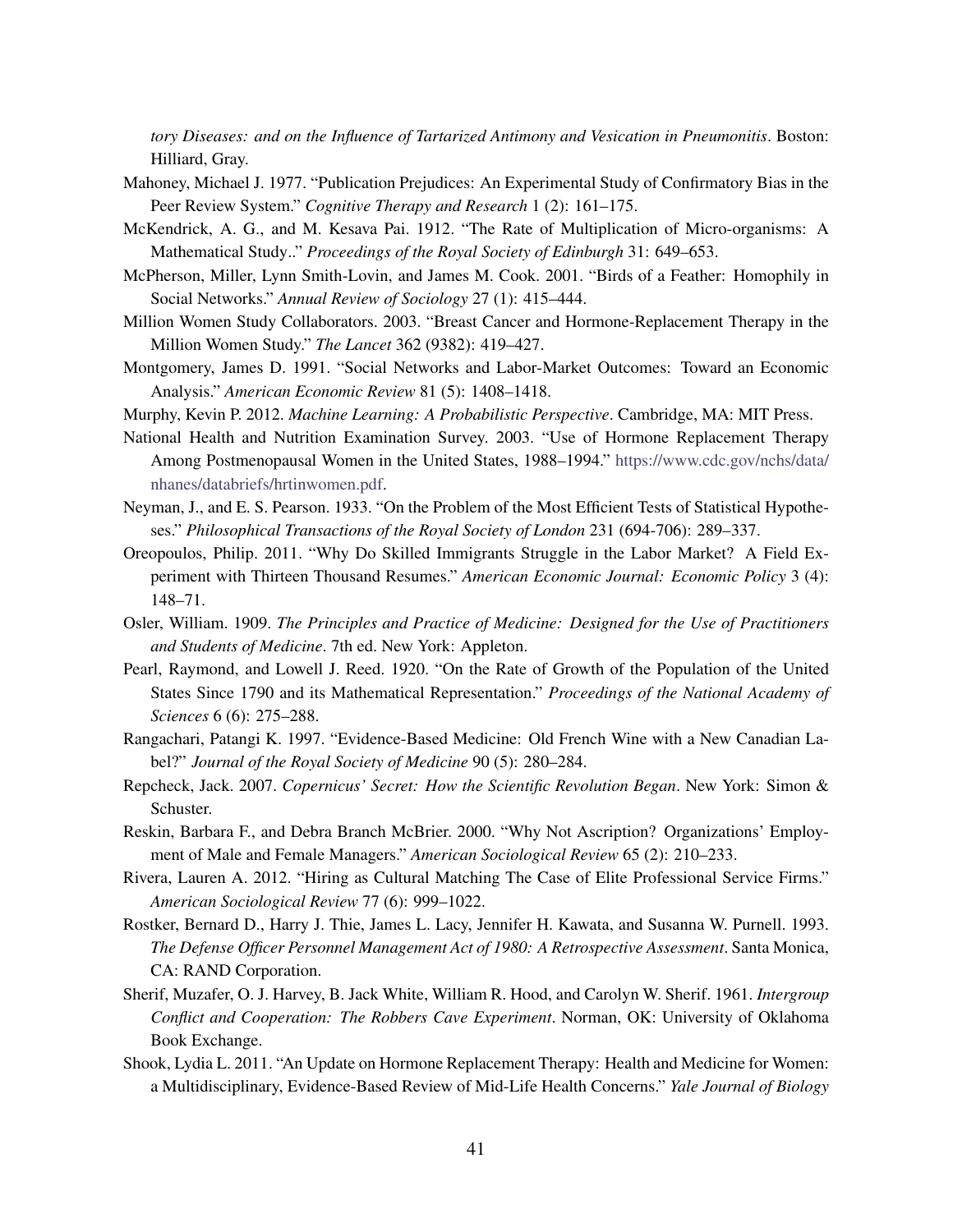*and Medicine* 84 (1): 39–42.

- <span id="page-43-11"></span>Siler, Kyle, Kirby Lee, and Lisa Bero. 2015. "Measuring the Effectiveness of Scientific Gatekeeping." *Proceedings of the National Academy of Sciences* 112 (2): 360–365.
- <span id="page-43-8"></span>Smaldino, Paul E., and Richard McElreath. 2016. "The Natural Selection of Bad Science." *Royal Society Open Science* 3 (9): 160384.
- <span id="page-43-1"></span>Tajfel, Henri, and John C. Turner. 1979. "An Integrative Theory of Intergroup Conflict." In *Psychology of Intergroup Relations*, edited by William G. Austin, and Stephen Worchel, 33–47. Monterey, CA: Brooks-Cole.
- <span id="page-43-2"></span>Tajfel, Henri, and John C. Turner. 1986. "The Social Identity Theory of Intergroup Behaviour." In *Psychology of Intergroup Relations*, edited by Stephen Worchel, and William G. Austin, 7–24. Chicago: Nelson-Hall.
- <span id="page-43-12"></span>Tett, Gillian. 2015. *The Silo Effect: The Peril of Expertise and the Promise of Breaking Down Barriers*. New York: Simon & Schuster.
- <span id="page-43-6"></span>Thomas, D. P. 2014. "The Demise of Bloodletting." *Journal of the Royal College of Physicians of Edinburgh* 44: 72–77.
- <span id="page-43-3"></span>Travis, G. D. L., and H. M. Collins. 1991. "New Light on Old Boys: Cognitive and Institutional Particularism in the Peer Review System." *Science, Technology & Human Values* 16 (3): 322–341.
- <span id="page-43-4"></span>Van den Steen, Eric. 2010. "On the Origin of Shared Beliefs (and Corporate Culture)." *RAND Journal of Economics* 41 (4): 617–648.
- <span id="page-43-5"></span>Verhulst, Pierre-Francois. 1845. "Recherches Mathematiques sur la Loi d'Accroissement de la Popu- ´ lation." *Nouveaux Memoires de l'Acad ´ emie Royale des Sciences et Belles-Lettres de Bruxelles ´* 18: 1–41.
- <span id="page-43-10"></span>Wang, Jian, Reinhilde Veugelers, and Paula Stephan. 2016. "Bias against Novelty in Science: A Cautionary Tale for Users of Bibliometric Indicators." NBER Working Paper 22180.
- <span id="page-43-7"></span>Warner, John H. 1986. *The Therapeutic Perspective: Medical Practice, Knowledge, and Identity in America, 1820–1885*. Cambridge, MA: Harvard University Press.
- <span id="page-43-0"></span>Youden, W. J. 1950. "Index for Rating Diagnostic Tests." *Cancer* 3 (1): 32–35.
- <span id="page-43-9"></span>Zuckerman, Harriet, and Robert K. Merton. 1971. "Patterns of Evaluation in Science: Institutionalisation, Structure and Functions of the Referee System." *Minerva* 9 (1): 66–100.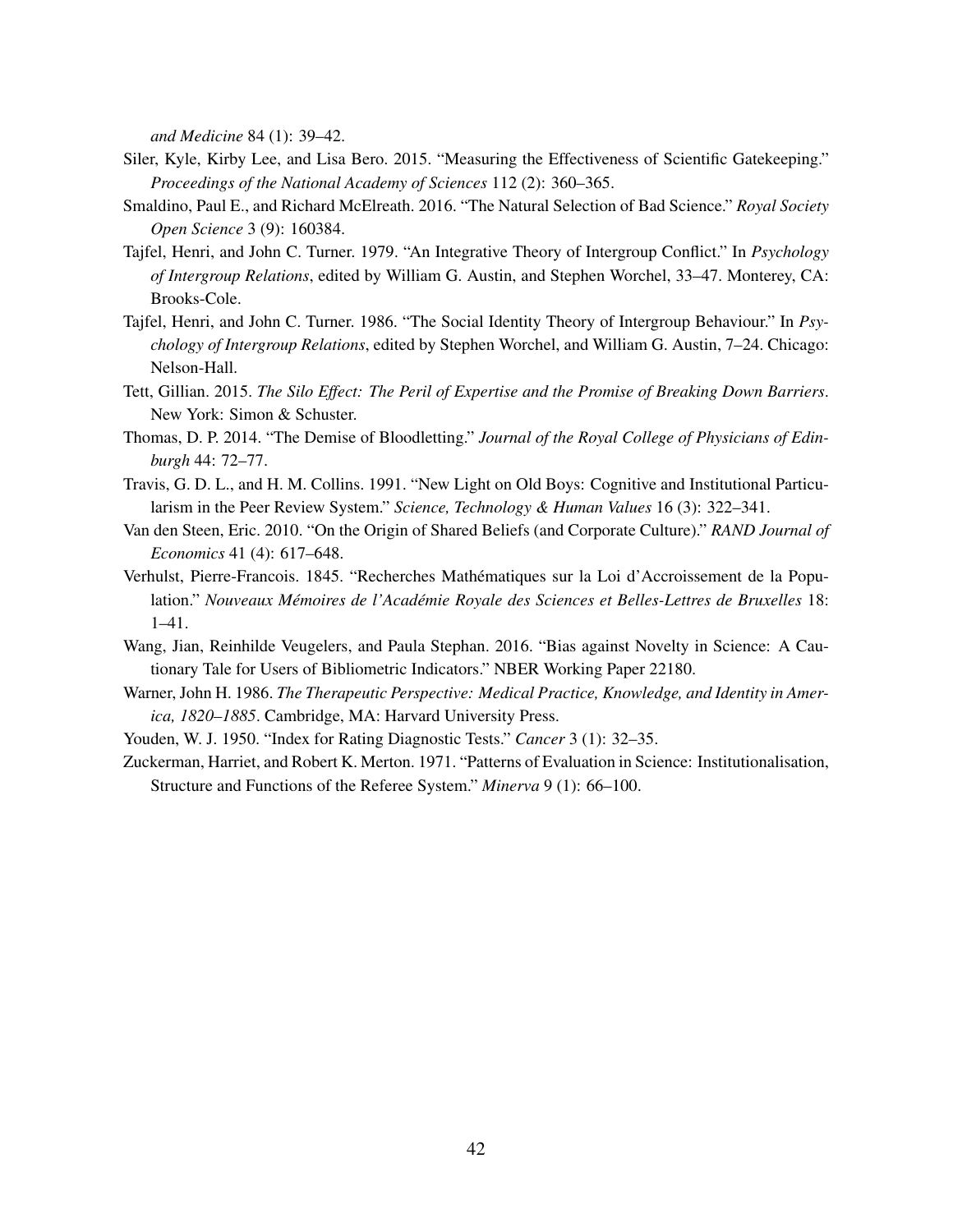#### Appendix A. Proofs

#### Proof of Proposition 1

<span id="page-44-0"></span>When  $J = 0$ , equation [\(6\)](#page-14-0) implies  $\dot{\sigma}(t) = 0$  so  $\sigma(t)$  is constant over time. When  $J > 0$ , equa-tion [\(6\)](#page-14-0) can be written  $\dot{\sigma}(t) = P(\sigma(t))$  where  $P(\sigma) = \sigma(1-\sigma)J\lambda$ . The polynomial *P* has two roots, 0 and 1, and  $P(\sigma) > 0$  for all  $\sigma \in (0,1)$ . Hence the differential equation [\(6\)](#page-14-0) has two critical points:  $\sigma = 0$ , which is a source, and  $\sigma = 1$ , which is a sink. For any initial condition  $\sigma(0) \in (0,1)$ ,  $\sigma(t)$  therefore converges toward 1.

#### Proof of Proposition 2

We define the polynomial *P* by

$$
P(\sigma) = 2\sigma(1-\sigma)\left[2\sigma\varepsilon + \frac{j}{2} - \varepsilon\right]\lambda.
$$

Equation [\(7\)](#page-15-0) can be written as  $\dot{\sigma}(t) = P(\sigma(t))$ . The dynamic behavior of  $\sigma(t)$  is determined by the properties of *P*. The properties of the polynomial *P* depend on *J* and  $\varepsilon$ . If  $\varepsilon > 0$ , the polynomial *P* has three roots: 0, 1, and the  $\sigma^*$  given by [\(4\)](#page-12-1).

The root  $\sigma^*$  has the following properties:

- $\sigma^*$  < 1
- $\sigma^* > 0$  if  $\varepsilon > J/2$
- $\sigma^* = 0$  if  $\varepsilon = J/2$
- $\bullet$   $\sigma^*$   $<$   $0$  if  $\varepsilon$   $<$   $J/2$

Since 0, 1, and  $\sigma^*$  are roots of the polynomial *P*, they are critical points of the differential equation [\(7\)](#page-15-0). In addition, for any  $\sigma \in (0,1)$ , if  $\sigma > \sigma^*$ , then  $P(\sigma) > 0$ ; if  $\sigma < \sigma^*$ , then  $P(\sigma) < 0$ . Thus there are three possibilities:

- When  $\sigma^*$  < 0, 0 is a source while 1 is a sink so  $\sigma(t)$  converges to 1 from any  $\sigma(0) \in (0,1)$ .
- When  $\sigma^* \in (0,1)$ , 0 is a sink,  $\sigma^*$  is a source, and 1 is a sink. Thus  $\sigma(t)$  converges to 1 from any  $\sigma(0) \in (\sigma^*, 1)$  and converges to 0 from any  $\sigma(0) \in (0, \sigma^*)$ .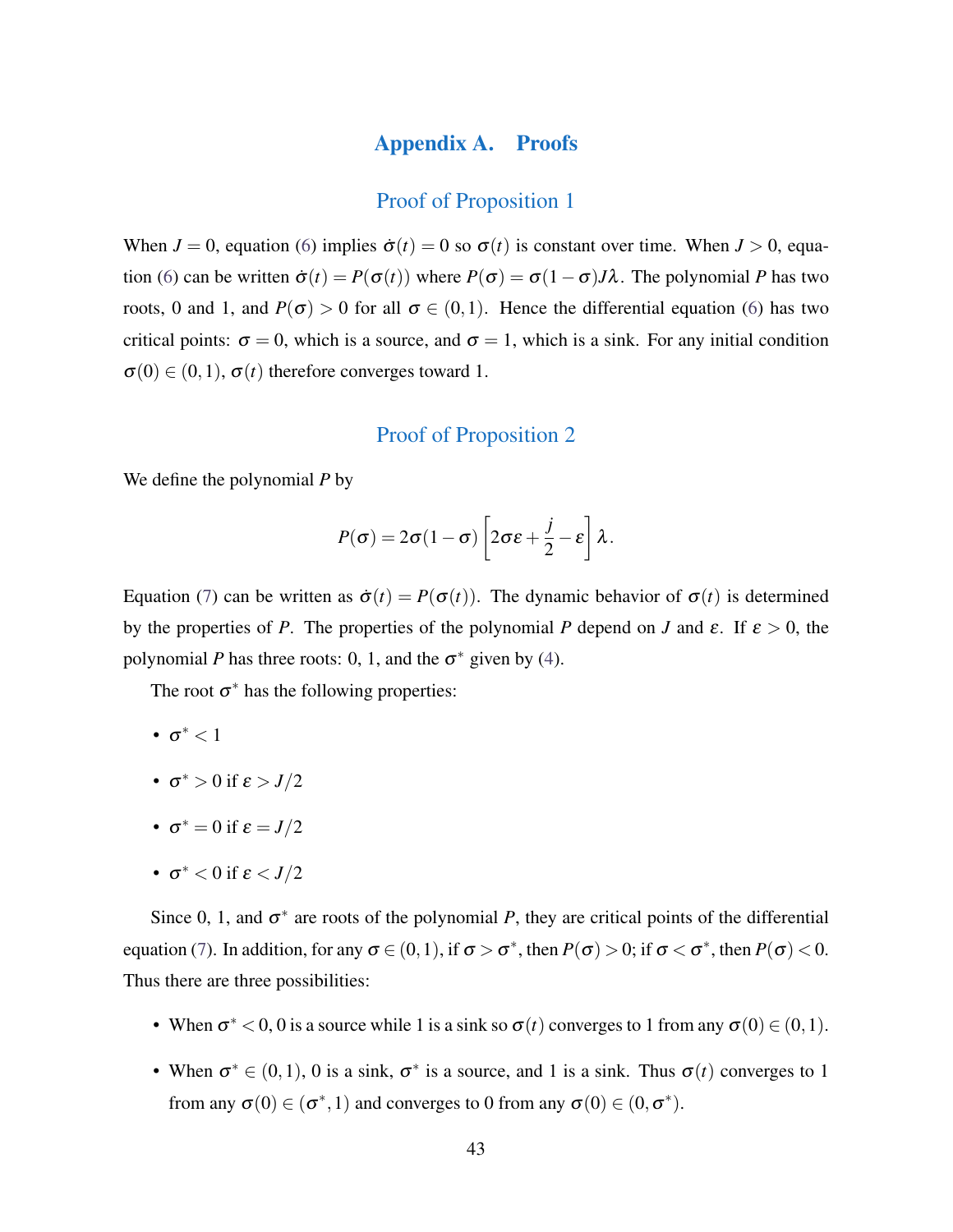• When  $\sigma^* = 0$ , 1 is a sink and 0 is a node so  $\sigma(t)$  converges to 1 from any  $\sigma(0) \in (0,1)$ .

Proposition 2 directly follows from these properties.

#### Proof of Propositions 3 and 4

We implicitly define a mapping  $P : [0,1] \rightarrow [0,1]$  by writing equation [\(11\)](#page-35-2) as  $\sigma(i+1) = P(\sigma(i))$ .

The mapping  $T: x \mapsto x/(1-x)$  is a strictly increasing one-to-one mapping from  $(0,1)$  to  $(0, +∞)$ . It is invertible and its inverse  $T^{-1}$  is a strictly increasing one-to-one mapping from  $(0, +\infty)$  to  $(0, 1)$ . If  $\varepsilon > 0$ , the mapping

$$
Z: x \mapsto \frac{1-\alpha+(2x-1)\varepsilon}{\beta-(2x-1)\varepsilon}.
$$

is a strictly increasing one-to-one mapping from  $(0,1)$  to  $((1-\alpha-\varepsilon)/(\beta+\varepsilon),(1-\alpha+\varepsilon)/(\beta-\varepsilon)).$ We have assumed that  $\epsilon < \beta$  to ensure that  $\beta - \epsilon > 0$ ; hence the denominator of  $Z(x)$  is strictly positive on [0, 1]. The mapping *P* can be expressed as  $P = T^{-1} \circ (Z \times T)$ . As a consequence, *P* is a strictly increasing one-to-one mapping from  $(0,1)$  to  $(0,1)$ .

The mapping *P* has the following properties:

- If  $\varepsilon = 0$  and  $J = 0$ ,  $P(\sigma) = \sigma$  for all  $\sigma \in [0, 1]$ .
- If  $\varepsilon = 0$  and  $J > 0$ , the mapping *P* has two fixed points: 0 and 1. Furthermore, for all  $\sigma \in (0,1), P(\sigma) > \sigma.$
- If  $\varepsilon > 0$ , the mapping *P* has three fixed points: 0, 1, and the  $\sigma^*$  defined by [\(4\)](#page-12-1). (We have described the properties of  $\sigma^*$  in the proof of Proposition 2.) For any  $\sigma \in (0,1)$ ,  $P(\sigma) < \sigma$  if  $\sigma < \sigma^*$  and  $P(\sigma) > \sigma$  if  $\sigma > \sigma^*$ .

<span id="page-45-0"></span>Propositions 3 and 4 directly follow from these properties.

### Appendix B. Extensions of the Model of Science

We formally analyze the three extensions of the model of science discussed in Section [5.3.](#page-19-0)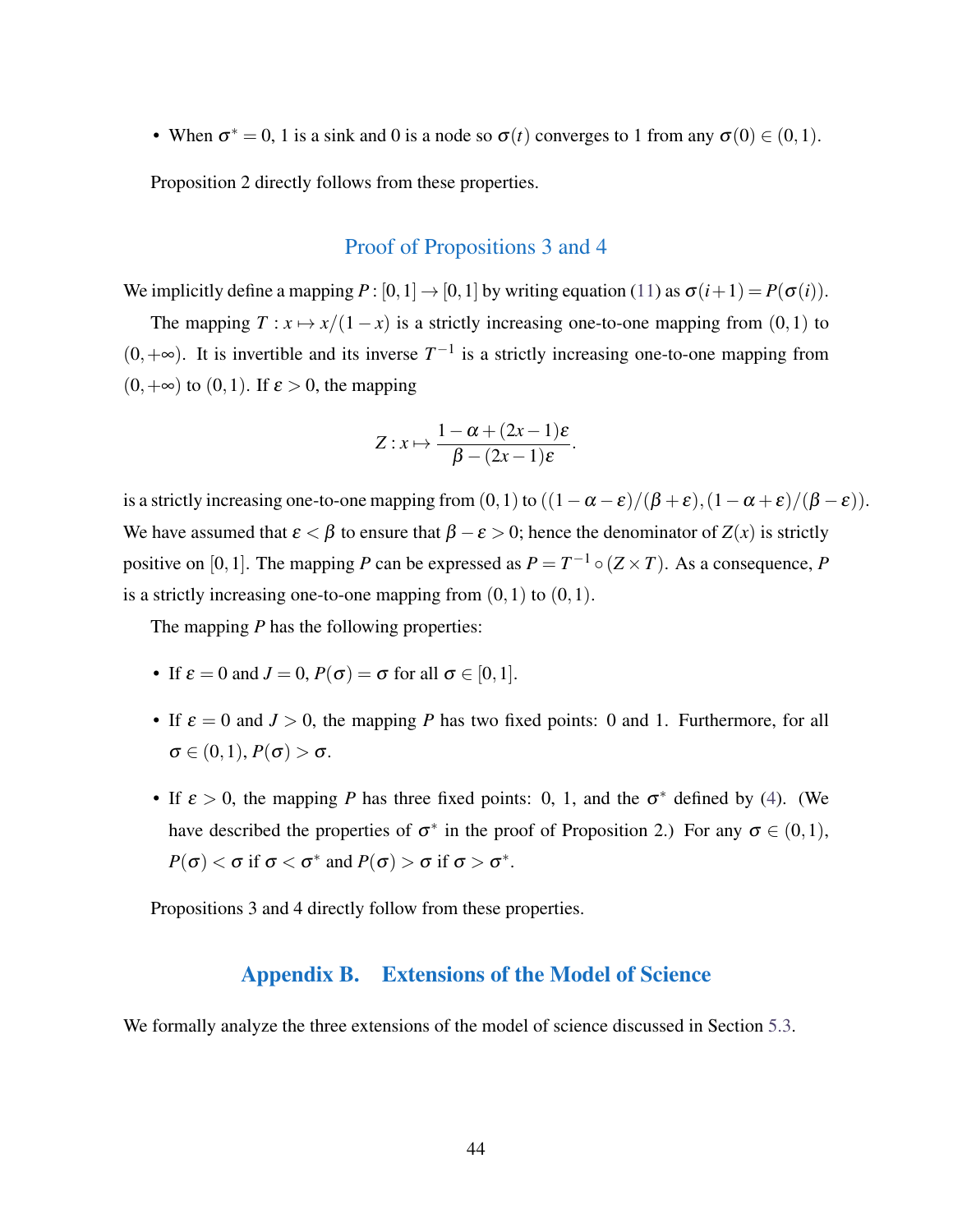## Heterogeneous Egg-Eating Biases

With heterogeneous egg-eating bias, a New evaluator denies tenure to a New scientist with lowered probability  $\alpha - \varepsilon^N$ ; an Old evaluator denies tenure to a New scientist with increased probability  $\alpha+\varepsilon^O;$  a New evaluator grants tenure to an Old scientist with lowered probability  $\beta - \varepsilon^N$ ; and an Old evaluator grants tenure to Old scientist with increased probability  $\beta + \varepsilon^O$ . The biases  $\varepsilon^N$  and  $\varepsilon^O$  are bounded such that these four probabilities remain in  $(0,1)$ . Hence, the actual probability of denying tenure to New scientists is

$$
\alpha^{adj}(\sigma) = \sigma(\alpha - \varepsilon^N) + (1 - \sigma)(\alpha + \varepsilon^O) = \alpha - \sigma \varepsilon^N - (\sigma - 1)\varepsilon^O.
$$

Similarly, the actual probability of granting tenure to Old scientists is

$$
\beta^{adj}(\sigma) = \sigma(\beta - \varepsilon^N) + (1 - \sigma)(\beta + \varepsilon^O) = \beta - \sigma \varepsilon^N - (\sigma - 1)\varepsilon^O.
$$

Given these tenure probabilities, the adjusted Youden index is

<span id="page-46-0"></span>
$$
J^{adj}(\sigma) = 1 - \alpha^{adj}(\sigma) - \beta^{adj}(\sigma) = J + 2\sigma \varepsilon^{N} + 2(\sigma - 1)\varepsilon^{0}.
$$

The adjusted Youden index is linearly increasing in  $\sigma$ , takes its lowest value of *J* − 2 $\varepsilon^0$  at  $\sigma$  = 0, and takes its highest value of  $J + 2\varepsilon^N$  at  $\sigma = 1$ .

If  $\varepsilon^0 \leq J/2$ , the adjusted Youden index is positive for all  $\sigma \in (0,1)$ . But if  $\varepsilon^0 > J/2$ , the index changes sign on (0,1). We define the threshold

$$
\sigma^* = \frac{\varepsilon^O - J/2}{\varepsilon^N + \varepsilon^O}.
$$

If  $\varepsilon^0 > J/2$ , then  $\sigma^* \in (0,1)$ . Furthermore, the adjusted Youden index is negative for  $\sigma < \sigma^*$ , zero at  $\sigma = \sigma^*$ , and positive for  $\sigma > \sigma^*$ .

As when the biases  $\varepsilon^N$  and  $\varepsilon^O$  are the same, the evolution of  $\sigma(t)$  is given the differential equation [\(8\)](#page-16-0). Since the evolution of  $\sigma(t)$  is given by the same differential equation as when the egg-eating biases are the same, and since the adjusted Youden index has the same properties, we immediately obtain a proposition similar to Proposition [2:](#page-16-1)

**PROPOSITION A1.** With egg-eating bias ( $\epsilon^N > 0$  and  $\epsilon^O > 0$ ), there are two possible regimes,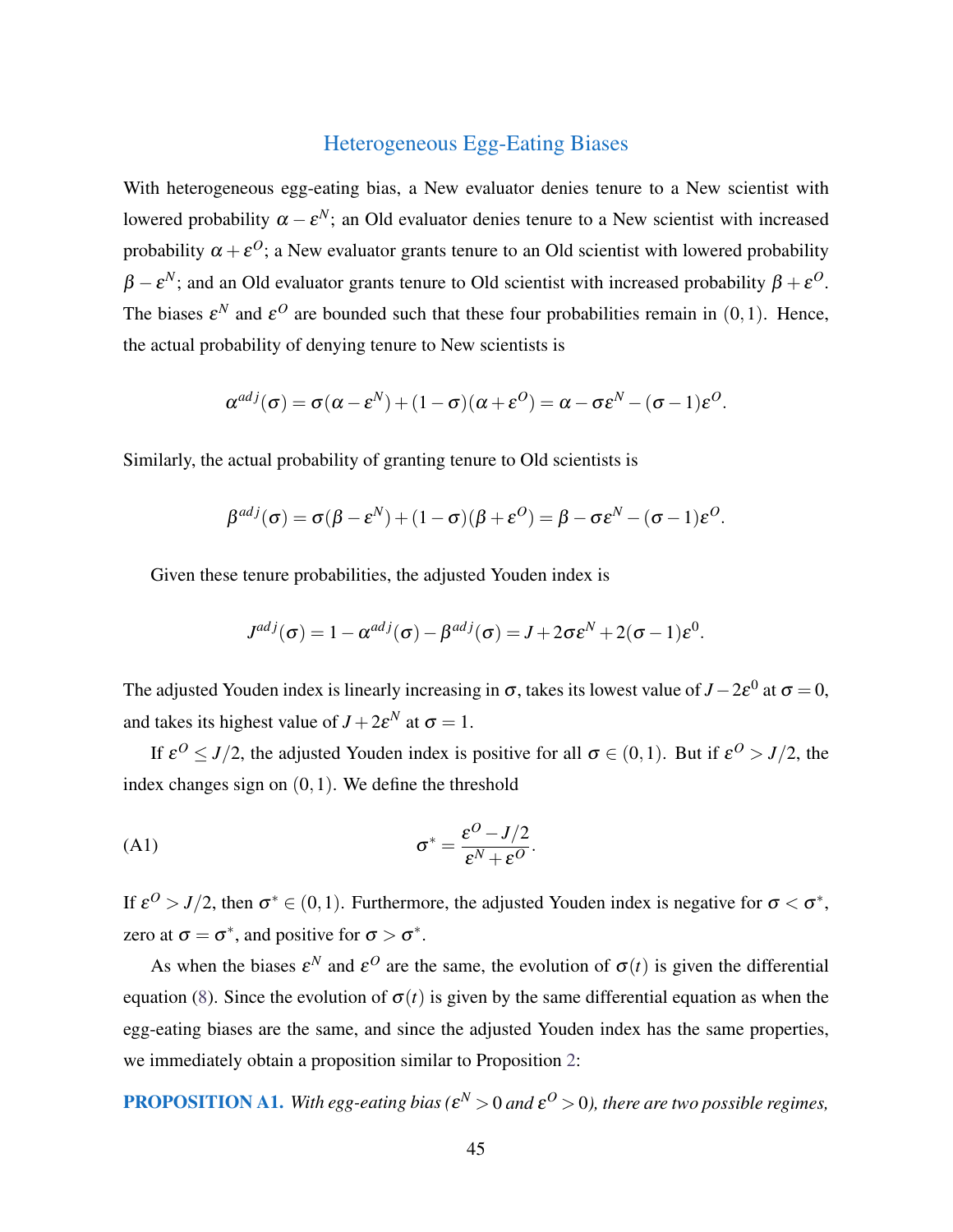*depending on the amount of bias of Old scientists (*ε *<sup>O</sup>) relative to the Youden index (J). When*  $\varepsilon^{O} \leq J/2$ , the New paradigm eventually prevails ( $\lim_{t\to\infty} \sigma(t) = 1$ ), irrespective of the initial *fraction of New tenured scientists* ( $\sigma(0)$ ). But when  $\varepsilon^O > J/2$ , the eventual outcome is determined by the initial value of the fraction of New tenured scientists relative to the threshold  $\sigma^*$ *given by* [\(A1\)](#page-46-0). If  $\sigma(0) > \sigma^*$ , the New paradigm prevails ( $\lim_{t\to\infty} \sigma(t) = 1$ ); but if  $\sigma(0) < \sigma^*$ , *the Old paradigm prevails (* $\lim_{t\to\infty} \sigma(t) = 0$ ).

Last, we can recompute the increase in Youden index required to start a scientific revolution. Assume that the share of New scientists is  $\sigma$  and is converging to 0. To initiate a scientific revolution, we need the share of New scientists to start converging to 1. This requires that the Youden index *J* increases sufficiently to be above the threshold

$$
J^* = 2\left[\varepsilon^O - \sigma\left(\varepsilon^O + \varepsilon^N\right)\right].
$$

When the regular Youden index *J* is above the threshold  $J^*$ , the adjusted Youden index at  $\sigma$  is positive and science starts converging to the truth.

## Heterogeneous Productivity

With heterogeneous productivity the growth rates  $g<sup>N</sup>$  and  $g<sup>O</sup>$  of tenured New scientists and tenured Old scientists are given by

$$
g^N(\sigma) = \left(1 - \alpha^{adj}(\sigma)\right)\lambda^N - \delta
$$

$$
g^O(\sigma) = \beta^{adj}(\sigma)\lambda^O - \delta.
$$

These equations give us

$$
g^N(\sigma) - g^O(\sigma) = \lambda^N J^{adj}(\sigma),
$$

where  $J^{adj}(\sigma)$  is a new adjusted Youden index, tailored to the situation with heterogeneous productivity:

$$
J^{adj}(\sigma) \equiv 1 - \alpha^{adj}(\sigma) - \frac{\lambda^O}{\lambda^N} \beta^{adj}(\sigma) = J + \left(1 + \frac{\lambda^O}{\lambda^N}\right) (2\sigma - 1)\varepsilon.
$$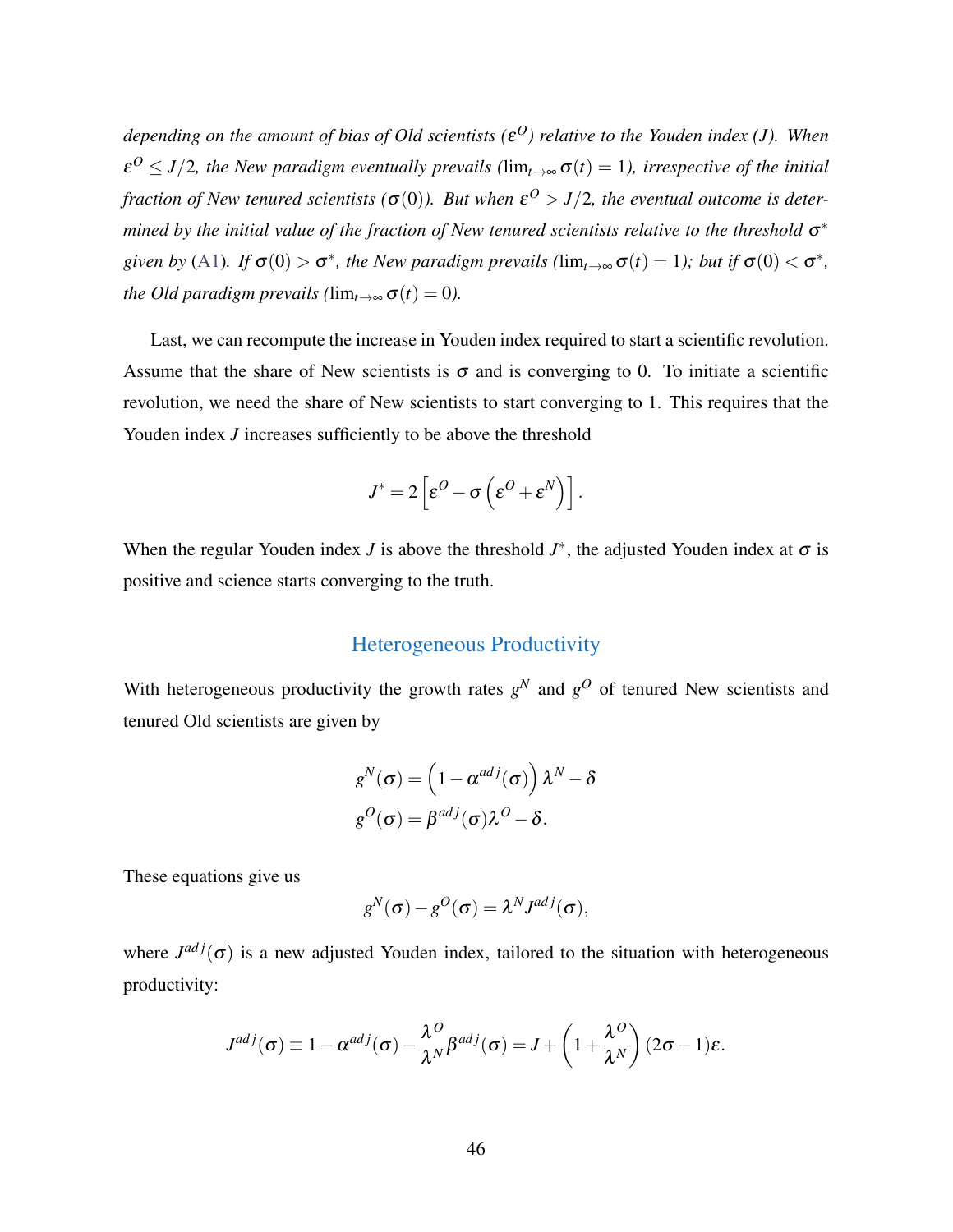In the definition of the adjusted Youden index, the unadjusted Youden index *J* is also redefined to account for heterogeneous productivity:

$$
J\equiv 1-\alpha-\frac{\lambda^O}{\lambda^N}\beta.
$$

With homogeneous productivity, the Youden index was  $J = 1 - \alpha - \beta$ . It was necessarily positive because  $1-\alpha > \beta$ , as the New paradigm is superior to the Old one. With heterogeneous productivity, although  $1 - \alpha > \beta$ , it is possible that the Youden index  $J = 1 - \alpha - (\lambda^O/\lambda^N)\beta$ is negative. In fact this happens when the productivity of Old scientists is large enough relative to that of New scientists. Formally, the Youden index *J* is negative as soon as the ratio  $\lambda^O/\lambda^N$ is larger than the threshold  $\lambda^*$  given by

$$
\lambda^*=\frac{1-\alpha}{\beta}.
$$

Proposition [1](#page-14-1) must be adjusted accordingly:

**PROPOSITION A2.** Without egg-eating bias ( $\varepsilon = 0$ ), there are three possible regimes, de*pending on the productivity of Old scientists (*λ *<sup>O</sup>) relative to the productivity of New scientists*  $(\lambda^N)$ . When  $\lambda^O/\lambda^N > \lambda^*$ , the Youden index is negative ( $J < 0$ ), so the Old paradigm eventu*ally prevails* ( $\lim_{t\to\infty} \sigma(t) = 0$ ). When  $\lambda^O/\lambda^N = \lambda^*$ , the Youden index is zero ( $J = 0$ ), so the *composition of the population of scientists is constant over time (* $\sigma(t) = \sigma(0)$  *for all t*). When  $\lambda^O/\lambda^N < \lambda^*$ , the Youden index is positive (*J* > 0), so the New paradigm eventually prevails  $(\lim_{t\to\infty}\sigma(t)=1)$ .

We now return to the case with bias. The adjusted Youden index is linearly increasing in  $\sigma$ , takes its lowest value of *J* − (1 + λ<sup>*O*</sup>/λ<sup>*N*</sup>)ε at  $\sigma$  = 0, and takes its highest value of *J* + (1 +  $\lambda^O/\lambda^N$ )ε at  $\sigma = 1$ .

If  $\varepsilon \leq |J|/(1 + \lambda^O/\lambda^N)$  and  $J > 0$ , the adjusted Youden index is positive for all  $\sigma \in (0,1)$ . If  $\varepsilon \leq |J|/(1 + \lambda^O/\lambda^N)$  and  $J < 0$ , the adjusted Youden index is negative for all  $\sigma \in (0,1)$ . But if  $\varepsilon > |J|/(1 + \lambda^O/\lambda^N)$ , the index changes sign on  $(0, 1)$ . We define the threshold

<span id="page-48-0"></span>(A2) 
$$
\sigma^* = \frac{1}{2} \left( 1 - \frac{J}{(1 + \lambda^O/\lambda^N) \varepsilon} \right).
$$

If  $\varepsilon > |J|/(1 + \lambda^O/\lambda^N)$ , then  $\sigma^* \in (0,1)$ . Furthermore, the adjusted Youden index is negative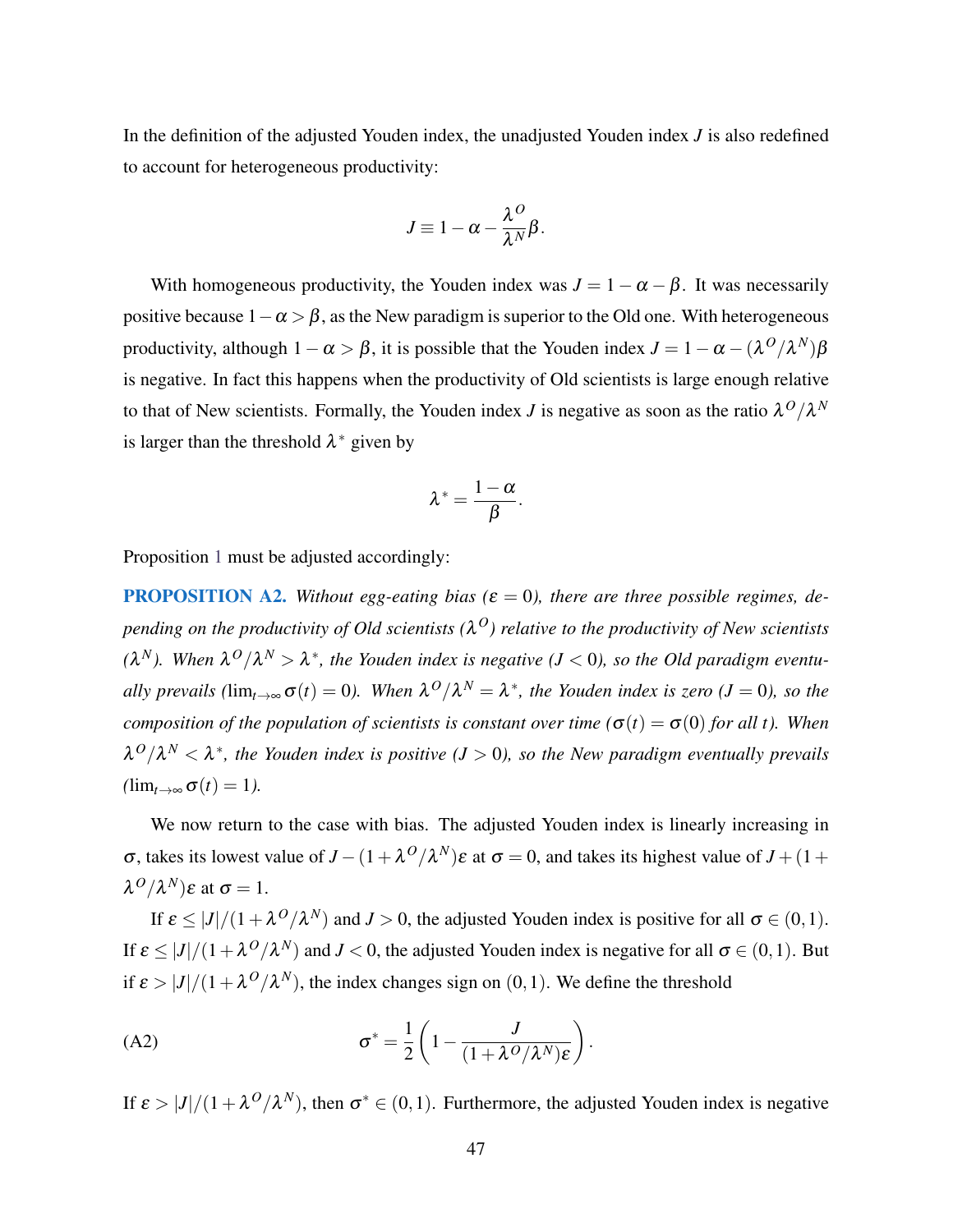for  $\sigma < \sigma^*$ , zero at  $\sigma = \sigma^*$ , and positive for  $\sigma > \sigma^*$ .

Once the new definition of the adjusted Youden index is factored in, the dynamics of  $\sigma(t)$ remain given by the differential equation [\(8\)](#page-16-0). Since the evolution of  $\sigma(t)$  is given by the same differential equation as when the productivities are the same, and since the adjusted Youden index has similar properties, we immediately obtain a proposition similar to Proposition [2:](#page-16-1)

**PROPOSITION A3.** With egg-eating bias ( $\varepsilon > 0$ ), there are three possible regimes, depending  $\rho$ n the amount of bias relative to the Youden index (J). When  $\varepsilon \leq |J|/(1+\lambda^O/\lambda^N)$  and  $J>0$ , the *New paradigm eventually prevails (*lim<sub>*t*→∞</sub> $\sigma(t) = 1$ *), irrespective of the initial fraction of New tenured scientists* ( $\sigma(0)$ ). When  $\varepsilon \leq |J|/(1+\lambda^O/\lambda^N)$  and  $J < 0$ , the Old paradigm eventually *prevails (*lim<sub>*t*→∞</sub> $\sigma(t) = 0$ *), irrespective of the initial fraction of New tenured scientists (* $\sigma(0)$ *).* But when  $\varepsilon > |J|/(1 + \lambda^O/\lambda^N)$ , the eventual outcome is determined by the initial value of the *fraction of New tenured scientists relative to the threshold*  $\sigma^*$  given by [\(A2\)](#page-48-0). If  $\sigma(0) > \sigma^*$ , *the New paradigm prevails*  $(\lim_{t\to\infty} \sigma(t) = 1)$ ; *but if*  $\sigma(0) < \sigma^*$ , *the Old paradigm prevails*  $(\lim_{t\to\infty}\sigma(t)=0).$ 

Last, we can recompute the increase in Youden index required to start a scientific revolution. Assume that the share of New scientists is  $\sigma$  and is converging to 0. To initiate a scientific revolution, we need the share of New scientists to start converging to 1. This requires that the Youden index *J* increases sufficiently to be above the threshold

$$
J^* = \left(1 + \frac{\lambda^O}{\lambda^N}\right)(1 - 2\sigma)\varepsilon.
$$

When the regular Youden index *J* is above the threshold  $J^*$ , the adjusted Youden index at  $\sigma$  is positive and science starts converging to the truth.

#### **Defections**

We begin by describing the evolution of the population of scientists without egg-eating bias ( $\varepsilon$  = 0). Because there are defections at rate  $\mu > 0$ , the numbers of tenured scientists who believe in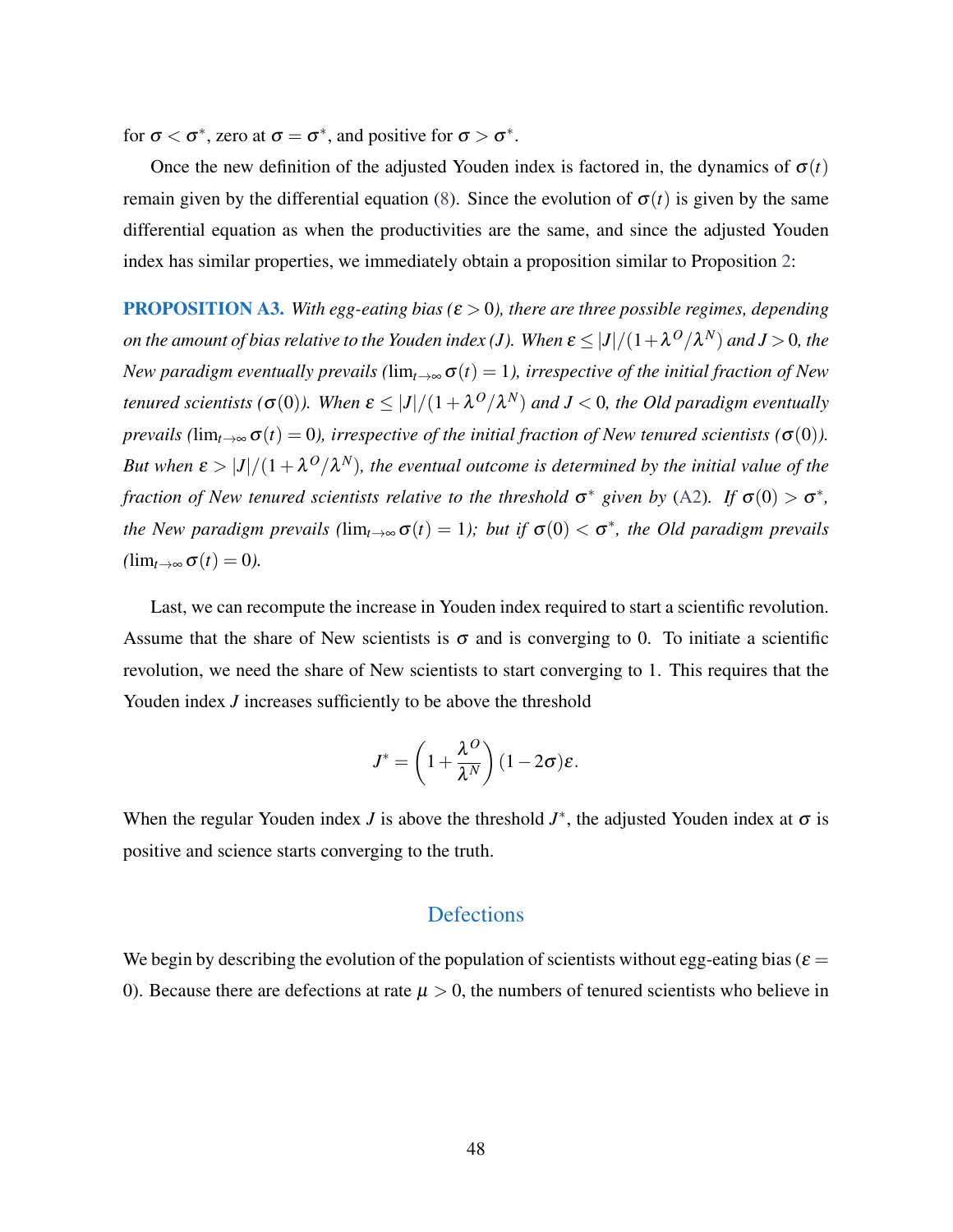the New and in the Old paradigm evolve according to the following differential equations:

$$
\dot{N}(t) = -\delta N(t) + (1 - \alpha) (\lambda N(t) + \mu O(t))
$$
  

$$
\dot{O}(t) = -\delta O(t) + \beta (\lambda O(t) + \mu N(t)).
$$

The terms  $\mu O(t)$  and  $\mu N(t)$  measure the advisees who defect from Old to New and from New to Old. These equations imply that the growth rates of  $N(t)$  and  $O(t)$  are given by

$$
g^{N}(\sigma) = -\delta + (1 - \alpha)\lambda + (1 - \alpha)\mu \frac{1 - \sigma}{\sigma}
$$

$$
g^{O}(\sigma) = -\delta + \beta\lambda + \beta\mu \frac{\sigma}{1 - \sigma}.
$$

To obtain these equations we used  $O/N = (1 - \sigma)/\sigma$ . We know that

<span id="page-50-0"></span>
$$
\dot{\boldsymbol{\sigma}}(t) = \boldsymbol{\sigma}(t)(1-\boldsymbol{\sigma}(t))\left(g^N(\boldsymbol{\sigma}(t)) - g^O(\boldsymbol{\sigma}(t))\right).
$$

Combining these equations, we obtain the following differential equation:

(A3) 
$$
\dot{\sigma}(t) = \sigma(t)(1 - \sigma(t))J\lambda + \mu\left[(1 - \alpha)(1 - \sigma(t))^2 - \beta\sigma(t)^2\right],
$$

where  $J = 1 - \alpha - \beta$  is the Youden index. The first term on the right-hand side is the same as in the model without defection. The second term is new: it appears because of the defections.

The following propositions describes the dynamics of the population of tenured scientists:

**PROPOSITION A4.** With defections ( $\mu > 0$ ), no egg-eating bias ( $\varepsilon = 0$ ), and zero Youden *index (* $J = 0$ *), the tenured scientists are eventually evenly split between the New and the Old paradigm* ( $\lim_{t\to\infty} \sigma(t) = 1/2$ ).

**PROPOSITION A5.** With defections ( $\mu > 0$ ), no egg-eating bias ( $\varepsilon = 0$ ), but positive Youden *index (J* > 0), the New tenured scientists are eventually in a majority ( $\lim_{t\to\infty} \sigma(t) = \sigma^*$  where  $\sigma^* > 1/2$ ).

**Proof.** The differential equation [\(A3\)](#page-50-0) can be written  $\dot{\sigma}(t) = P(\sigma(t))$  where

$$
P(\sigma) = \sigma(1-\sigma)J\lambda + \mu\left[(1-\alpha)(1-\sigma)^2 - \beta\sigma^2\right].
$$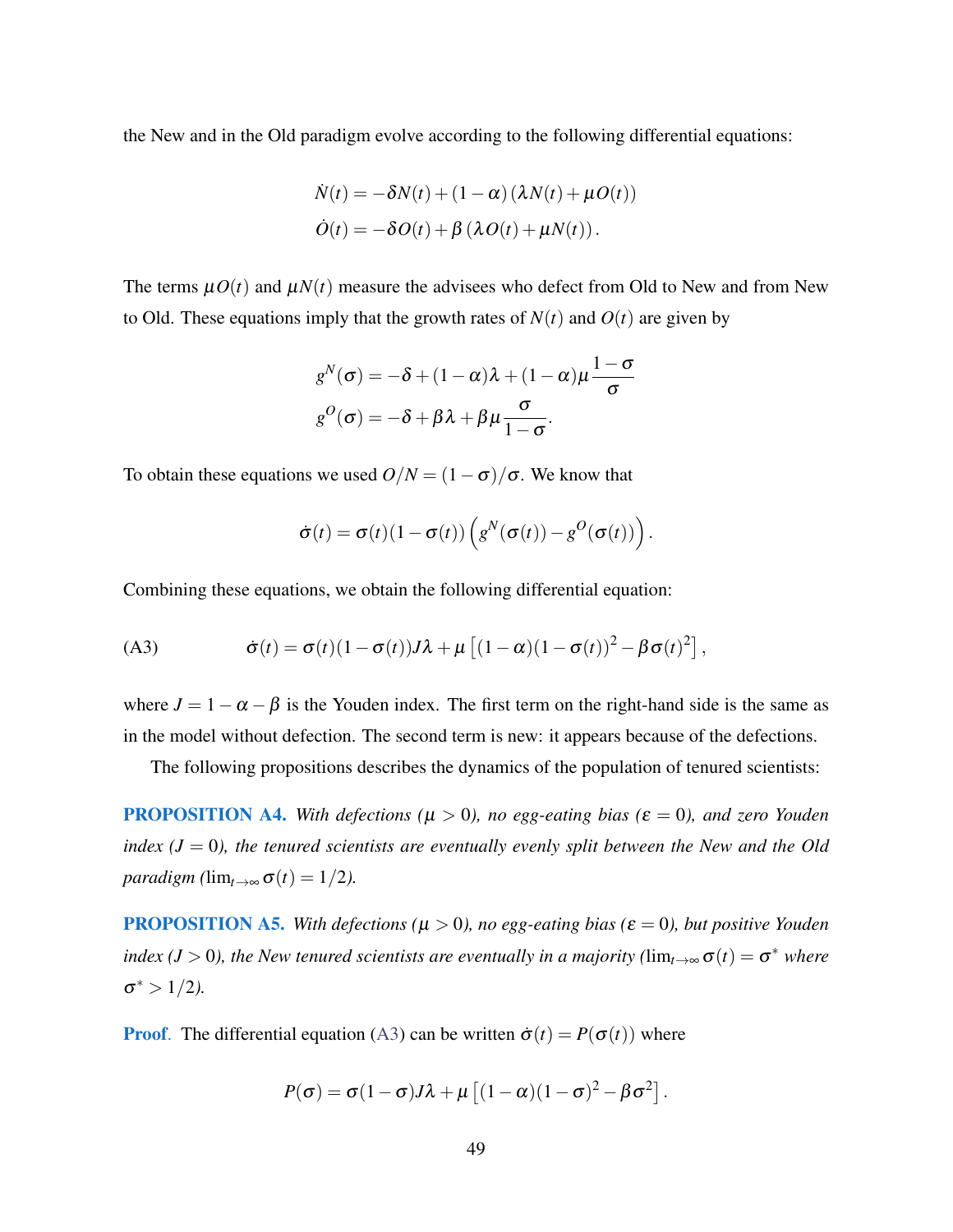The coefficient on  $\sigma^2$  is  $-J(\lambda - \mu)$ . So the polynomial *P* is of degree 2 with  $P(+\infty) = P(-\infty) =$  $-\infty$  if *J* > 0 and  $\lambda > \mu$ , and it is of degree 1 if *J* = 0 or  $\lambda = \mu$ . Furthermore,

$$
P(0) = \mu(1 - \alpha) > 0
$$
,  $P(1/2) = \frac{1}{4}J(\lambda + \mu) \ge 0$ , and  $P(1) = -\beta\mu < 0$ .

We infer that if  $J=0,$   $P$  has a unique root  $\sigma^*=1/2$  and  $P(\sigma)>0$  for  $\sigma<1/2$  and  $P(\sigma)<0$ for  $\sigma > 1/2$ . Thus, 1/2 is the unique critical point of the differential equation [\(A3\)](#page-50-0) on [0, 1], and this critical point is a sink.

If  $J > 0$  but  $\lambda = \mu$ , *P* has a unique root

$$
\sigma^* = \frac{1-\alpha}{1-\alpha+\beta} \in (1/2,1)
$$

and  $P(\sigma) > 0$  for  $\sigma < \sigma^*$  and  $P(\sigma) < 0$  for  $\sigma > \sigma^*$ . Thus,  $\sigma^* \in (1/2, 1)$  is the unique critical point of the differential equation  $(A3)$  on  $[0,1]$ , and this critical point is a sink.

Finally, if  $J > 0$  and  $\lambda > \mu$ , *P* has a unique positive root,  $\sigma^*$ , and this root is in  $(1/2, 1)$ . We know this because *P* is of degree 2, the coefficient on  $\sigma^2$  in *P* is negative, *P*(0) is positive, and  $P(1/2)$  is positive. The root  $\sigma^*$  is a complicated expression of the parameters:

$$
\sigma^* = \frac{1}{2} \left[ \frac{\lambda J - 2\mu (1 - \alpha)}{(\lambda - \mu)J} + \sqrt{\left[ \frac{\lambda J - 2\mu (1 - \alpha)}{(\lambda - \mu)J} \right]^2 - \frac{4\mu (1 - a)}{(\lambda - \mu)J} } \right]
$$

and  $P(\sigma) > 0$  for  $\sigma < \sigma^*$  and  $P(\sigma) < 0$  for  $\sigma > \sigma^*$ . Hence,  $\sigma^* \in (1/2, 1)$  is the unique critical point of the differential equation  $(A3)$  on  $[0,1]$ , and this critical point is a sink.  $\Box$ 

We now describe the evolution of the population of scientists with egg-eating bias ( $\varepsilon > 0$ ). The population dynamics become more complex. Using the same logic as above, we find that the fraction  $\sigma$  of tenured scientists who believe in the New paradigm satisfies

(A4)

<span id="page-51-0"></span>
$$
\dot{\sigma}(t) = \lambda \sigma(t) (1 - \sigma(t)) J^{adj}(\sigma(t)) + \mu \left[ (1 - \alpha^{adj}(\sigma(t)))(1 - \sigma(t))^2 - \beta^{adj}(\sigma(t))\sigma(t)^2 \right],
$$

where the adjusted Youden index  $J^{adj}(\sigma)$  is given by [\(3\)](#page-12-0), the adjusted statistical significance  $\alpha^{adj}(\sigma)$  is given by [\(1\)](#page-11-0), and the adjusted statistical power  $\beta^{adj}(\sigma)$  is given by [\(2\)](#page-11-1).

We first study the case in which the Youden index is zero: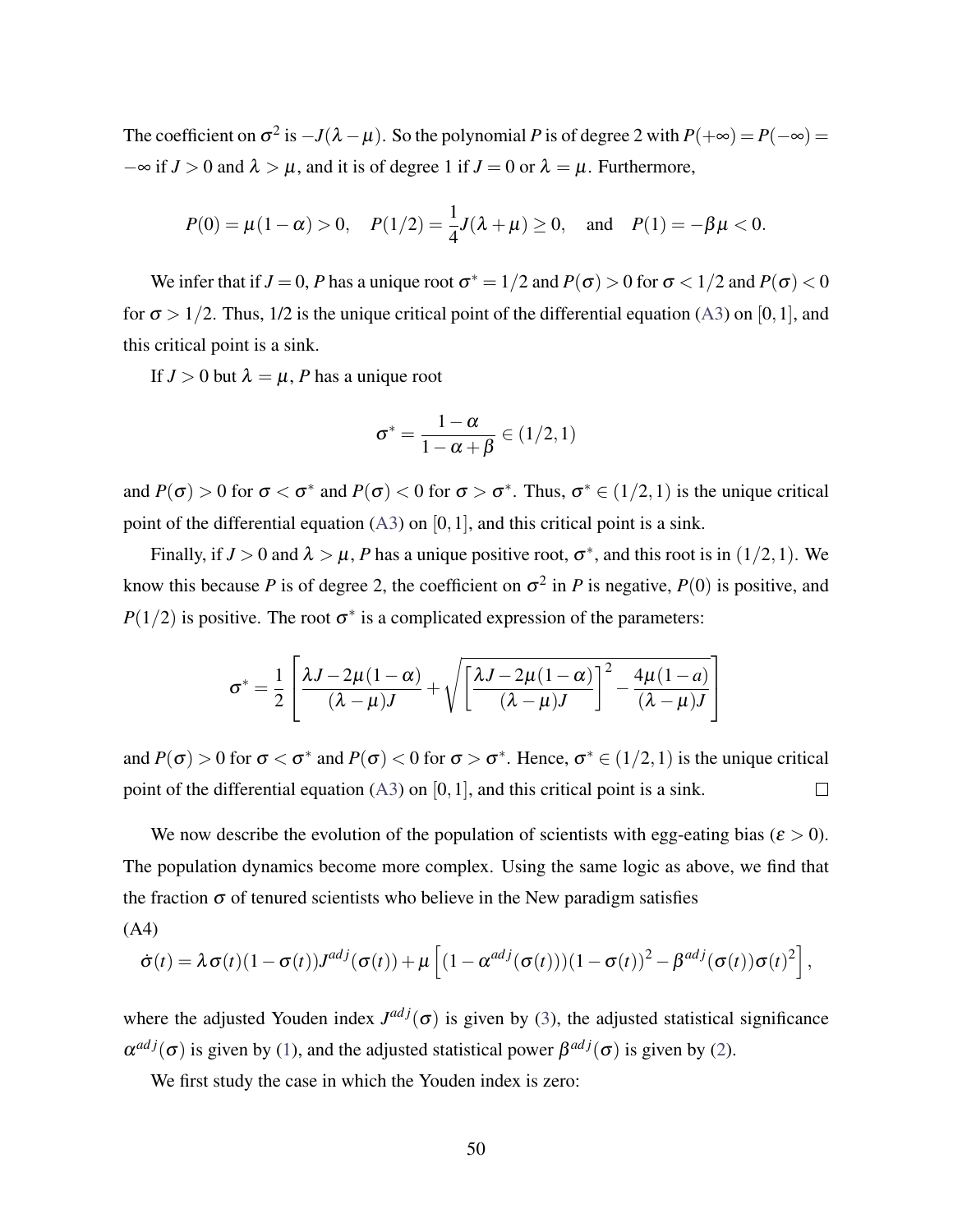<span id="page-52-1"></span>**PROPOSITION A6.** With defections ( $\mu > 0$ ), egg-eating bias ( $\epsilon > 0$ ), and zero Youden index  $(J = 0)$ , there are two possible regimes, depending on the value of defection rate relative to the *threshold*

<span id="page-52-0"></span>
$$
\mu^* = \frac{\lambda \varepsilon}{2\beta - \varepsilon}.
$$

If  $\mu \geq \mu^*$ , the tenured scientists are eventually evenly split between the New and the Old *paradigm (* $\lim_{t\to\infty} \sigma(t) = 1/2$ ), irrespective of the initial value of the fraction of New tenured scientists  $(\sigma(0))$ . If  $\mu < \mu^*$ , the eventual outcome is determined by the initial fraction of New *tenured scientists. If*  $\sigma(0) < 1/2$ , *Old tenured scientists are eventually a majority* ( $\lim_{t\to\infty} \sigma(t)$ )  $σ^*$  where  $σ^* < 1/2$ ). If  $σ(0) > 1/2$ , New scientists are eventually a majority (lim<sub>t→∞</sub>  $σ(t)$  =  $1 - σ^*$  *where*  $1 - σ^* > 1/2$ *).* 

Proof. We define the polynomial *P* by

$$
P(\sigma) = \sigma (1 - \sigma) (1 - \alpha^{adj}(\sigma) - \beta^{adj}(\sigma)) \lambda + \mu \left[ (1 - \alpha^{adj}(\sigma)) (1 - \sigma)^2 - \beta^{adj}(\sigma) \sigma^2 \right].
$$

Equation [\(A4\)](#page-51-0) can be written as  $\dot{\sigma}(t) = P(\sigma(t))$ . The behavior of  $\sigma$  is determined by the properties of *P*. Since  $\alpha^{adj}(\sigma)$  and  $\beta^{adj}(\sigma)$  are linear in  $\sigma$  when  $\varepsilon > 0$ , *P* is of degree 3 or less.

We study the case with  $J = 0$  and  $\varepsilon > 0$ . Note that in this case

$$
1 - \alpha^{adj}(1 - \sigma) = 1 - \alpha - \varepsilon + 2(1 - \sigma)\varepsilon = \beta + \varepsilon - 2\sigma\varepsilon = \beta^{adj}(\sigma).
$$

This result implies that  $P(1-\sigma) = -P(\sigma)$  and thus that  $P(1/2) = 0$ . Thus, 1/2 is a root of *P*. In addition,

$$
P(0) = \mu(1 - \alpha - \varepsilon) > 0
$$
, and  $P(1) = -\mu(\beta - \varepsilon) = -\mu(1 - \alpha - \varepsilon) < 0$ .

From this we infer that either  $1/2$  is the unique root of *P* on [0, 1] and  $P(\sigma) > 0$  for all  $\sigma < 1/2$ and  $P(\sigma) < 0$  for all  $\sigma < 1/2$  (in that case  $P'(1/2) < 0$ ). Or *P* has 3 roots on [0,1]: 1/2,  $\sigma^*$ , and  $1 - \sigma^*$ . In that case  $P(\sigma) > 0$  for  $\sigma \in [0, \sigma^*), P(\sigma) < 0$  for  $\sigma \in (\sigma^*, 1/2), P(\sigma) > 0$  for  $\sigma \in (1/2, 1 - \sigma^*)$ , and  $P(\sigma) < 0$  for  $\sigma \in (1 - \sigma^*, 1]$  (also in that case  $P'(1/2) > 0$ ). Hence if  $P'(1/2)$  < 0, then  $1/2$  is the unique critical point of equation [\(A4\)](#page-51-0) on [0,1], and it is a sink.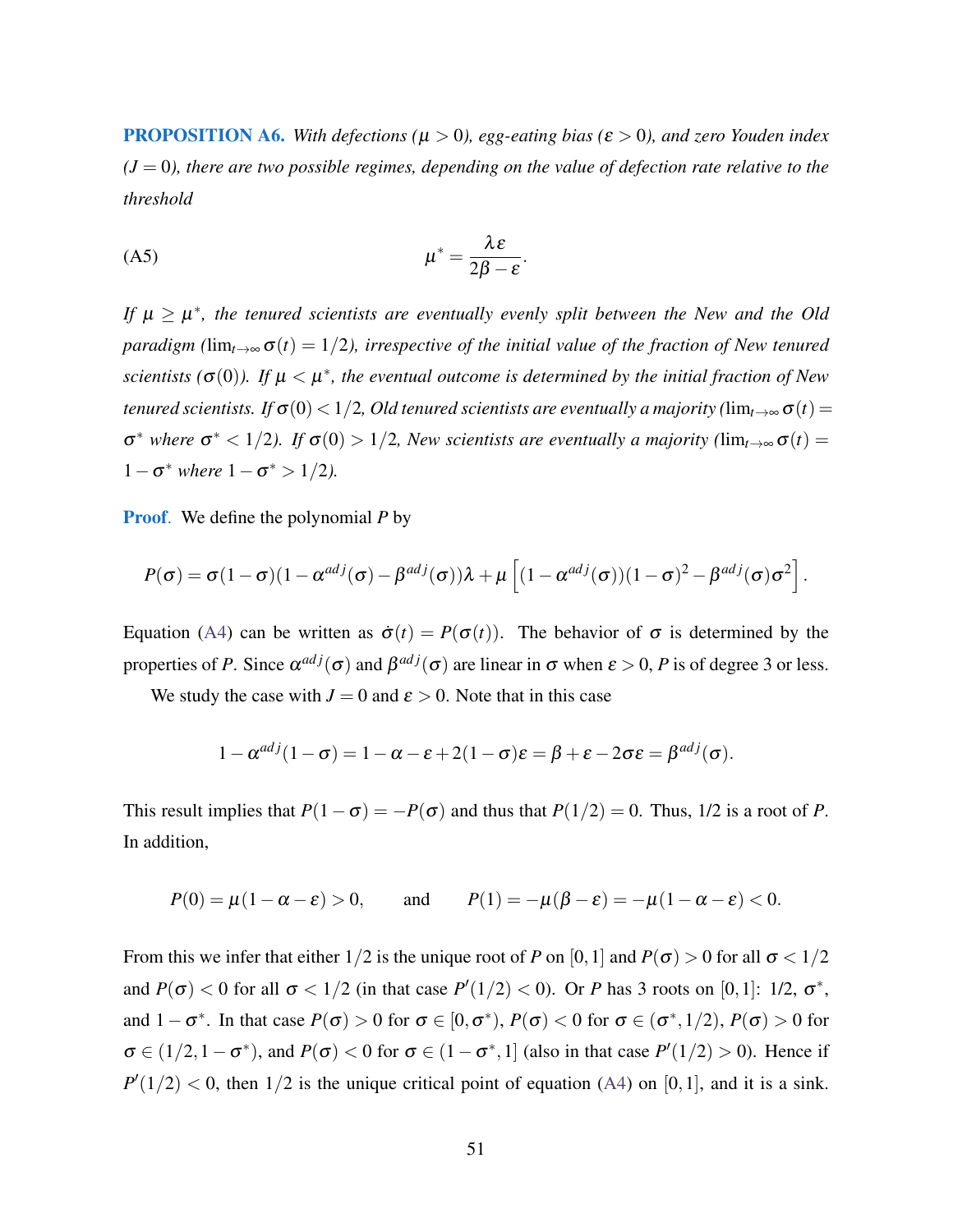Or if  $P'(1/2) > 0$ , then 1/2 is a source of equation [\(A4\)](#page-51-0), with two sinks ( $\sigma^* \in (0, 1/2)$  and  $1 - \sigma^* \in (1/2, 1)$  at equal distance on each side.

We compute  $P'(1/2)$  to characterize the two different regimes. After some algebra find that

$$
P'(1/2) = \varepsilon(\lambda + \mu) - 2\mu\beta.
$$

Hence,  $P'(1/2) > 0$  if and only if  $\mu < \mu^*$ , where  $\mu^*$  is given by [\(A5\)](#page-52-0). Thus, if  $\mu > \mu^*$ , then 1/2 is a sink. And if  $\mu < \mu^*$ , then 1/2 is a source. Notice that as  $\varepsilon$  gets larger, 1/2 is more likely to be source.

When  $1/2$  is a source, there are two sinks on each side of  $1/2$ , at the same distance from  $1/2$ :  $\sigma^*$  and  $1 - \sigma^*$ . It is easy to compute these two other critical points. When 1/2 is a source, *P* has 3 roots:  $1/2$ ,  $\sigma^*$ , and  $1 - \sigma^*$ . It can therefore be written

$$
P(\sigma) = -4\varepsilon(\lambda - \mu)(\sigma - 1/2)(\sigma - \sigma^*)(\sigma - (1 - \sigma^*)).
$$

The term of degree 0 in *P* is  $2\varepsilon(\lambda - \mu)\sigma^*(1 - \sigma^*)$ . Using the other expression for *P*, we see that the term of degree 0 can also be written  $\mu(\beta - \varepsilon)$ . We infer that

$$
\sigma^*(1-\sigma^*)=\frac{1}{2}\cdot\frac{\mu}{\lambda-\mu}\cdot\frac{\beta-\varepsilon}{\varepsilon}\equiv\theta.
$$

We verify that for  $\mu < \lambda \varepsilon/(2\beta - \varepsilon)$ , it is indeed the case that  $\theta \in (0, 1/4)$ . We infer that the critical point  $\sigma^*$  is given by

$$
\sigma^* = \frac{1-\sqrt{1-4\theta}}{2}.
$$

When  $\mu > 0$ , then  $\sigma^* > 0$  and  $1 - \sigma^* < 1$  and the two sinks are interior.

We now study the case in which the Youden index is positive:

PROPOSITION A7. *With defections (*µ > 0*), egg-eating bias (*ε > 0*), and positive Youden index (J* > 0*), there are two possible regimes, depending on the value of defection rate relative to the threshold* µ ∗ *given by* [\(A5\)](#page-52-0)*, and depending on the value of the Youden index. With either*  $\mu \geq \mu^*$ , or  $\mu < \mu^*$  and J large enough, New scientists are eventually a majority ( $\lim_{t\to\infty} \sigma(t)$   $=$  $\sigma^*$  where  $\sigma^* > 1/2$ ). With  $\mu < \mu^*$  and *J* small enough, the eventual outcome is determined by the initial fraction of New tenured scientists ( $\sigma(0)$ ). There is some  $\sigma^\dagger < 1/2$  such that if

 $\Box$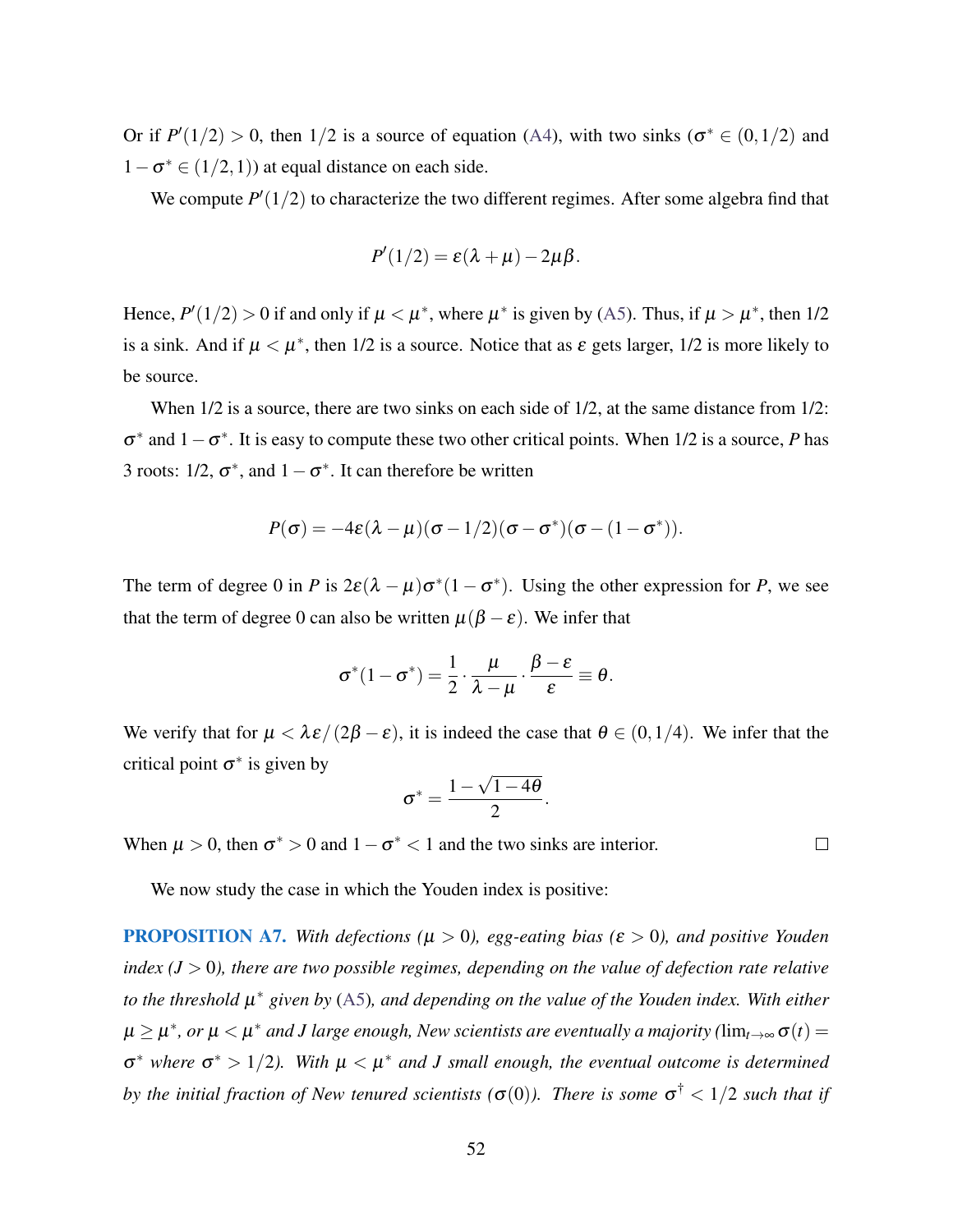$\sigma(0) < \sigma^{\dagger}$ , Old scientists are eventually a majority ( $\lim_{t\to\infty}\sigma(t)=\sigma^{\star}$  where  $\sigma^{\star} < 1/2$ ), and if  $\sigma(0) > \sigma^{\dagger}$ , New scientists are eventually a majority ( $\lim_{t\to\infty} \sigma(t) = \sigma^*$  where  $\sigma^* > 1/2$ ).

Proof. We define the polynomial *P* by

$$
P(\sigma) = \sigma (1 - \sigma) (1 - \alpha^{adj}(\sigma) - \beta^{adj}(\sigma)) \lambda + \mu \left[ (1 - \alpha^{adj}(\sigma)) (1 - \sigma)^2 - \beta^{adj}(\sigma) \sigma^2 \right].
$$

Equation [\(A4\)](#page-51-0) can be written as  $\dot{\sigma}(t) = P(\sigma(t))$ . Note that  $P(0) = \mu(1 - \alpha - \varepsilon) > 0$  and  $P(1) = -\mu(\beta - \varepsilon) < 0.$ 

Next, we define

$$
\hat{A}(\sigma) = 1 - \beta + \varepsilon - 2\sigma\varepsilon
$$
\n
$$
\hat{P}(\sigma) = \sigma(1 - \sigma)(1 - \hat{A}(\sigma) - \beta^{adj}(\sigma))\lambda + \mu\left[(1 - \hat{A}(\sigma))(1 - \sigma)^2 - \beta^{adj}(\sigma)\sigma^2\right].
$$

Since  $\alpha = 1 - \beta - J$ ,  $\alpha^{adj}(\sigma) = \hat{A}(\sigma) - J$  and  $P(\sigma) = \hat{P}(\sigma) + Q(\sigma)$ , where

$$
Q(\sigma) = J(1-\sigma) [\sigma \lambda + (1-\sigma)\mu].
$$

For given  $\beta$ ,  $\mu$ , and  $\varepsilon$ , the polynomial  $\hat{P}$  is the polynomial studied in Proposition [A6.](#page-52-1) So all the properties of  $\hat{P}$  are known.

The difference between the polynomials *P* and  $\hat{P}$  is the polynomial *Q*. The polynomial *Q* is simple to analyze because it is only of degree 2 (whereas  $P$  and  $\hat{P}$  are of degree 3). The polynomial *Q* has the following properties:  $Q = 0$  when  $J = 0$ ,  $Q(\sigma) > 0$  on  $(0, 1)$  when  $J > 0$ ,  $Q(1) = 0$ ,  $Q(0) = J\mu$ ,  $Q(\sigma)$  is maximized at  $(\lambda - 2\mu)/(2\lambda - 2\mu) \le 1/2$ , and the maximum value of *Q* on  $(0,1)$  is  $Q^* = J\lambda^2/[4(\lambda - \mu)]$ .

When  $\mu \ge \mu^*$ , we know that  $\hat{P}(\sigma)$  is decreasing on  $(0,1)$  and is 0 at 1/2. Furthermore,  $Q(\sigma) \ge 0$  for  $\sigma \in [0, 1/2]$ . Since  $Q(\sigma) > 0$  and  $\hat{P}(\sigma) \ge 0$ , then  $P(\sigma) > 0$  for  $\sigma \in [0, 1/2]$ . Since  $\hat{P}$  and  $Q$  are decreasing on  $\left[1/2, 1\right]$  and  $P(1/2) > 0$  and  $P(1) < 0$ ,  $P$  has a unique root  $\sigma^*$ on (1/2,1). Overall, *P* has a unique root  $\sigma^*$  on  $(0,1)$  and  $P(\sigma) > 0$  for all  $\sigma < \sigma^*$  and  $P(\sigma) < 0$ for all  $\sigma > \sigma^*$ .

When  $\mu < \mu^*$ , we know that  $\hat{P}(\sigma)$  has three roots on  $(0,1)$ : 1/2, one root on  $(0,1/2)$ , and one root on  $(1/2, 1)$ . The value of *Q* is bounded by  $Q^* = J\lambda^2/[4(\lambda - \mu)]$ . So for *J* small enough, we can be sure that there remains two roots of *P* on  $(0,1/2)$ .  $P(1/2) = (\lambda + \mu)J/4 > 0$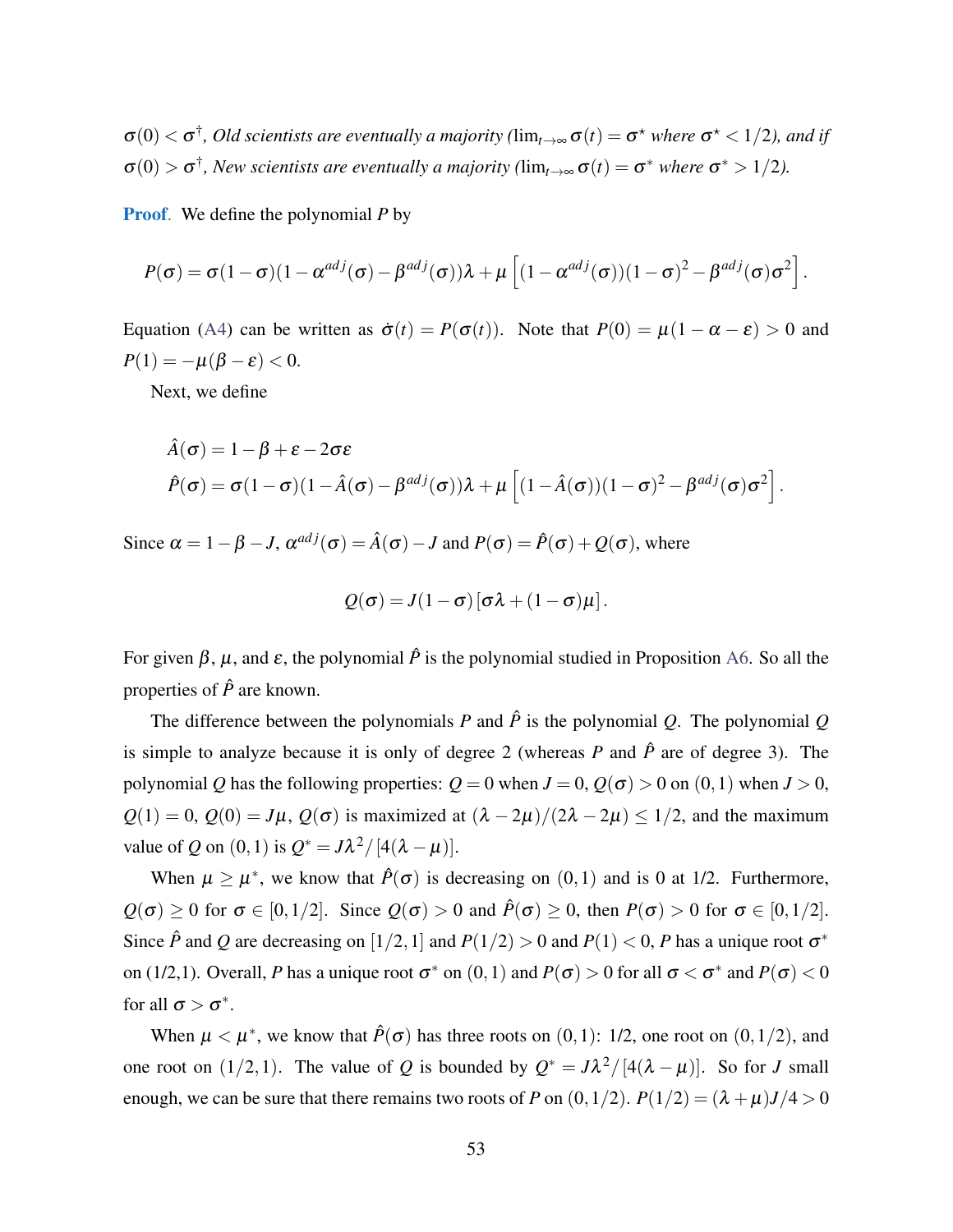while  $P(1) < 0$  so *P* has at least one root on  $(1/2,1)$ . Since *P* cannot have more than 3 roots, *P* has exactly one root on  $(1/2,1)$ .

If *J* is large enough, it is possible to eliminate the two roots on  $(0,1/2)$ . The root on  $(1/2,1)$ always remains. This root is unique for the following reasons. The polynomial  $\hat{P}$  has a local maximum at  $\hat{\sigma} > 1/2$ . The polynomial  $\hat{P}$  is decreasing on  $(\hat{\sigma}, 1)$ . The polynomial Q is also decreasing on  $(\hat{\sigma}, 1)$  (in fact it is decreasing on  $(1/2, 1)$ ). Hence the polynomial *P* is decreasing on  $(\hat{\sigma}, 1)$ . So there cannot be more than one root on  $(\hat{\sigma}, 1)$ . Furthermore, there cannot be any root on  $(1/2, \hat{\sigma})$  since both *Q* and  $\hat{P}$  are positive.  $\Box$ 

## Appendix C. The Population Ecology of Flour Beetles

<span id="page-55-0"></span>In this appendix we review research on the population ecology of flour beetles. We discuss empirical findings about interspecific competition and cannibalism obtained in laboratory experiments, as well as mathematical models formalizing these findings. We highlight the similarities between the beetle models and our model of science.

## Interspecific Competition

Beetles reproduce quickly and can live anywhere, so they are ideal to study population dynamics in laboratory experiments. Starting with an experiment by [Chapman](#page-58-0) [\(1928\)](#page-58-0), flour beetles of the genus *Tribolium* have been used in many controlled laboratory experiment to explore the determinants of population dynamics.

The first experiment about competition between species of flour beetles was conducted at the Hull Zoological Laboratory of the University of Chicago by [Park](#page-59-0) [\(1948\)](#page-59-0). In this first experiment and the other experiments that we discuss here, the two species of flour beetles in competition were the red flour beetles (*Tribolium Castaneum*) and the confused flour beetles (*Tribolium Confusum*). The two beetles are showed in Figure [1.](#page-3-0) [Park](#page-59-1) [\(1962\)](#page-59-1) provides an overview of laboratory research on competition between species of flour beetles.

Experiments by [Park](#page-59-2) [\(1954\)](#page-59-2) lead to a first key finding: in interspecific competition, one species of flour beetles always survives and the other becomes extinct [\(Neyman, Park, and](#page-59-3) [Scott 1956,](#page-59-3) p. 55). Given that species of beetles survive forever in isolation, it was expected that beetles in competition could cohabit; but this does not happen [\(Park 1962,](#page-59-1) p. 1373).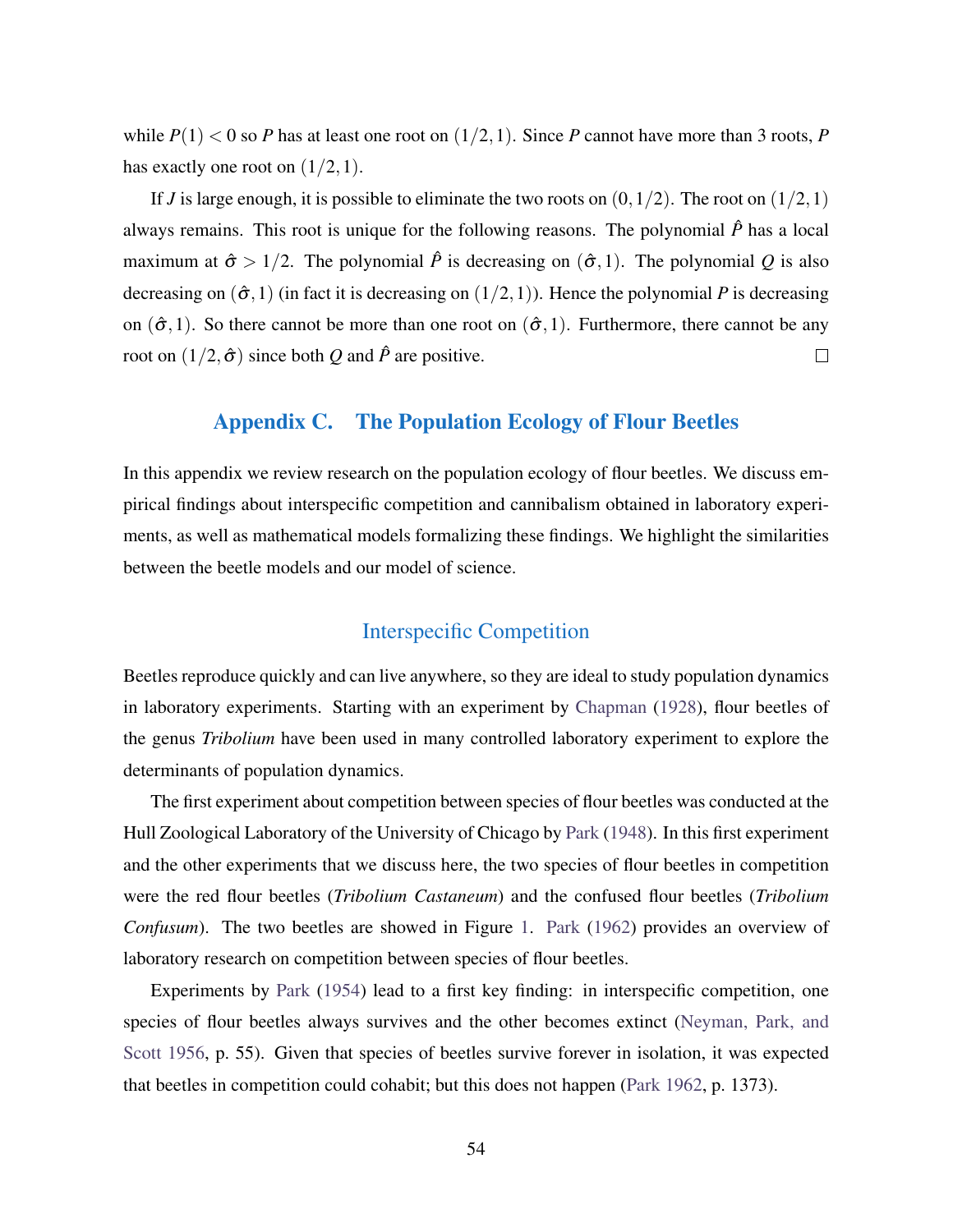These experiments reveal another striking fact: in some conditions the same species always survives; in other conditions the surviving species is random; but in either case the surviving species is not necessarily the species that does better in isolation [\(Neyman, Park, and Scott 1956,](#page-59-3) Table 1). In all but treatment 6, one species does much better in isolation, but this species is not the survivor in all the experiments. More surprising, in treatment 5, one species does much better in isolation, but this species is not even the survivor in the majority of experiments. Equally surprising, in treatment 1, the two species do equally well in isolation, but in competition one of the two species systematically disappears.

These empirical findings were confirmed, and refined, in several subsequent experiments (for example, [Park, Leslie, and Mertz 1964\)](#page-59-4). In particular, [Leslie, Park, and Mertz](#page-59-5) [\(1968\)](#page-59-5) established that initial conditions are an important determinant of the final outcome of competition. The study systematically varied the initial numbers of beetles from the two species to document how these conditions affected final outcomes. They find that indeed, a species starting with a relatively large number of beetles has a higher chance of survival (Table 3).

### Cannibalism

Early on, entomologists realized that cannibalism of eggs and pupae by adult flour beetles was widespread [\(Chapman 1928;](#page-58-0) [Park 1934\)](#page-59-6). Figure [A1](#page-57-0) illustrates an adult beetle eating an egg. Many studies confirmed and refined this finding [\(Costantino and Desharnais 1991,](#page-58-1) p. 5). Furthermore, the entomologists who observed cannibalism were convinced that it was a key determinant of the population dynamics of flour beetles [\(Costantino and Desharnais 1991,](#page-58-1) pp. 5–6, pp. 13–15).

Some species of beetles are more voracious than others: they tend to eat more eggs (and pupae). But entomologists initially believed that cannibalism was indiscriminate: they thought that adult beetles could not distinguish between eggs of different species and therefore would have the same propensity to eat eggs from any species. That is, they believed that beetles were not biased against different species [\(Birch, Park, and Frank 1951,](#page-58-2) p. 131).

Upon further inspection, however, they realized that not only cannibalism was discriminate, but adult beetles were biased against the eggs (and the pupae) of other species. This means that all adult beetles eat more eggs from other species than from their own. Evidence of such egg-eating bias is provided by [Park et al.](#page-59-7) [\(1965,](#page-59-7) Table 6), [Park, Mertz, and Nathanson](#page-59-8) [\(1968,](#page-59-8)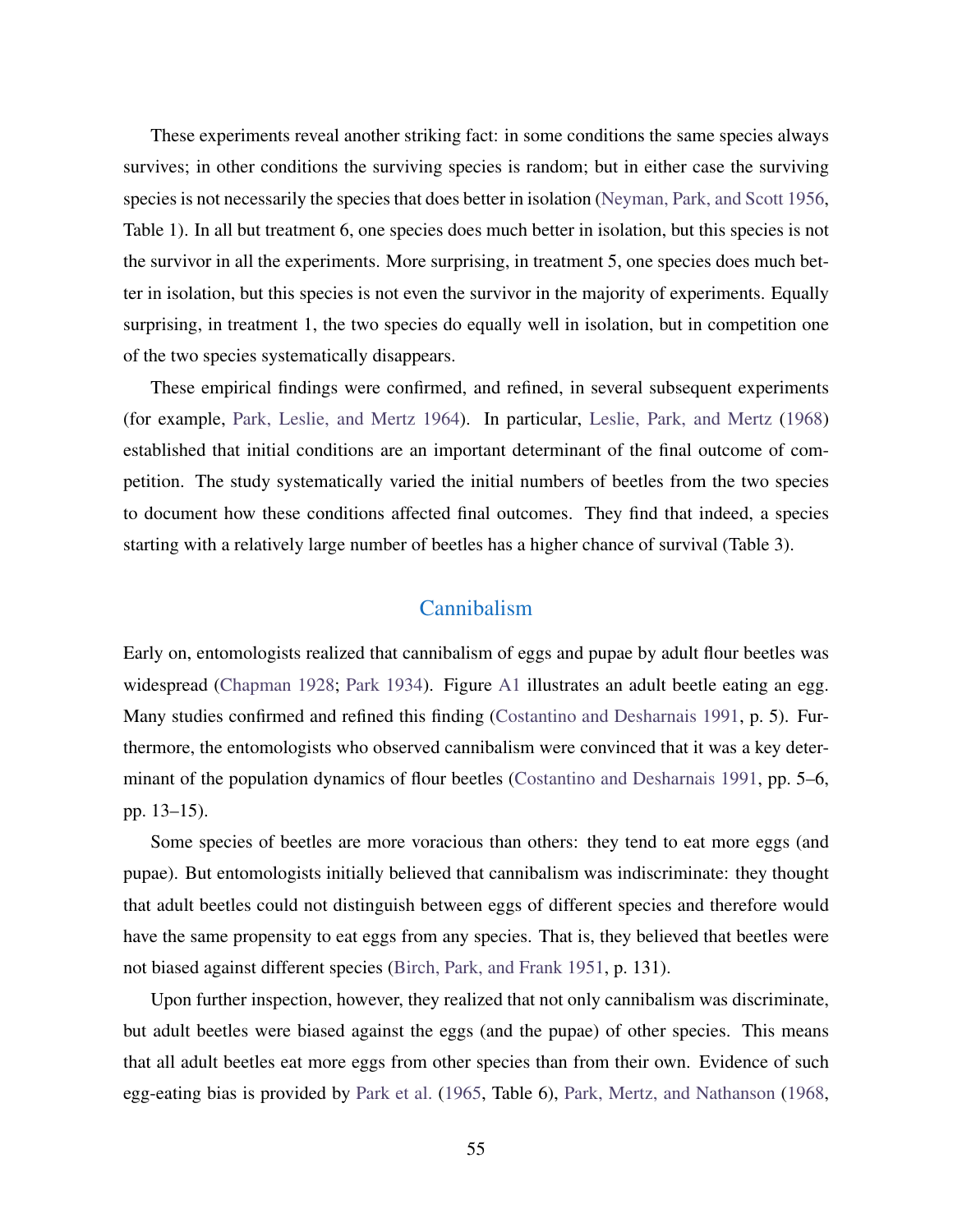

<span id="page-57-0"></span>Figure A1: Adult Flour Beetle Eating an Egg [\(Park 1934,](#page-59-6) Figure 4)

Figure 1, Table 9), and [Ryan, Park, and Mertz](#page-59-9) [\(1970,](#page-59-9) Table 1). How adult beetles can recognize eggs from different species remains unclear [\(Costantino and Desharnais 1991,](#page-58-1) p. 201).

## Models of Interspecific Competition

As the first experimental observations of flour beetles became available, mathematical models were developed to explain these observations. [Costantino and Desharnais](#page-58-1) [\(1991,](#page-58-1) pp. 2–20) provide an historical overview of these models.

After [Park](#page-59-2) [\(1954\)](#page-59-2) conducted his competition experiments, several questions arose: why two species of flour beetles could not coexist, why the outcome of competition was sometimes random and affected by initial conditions, and why the species that did better in isolation did not always survive.

The initial models of competition assumed that cannibalism was indiscriminate (for example, [Landahl 1955;](#page-58-3) [Neyman, Park, and Scott 1956\)](#page-59-3). In these models, there is a unique stable steady state, and it has only one species, which means that the same species always prevails. Furthermore, cannibalism does not affect the steady state, so the species doing better in isolation is predicted to prevail in competition. These models could therefore not explain the experimental observations [\(Costantino and Desharnais 1991,](#page-58-1) pp. 198–201).

Then models of population dynamics with discriminate cannibalism were developed (for example, [Leslie 1962\)](#page-59-10). These models describe the evolution of the numbers of beetles from the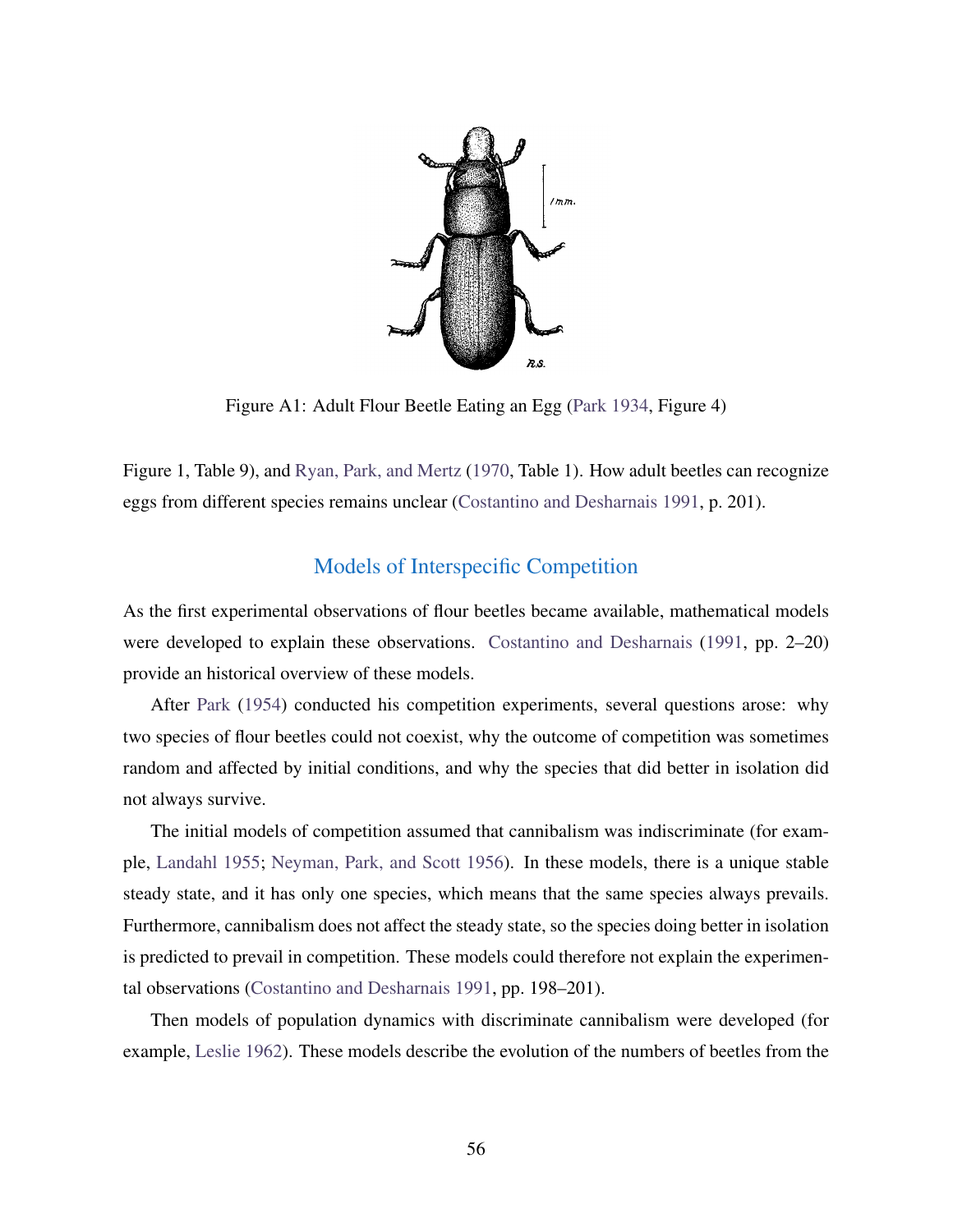two species as follows:

$$
\frac{d\ln(N_1(t))}{dt} = b_1 \exp(-c_{11}N_1(t) - c_{12}N_2(t)) - \mu_1
$$

$$
\frac{d\ln(N_2(t))}{dt} = b_2 \exp(-c_{21}N_1(t) - c_{22}N_2(t)) - \mu_2,
$$

where  $N_i(t)$  is the number of adults of species *i* at time *t*,  $b_i$  is the rate at which new adults are produced per adult,  $\mu_i$  is the rate of adult mortality, and  $c_{ij}$  is the rate at which an adult of species *J* consumes eggs or pupae or species *i* [\(Costantino and Desharnais 1991,](#page-58-1) p. 194).

In these models, when there is egg-eating bias and the rates of interspecific cannibalism exceed those of intraspecific cannibalism—that is, when  $c_{12} > c_{22}$  and  $c_{21} > c_{11}$ —the model can explain the experimental observations [\(Costantino and Desharnais 1991,](#page-58-1) pp. 201–207). Indeed, with egg-eating bias, there are three steady states: one unstable steady state in which the two species coexist, and two stable steady states in which only one or the other species survives. If there is some randomness initially, or if the initial conditions vary, then the model predicts that the two species cannot coexist, and that the species doing better in isolation does not necessarily survive.

On last puzzle in the experiments of [Park](#page-59-2) [\(1954\)](#page-59-2) is that the initial conditions were always the same: four beetles from each species. So it is surprising that the outcome of competition was sometimes random. But in fact, randomness was present because Park used small initial populations. With small populations, variations in the genetic and ecological properties of the founding beetles mattered and effectively led to different initial conditions. For example, if a founding beetle died quickly, the final outcome was necessarily affected. This randomness from small numbers, combined with egg-eating bias, explains the laboratory observations.

#### **References**

- <span id="page-58-2"></span>Birch, L. C., Thomas Park, and Marian B. Frank. 1951. "The Effect of Intraspecies and Interspecies Competition on the Fecundity of Two Species of Flour Beetles." *Evolution* 5 (2): 116–132.
- <span id="page-58-0"></span>Chapman, Royal N. 1928. "The Quantitative Analysis of Environmental Factors." *Ecology* 9 (2): 111– 122.
- <span id="page-58-1"></span>Costantino, Robert F., and Robert A. Desharnais. 1991. *Populatio Dynamics and the Tribolium Model: Genetics and Demography*. New York: Springer-Verlag.

<span id="page-58-3"></span>Landahl, H. D. 1955. "A Mathematical Model for the Temporal Pattern of a Population Structure, with